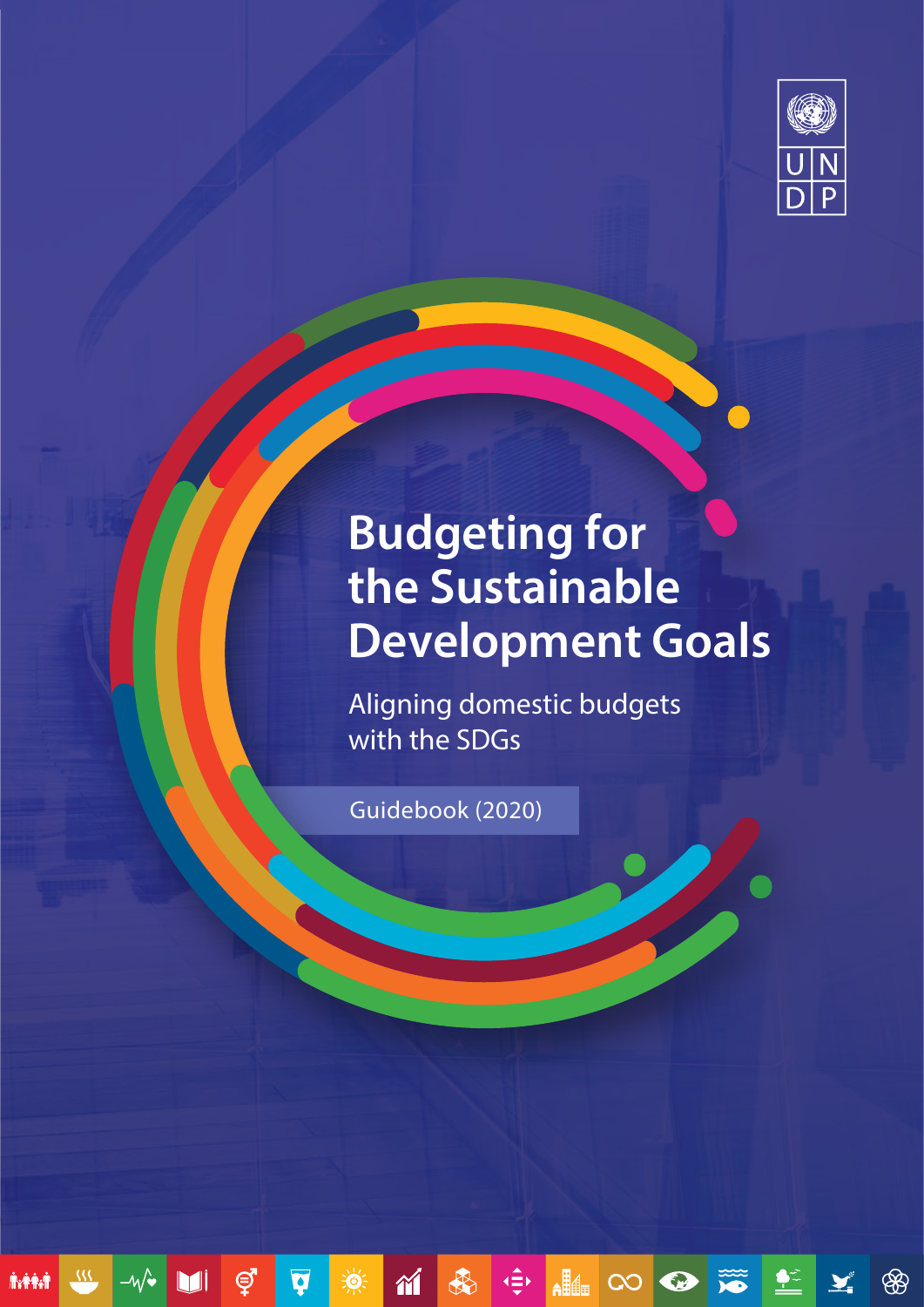# **Budgeting for the Sustainable Development Goals**

Aligning domestic budgets with the SDGs

Guidebook (2020)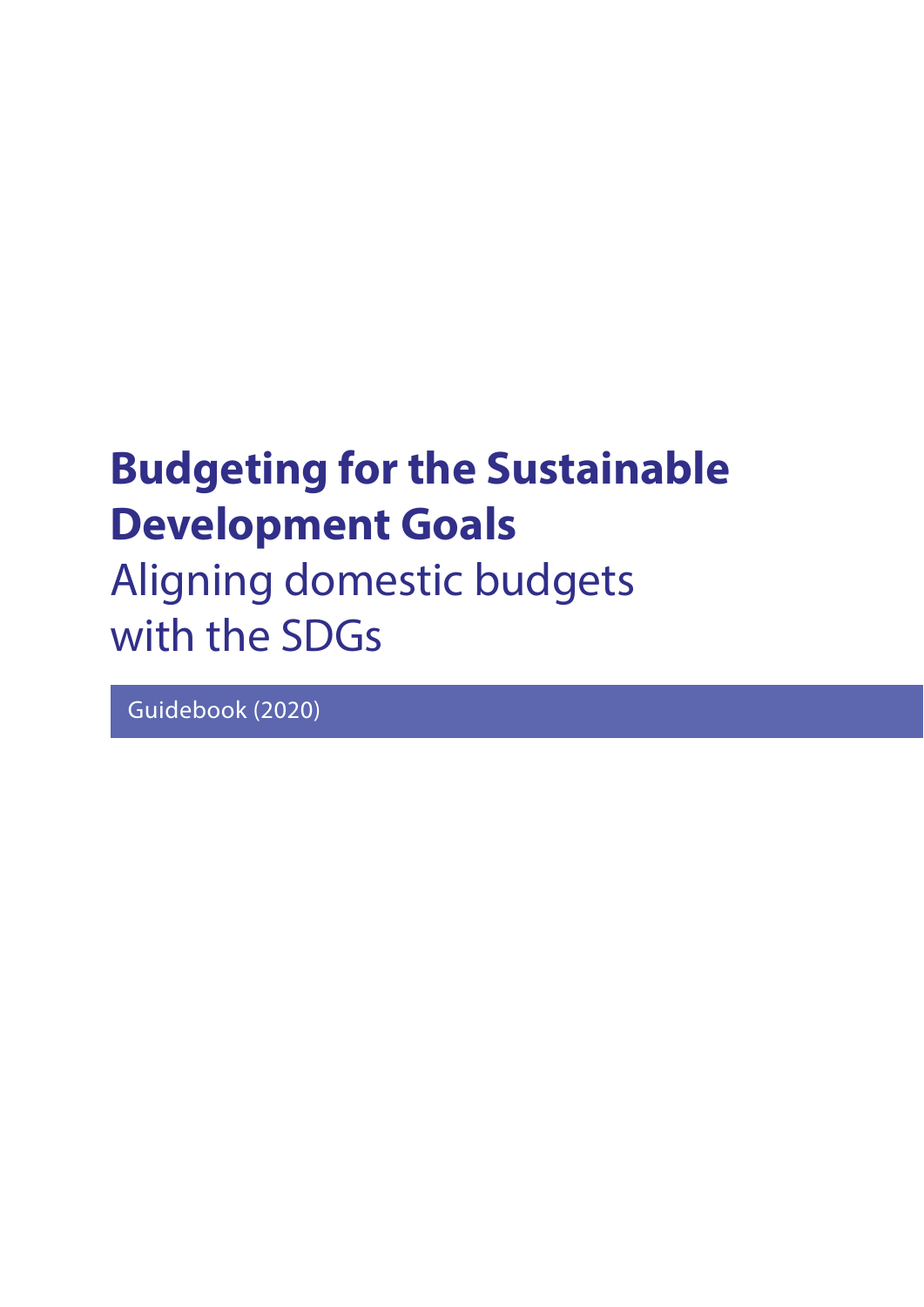# **Budgeting for the Sustainable Development Goals Aligning domestic budgets with the SDGs**

UNDP partners with people at all levels of society to help build nations that can withstand crisis, and drive and sustain the kind of growth that improves the quality of life for everyone. On the ground in more than 170 countries and territories, we offer global perspective and local insight to help empower lives and build resilient nations.

# **Authors**

Suren Poghosyan, Ph.D. is the principal author of this paper. Substantial contributions are provided by Kevork Baboyan (country reviews), Tim Strawson (section on INFF) and Radhika Lal (section on SDG costing) from UNDP Bangkok Regional Hub. Tom Beloe (UNDP Finance Sector Hub) has provided overall leadership of this initiative.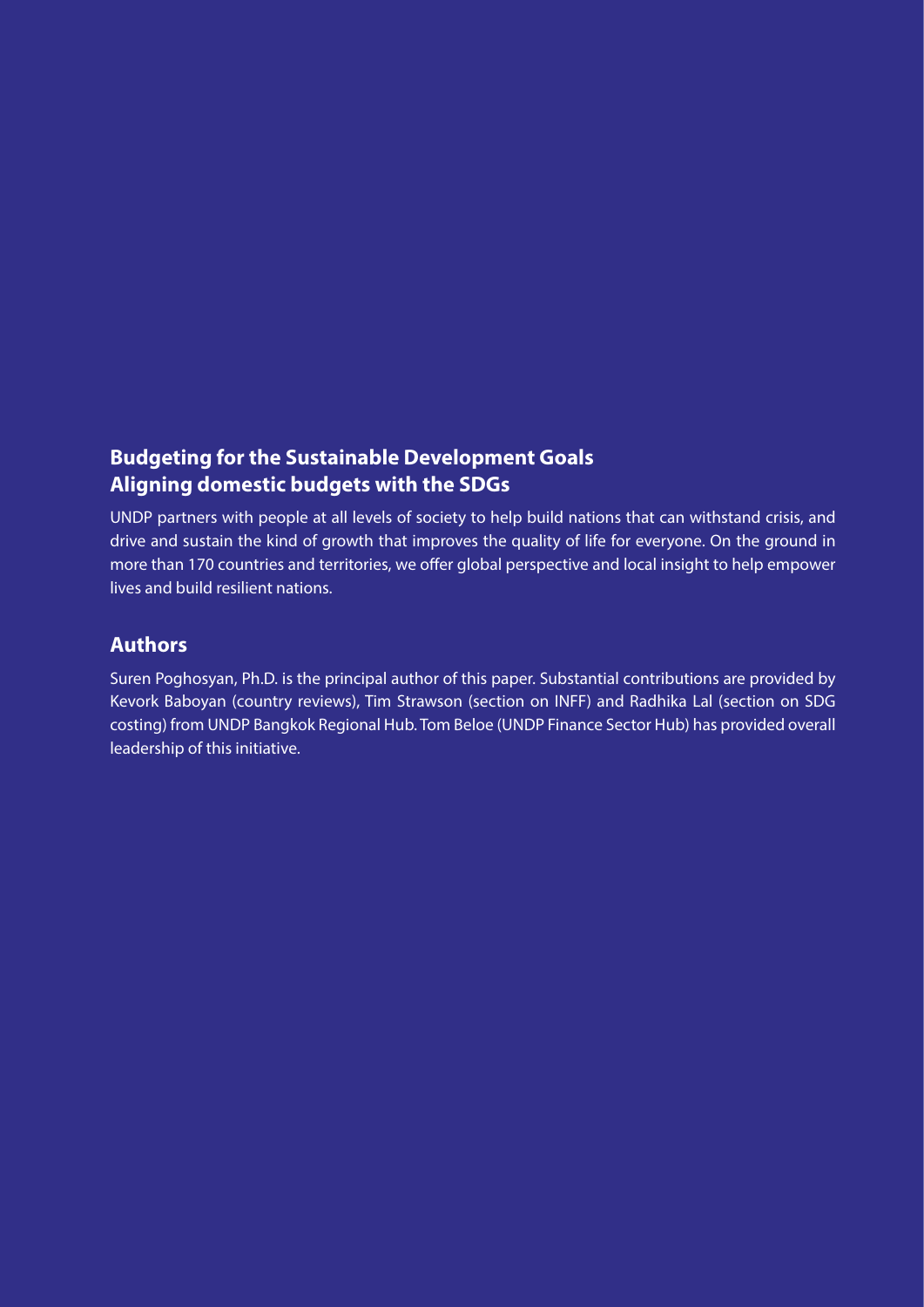# <span id="page-3-0"></span>**Acknowledgements**

The authors would like to express gratitude to the UNDP Bangkok Regional Hub and particularly to Emily Davis (SDG Finance Team) Jessica Alvsilver (BIOFIN), Laura Lucas (SDG Finance Team), Asad Maken (Climate Finance Team) and Scott Standley (Economist Network) for their inputs and feedback.

We also wish to thank the following peer reviewers for their time and inputs: Bill Bikales (UNDP China), Ahtesham Khan (UNDP Finance Sector Hub), Orria Goni and Ankun Liu (UNDP Africa Finance Sector Hub in Pretoria), Delaine McCullough, Claire Schouten (International Budget Partnership) and Annabelle Trinidad (BIOFIN). The report examples benefited from the experience of the Climate Finance Team and Governance of Climate Finance project supported by DFID and SIDA at UNDP Bangkok Regional Hub and the Asia-Pacific SDG Finance Facility (APFIN) supported by Australia DFAT.

Special thanks to Duarte Branco (Communications Specialist, UNDP Bangkok Regional Hub), George Perry (editor) and Nattawarath Hengviriyapanich (designer) for finalizing the report.

Disclaimer: The views expressed in this publication are those of the authors and do not necessarily represent those of the United Nations, including UNDP, or the UN Member States or the AP-DEF and its development partners.

# Contact information:

### UNDP Finance Sector Hub:

Thomas Beloe (thomas.beloe@undp.org) and Suren Poghosyan (suren.poghosyan@undp.org)

### UNDP Bangkok Regional Hub:

(asad.maken@undp.org) and Emily Davis (emily.davis@undp.org)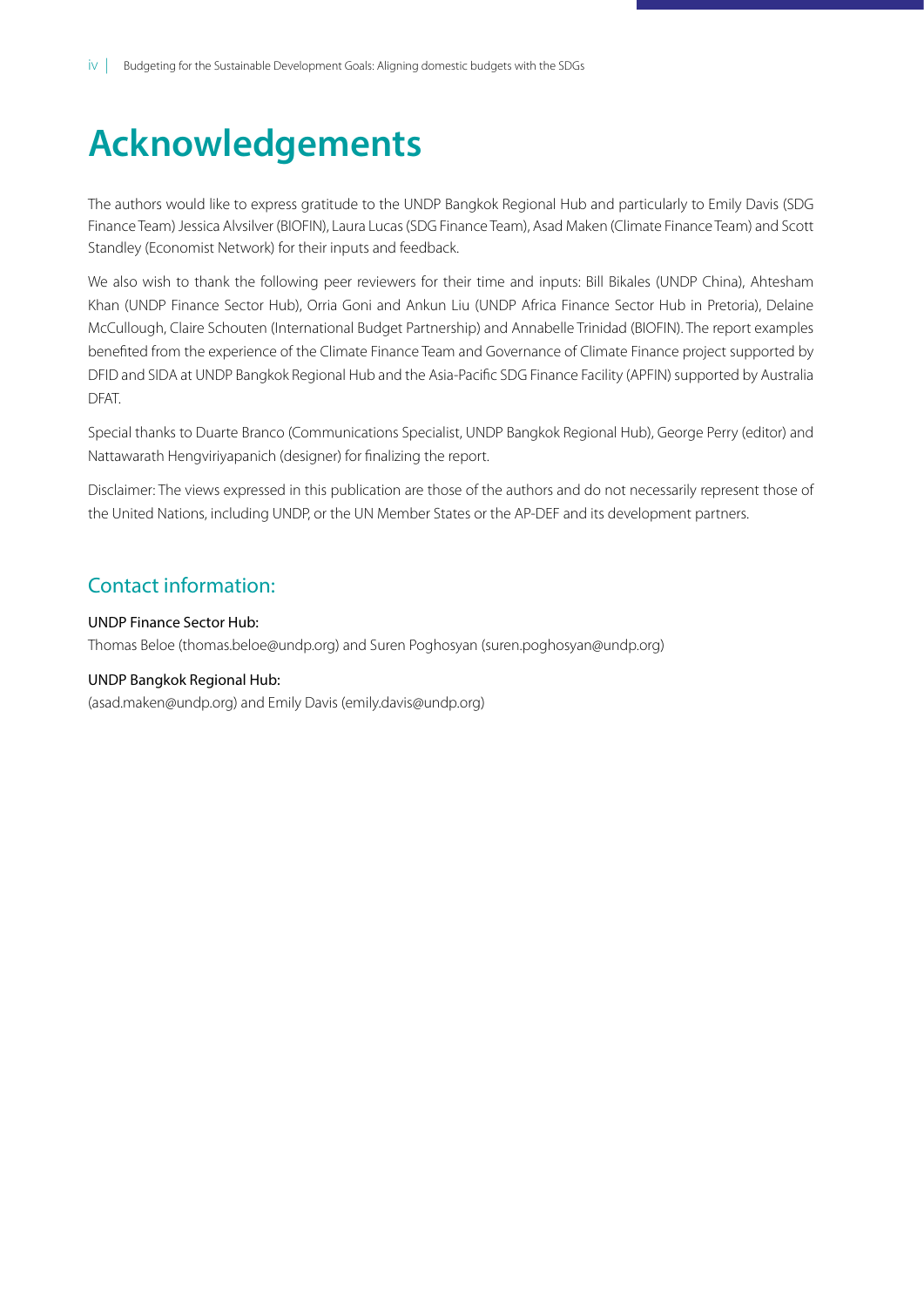# **Table of contents**

| <b>Acknowledgements</b>                                                | iv |
|------------------------------------------------------------------------|----|
| <b>Acronyms</b>                                                        | vi |
| 1. Background                                                          | 1  |
| 2. Facilitating the B4SDG approach with Governments                    | 3  |
| STEP 1: SDG Context Analysis                                           | 5  |
| STEP 2: PFM System Review                                              | 9  |
| <b>STEP 3: Institutional Analysis</b>                                  | 13 |
| Step 4: Modelling the Choice                                           | 15 |
| STEP 5: Reforms Roadmap                                                | 22 |
| 3. UNDP Service Offer for B4SDG                                        | 24 |
| <b>References</b>                                                      | 26 |
| <b>Annex A: Strategic Choices in Defining the Right Model</b>          | 27 |
| Annex B : Integrating SDGs into medium term and annual budget policies | 29 |
| <b>Annex C: SDG Costing and its role in B4SDG</b>                      | 34 |
| Annex D: Indicative List of PFM Tools Applied by Some UN Agencies      | 37 |
| <b>Annex E: Sample Terms of Reference for PFM Consultancy</b>          | 39 |
|                                                                        |    |

# Lists of fgures

| Figure 1. Sequence of Steps                                                  | 3  |
|------------------------------------------------------------------------------|----|
| Figure 2. The role of Line Ministries in Performance-based Budgeting.        | 7  |
| Figure 3. INFF Building Blocks and Related B4SDG tools                       | 8  |
| Figure 4. Stakeholders Analysis for B4SDG                                    | 13 |
| Figure 5. Technical Dimensions for Designing the Model for Budgeting of SDGs | 16 |
| Figure 6. Four Base Models for B4SDG                                         | 19 |
| Figure 7. Categories of SDG Costing                                          | 34 |
| Figure 8. Costing Methodologies                                              | 35 |
| Figure 9. Indicative list of PFM tools applied by UNDP, UNICEF and UNWOMEN   | 38 |
|                                                                              |    |

# Lists of tables

| Table 1. Opting for the right B4SDG model                                             | 18 |
|---------------------------------------------------------------------------------------|----|
| Table 2. Using the queries in identifying the right model                             | 27 |
| Table 3. An example of a model for a country with effective programme-based budgeting | 28 |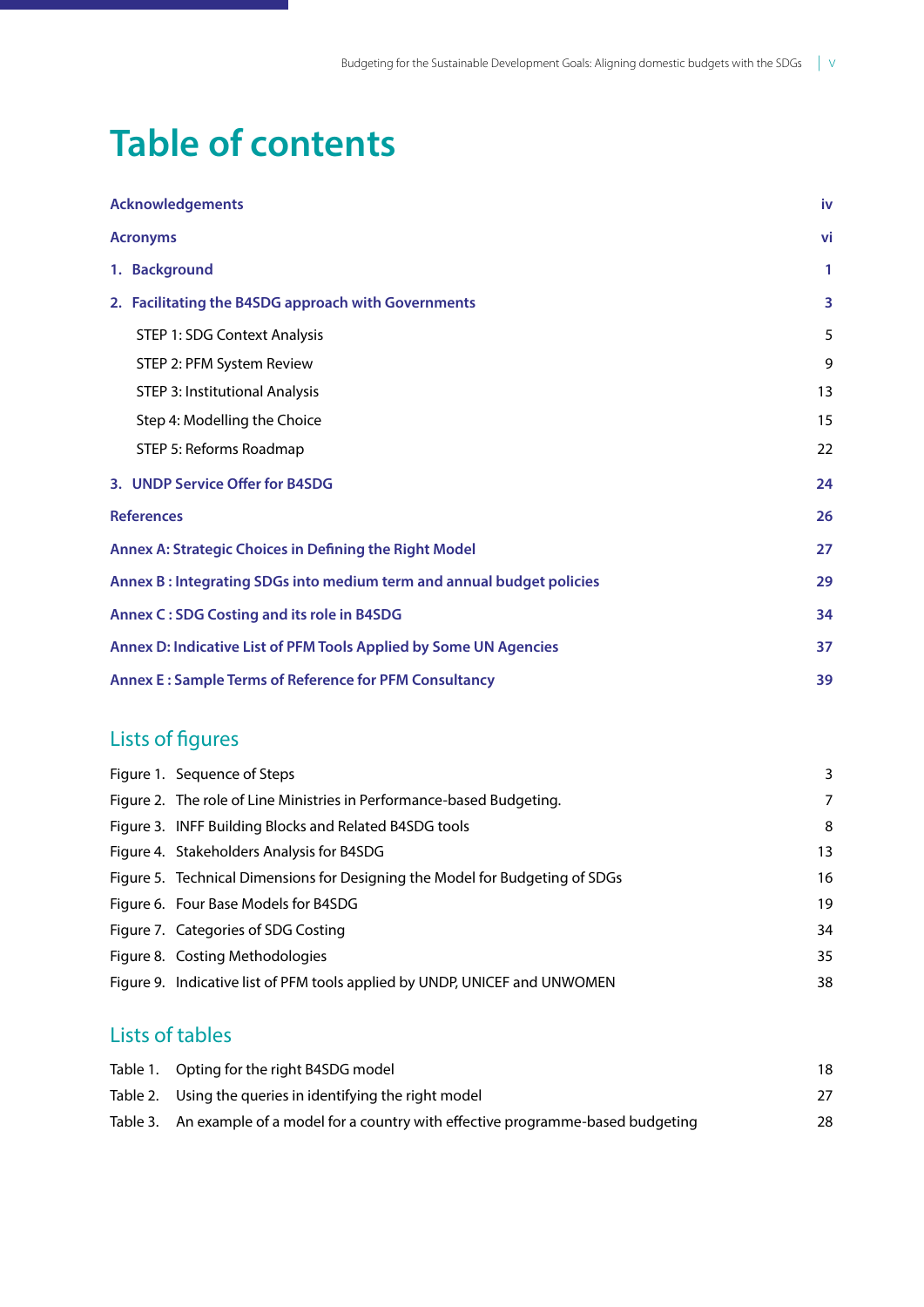# <span id="page-5-0"></span>**Acronyms**

| <b>BRH</b>       | Bangkok Regional Hub                                  |
|------------------|-------------------------------------------------------|
| <b>B4SDG</b>     | <b>Budgeting for SDGs</b>                             |
| <b>CC</b>        | Climate Change                                        |
| <b>CCBII</b>     | Climate Change Budget Integration Index               |
| CO               | Country Office                                        |
| <b>CSO</b>       | Civil Society Organizations                           |
| <b>DFA</b>       | Development Finance Assessment                        |
| <b>FMIS</b>      | Financial Management Information System               |
| <b>IMF</b>       | International Monetary Fund                           |
| <b>INFF</b>      | Integrated National Financing Framework               |
| <b>LNOB</b>      | Leaving No One Behind                                 |
| <b>MAPS</b>      | Mainstreaming, Acceleration and Policy Support        |
| <b>MDG</b>       | Millennium Development Goals                          |
| <b>MOF</b>       | Ministry of Finance                                   |
| <b>MPI</b>       | Multidimensional Poverty Index                        |
| <b>MTEF</b>      | Medium-Term Expenditure Framework                     |
| <b>OECD</b>      | Organization for Economic Cooperation and Development |
| <b>PEFA</b>      | Public Expenditure Financial Accountability           |
| <b>PFM</b>       | Public Financial Management                           |
| <b>PER</b>       | Public Expenditure Review                             |
| <b>PEIR</b>      | Public Expenditure and Institutional Review           |
| <b>PIMA</b>      | Public Investment Management Assessment               |
| <b>RBB</b>       | Results-based Budgeting                               |
| <b>RIA</b>       | Rapid Integrated Assessment                           |
| RIA <sup>2</sup> | Regulatory Impact Assessment                          |
| <b>SAI</b>       | Supreme Audit Institution                             |
| <b>SDG</b>       | Sustainable Development Goals                         |
| <b>UNDG</b>      | United Nations Development Group                      |
| <b>UNDP</b>      | United Nations Development Program                    |
| <b>VNR</b>       | Voluntary National Review                             |
| <b>WB</b>        | World Bank                                            |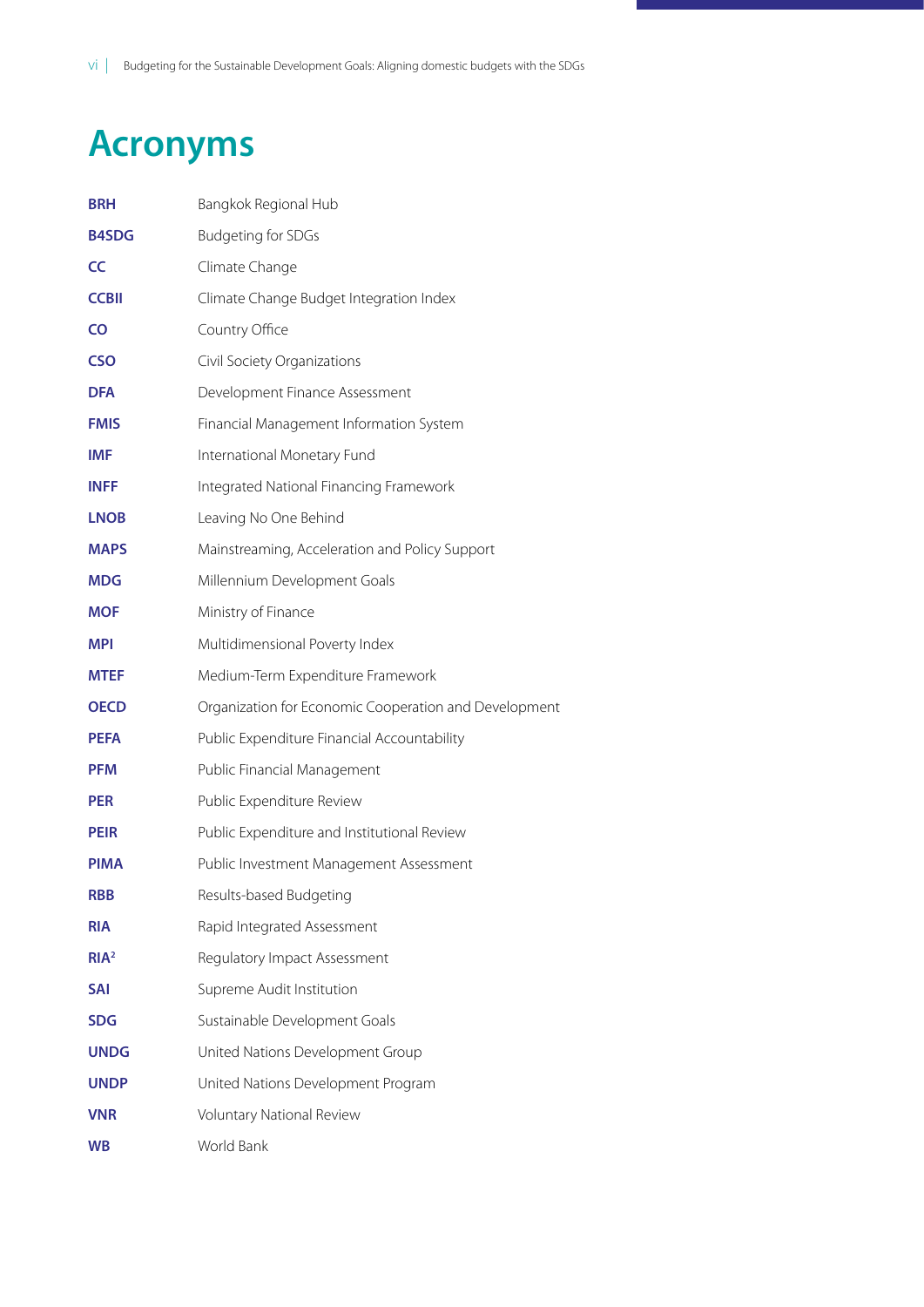# <span id="page-6-0"></span>**1. Background**

The General Assembly of the United Nations adopted a resolution which joins all countries' efforts in achieving sustainable development by 2030. 2030 Agenda is formed guided by the purpose and principles of the Charter of the United Nations. Seventeen development areas have been declared as universal goals of the 2030 Agenda and all member countries are now part of the new Global 2030 Agenda: the Sustainable Development Goals<sup>1</sup> with 17 goals and 169 targets to measure the progress. Based on lessons from MDGs, governments need to systemically translate their high-level policy priorities into budget decisions and deliver via domestic budget processes.

This note is the second of two papers on Budgeting for SDGs (B4SDG) and aims at facilitating discussion and presenting possible solutions and models of Budgeting for SDGs for countries to consider while supporting the mainstreaming and accelerating efforts of national governments as part of the SDG agenda. The first paper "Budgeting for Agenda-2030: An Introductory Note<sup>2</sup>" introduces an overall framework for the approach to B4SDG reforms. The primary focus of this Note is in supporting the improvement of public expenditure effectiveness, efficiency, and equity pattern in delivering the SDGs. UNDP Finance Sector Hub has also developed various methodology tools and service offers addressing other aspects of Financing for SDGs, including on budget revenues and debt instruments, aligning with and unlocking private sector financing for SDGs, Integrated National Financing Frameworks, impact measurement, etc.<sup>3</sup>

B4SDG solutions may vary in their nature and are short-term and long-term in their reforms path. Some tools can be applied in isolation from others, others need an orchestrated effort throughout the whole Agenda-2030 timeframe. The paper discusses a range of challenges and building blocks to address those challenges and tries to filter down the number of options to four basic models of budgeting for SDGs presented below. Thus, the primary audience of this paper are UN agencies that support countries in mainstreaming the SDGs into national policy formulation, strategic and annual planning, budgeting, monitoring, reporting and evaluation processes. This paper can also be used as a guidance for designing the budgeting component of various programmes, projects and interventions. For instance, 62 UN Country Team proposals focusing on putting in place Integrated National Financing Frameworks (INFFs) have been approved in May 2020 by the Joint SDG Fund and UNDP is the lead organization in supporting these INFF initiatives in beneficiary countries. Budgeting for SDGs is a primary component in 36 of those INFF programmes and a supporting activity in 16 others (87% of funded INFF proposals).

# The Opportunity for Accelerating the Achievement of SDGs Through Integration in Budgets

Countries and governments respond to broad sustainable development agenda in one way or another. Many aspects of health, poverty, education, security, environment, governance, and economic development are addressed in national policy, planning, budgeting, and accountability frameworks. Those may be explicitly linked to SDGs in some cases, or in other cases such linkage may not be explicit, or even non-cognisant and well-articulated. What the SDGs bring into governance systems is a more comprehensive, structured, and measurable dimension to national and international development goals, to assess public policies. The SDGs also aim to help countries improve cooperation between their ministries, and therefore design and build more coherent public policies. The interactions between the targets are considered the cornerstone of this global agenda that closely associates the different dimensions of sustainable development<sup>4</sup>. With SDGs explicitly being present in the national policy agenda, countries ensure a more coherent approach to national governance practices.

<sup>1</sup> See resolution A/RES/70/1 adopted by the UN General Assembly on 25 September 2015

<sup>2</sup> See Budgeting for Agenda-2030: The Concept Note, UNDP, 2020

<sup>3</sup> See https://sdgfinance.undp.org/

<sup>4</sup> https://www.iddri.org/sites/default/files/import/publications/pb1117\_dd\_odd-france.pdf.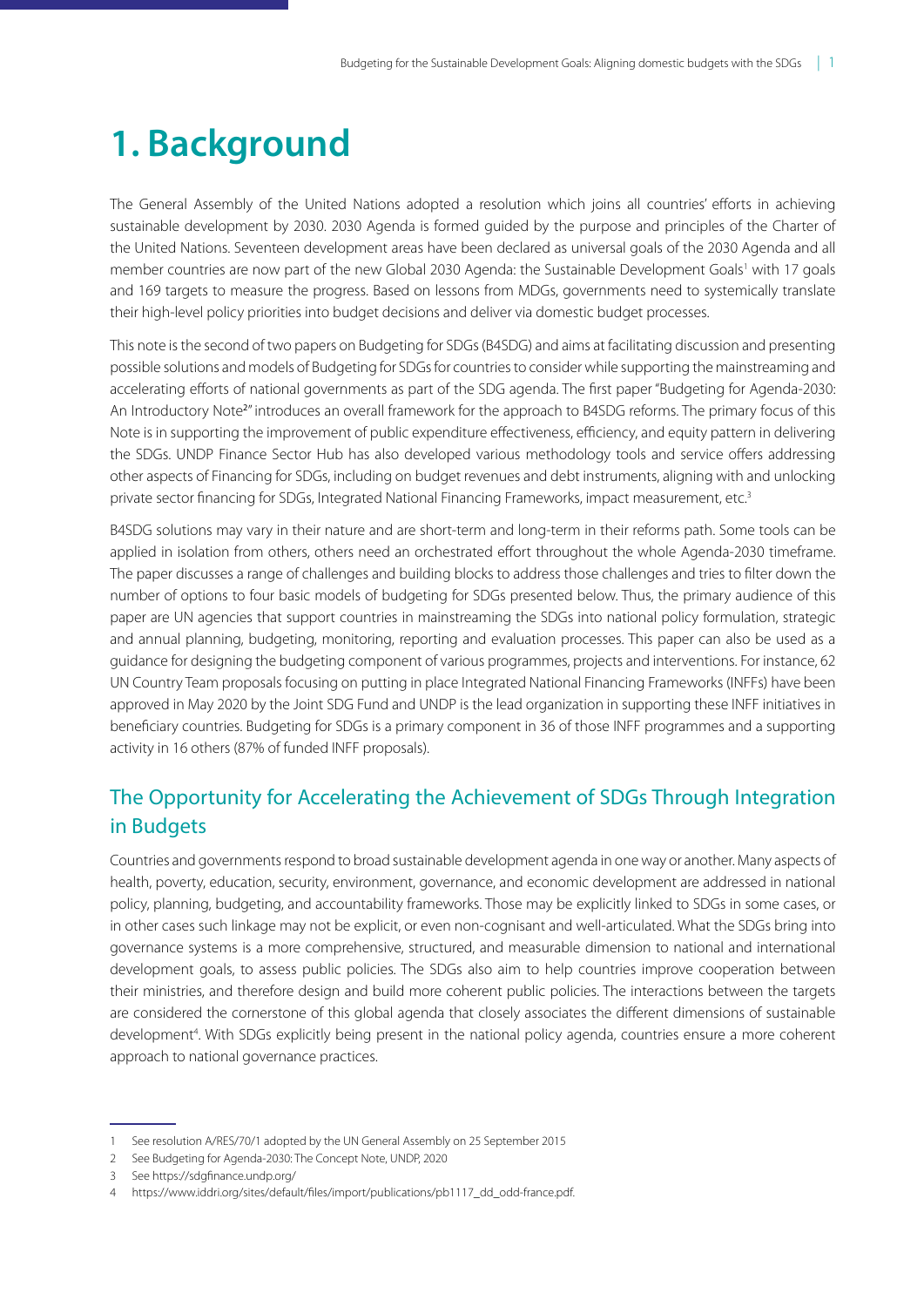Public budgets are simultaneously economical, legal, and political tools. As such, they are the most powerful instruments to ensure that policies, plans, and priorities of governments are implemented. The better the public budgeting is, the closer the policy implementation and outcomes are to the plans. 'Better budgeting' in the context of 2030 Agenda means explicit and measurable presentation of SDG targets in budget allocations and reports (and in other elements of the budget cycle), and use of those in budget decision-making. This can be achieved by adapting systems and practices through which the executive, the legislature, audit institutions, and the public are informed about the government's SDG-related budget policies and implementation, and are closely engaged in accountability processes throughout the budget cycle. In other words, if governments are serious about delivering the SDGs, they shall not simply announce the goals in high-level policy papers, but must consider bridging the SDGs with their national budget systems too. The actual modality of such bridging may vary from country to country, dependent on many factors, which this paper addresses below.

When SDGs become part of the country's national policy framework, it is crucial that the process is then followed by SDG integration into the countries' budgetary frameworks. This is essential to ensure that the policy prioritizations are expressed in budgets as the latter is the strongest domestic legal basis that reflects countries' commitments to 2030 Agenda and its related SDGs. If not integrated into the budgets, then it is very likely to expect disconnects between the strategic planning frameworks that have made commitments to the 2030 Agenda on the one hand, and public budgets that remain driven by "business as usual" on the other. Such disconnect is possible even in developed countries with good strategic planning and budgeting systems, e.g. despite having a set of new indicators for national sustainable development and welfare<sup>5</sup>, and the process of presentation of annual reports<sup>6</sup> to Parliament and the public, these had not been enough to be able to significantly inform the development of public policies and their translation in the budget in France, as was the case a few years ago<sup>7</sup>. There have also been criticisms that such reports could remain a "communication exercise", especially if the Executive selects exclusively the indicators showing good performance, as opposed to a more comprehensive approach<sup>8</sup>. .

The United Nations is working together with its partners to support Ministries of Finance and Planning in establishing Integrated National Financing Frameworks (INFFs) that will strengthen financing working across public and private sectors towards national development priorities and the SDGs. In the context of the COVID-19 recovery, INFFs will play a key role in ensuring that countries can build back better, with a new generation of medium-term development plans, and financing strategies geared towards a sustainable future. Ensuring that the risks and opportunities of sustainable development are at the heart of budget decision making and public financial management will be a cornerstone for these Integrated National Financing Frameworks (INFFs).

<sup>5</sup> The new indicators of welfare were introduced in France in 2015 through legislation under a law known as the "SAS Act". The Act sought to introduce a whole new set of indicators to assess the public policies in the budget laws as it considered that GDP alone could not capture the different dimensions of sustainable development and welfare. For more information on the SAS Act and why it was introduced, please see http:// www.assemblee-nationale.fr/14/propositions/pion2285.asp

<sup>6</sup> The latest edition of the France's Annual Report on the New Indicators of Welfare presented by the Prime Minister Office can be found here: http://www.gouvernement.fr/le-rapport-2017-sur-les-indicateurs-de-richesses

<sup>7</sup> SDGs: A Policy Roadmap for France: https://www.iddri.org/sites/default/files/import/publications/pb1117\_dd\_odd-france.pdf See also the assessment of the French Economic Observatory: https://www.ofce.sciences-po.fr/pdf/pbrief/2017/pbrief14.pdf

<sup>8</sup> http://www.lemonde.fr/economie/article/2017/03/25/dominique-meda-il-faut-de-nouvelles-boussoles-pour-raisonner-au-dela-de-lacroissance\_5100722\_3234.html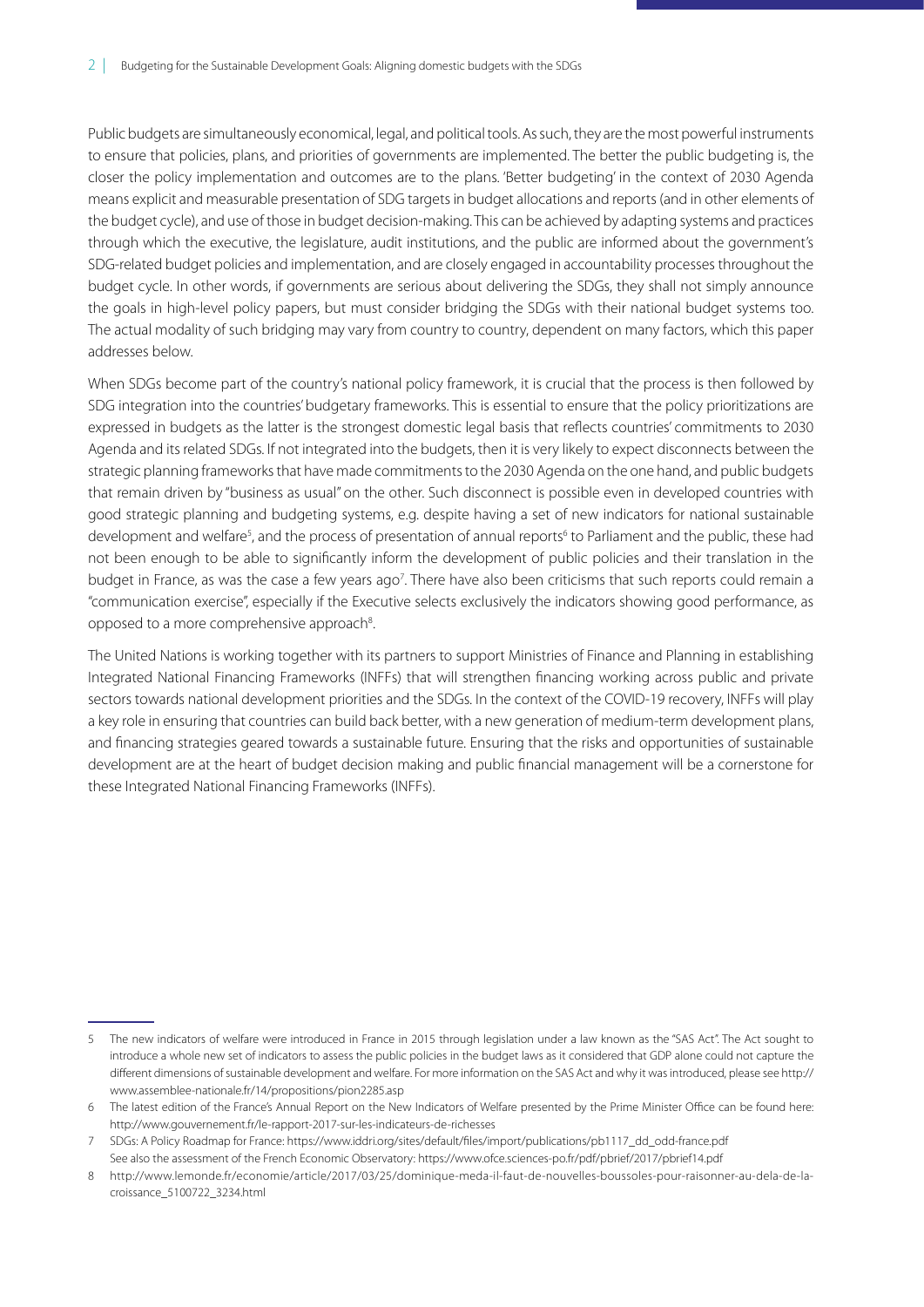# <span id="page-8-0"></span>**2. Facilitating the B4SDG approach with Governments**

There is a growing focus on ensuring the effective integration of SDGs into national budgetary and planning processes<sup>9</sup>. Given its broad development mandate and country presence, UNDP, in partnership with peer organizations, is well placed to focus on SDG budgeting, strengthening the linkages to SDG-aligned planning and financing strategies and integration of efforts on governance, of SDGs and public financial management (PFM) in particular. Governance reforms is a competitive advantage of the organization over many other peers amongst the Development Partners. Other UN organizations and peers have significant PFM related expertise and experience in performing such reforms at sector level.10 Apart from standard PFM policy solutions and initiatives, UNDP also has experience in specific PFM reforms via development and promotion of solutions for sustainable development that go beyond the standard sectoral budgeting reforms. For instance, support to Public Expenditure and Institutional Reviews (PEIR) in cross-cutting areas (climate change, biodiversity, gender), as well as support to budget coding (climate, SDGs) and reporting reforms<sup>11</sup>. UNDP's approach is not prescriptive and is adapted to different country contexts in line with their budgeting approaches.

# Sequence of activities in promoting the B4SDG agenda

The following steps are designed to support UNDP country offices or UN country teams in defining the sequence of activities in promoting the B4SDG agenda. These steps, however, must be adjusted to be synergistic with ongoing country reforms and global efforts in relation to collaborative country support. For instance, facilitation of the Integrated National Financing Frameworks (INFF), Development Finance Assessments (DFA), Rapid Integrated Assessments (RIA) and the UN Joint SDG Fund programmes.<sup>12</sup>



### **Figure 1. Sequence of Steps**

<sup>9</sup> E.g., for UN, see FAO, UNICEF, UNDP, UN Women; and also IDDRI OECD,

<sup>10</sup> SeeAnnex C: Indicative List of PFM Tools Applied by Some UN Agencies.

<sup>11</sup> See more at UNDP Governance of Climate Change Finance (www.cfade.org) and BIOFIN (https://www.biodiversityfinance.net/)

<sup>12</sup> See more information on tools at https://sdgfinance.undp.org/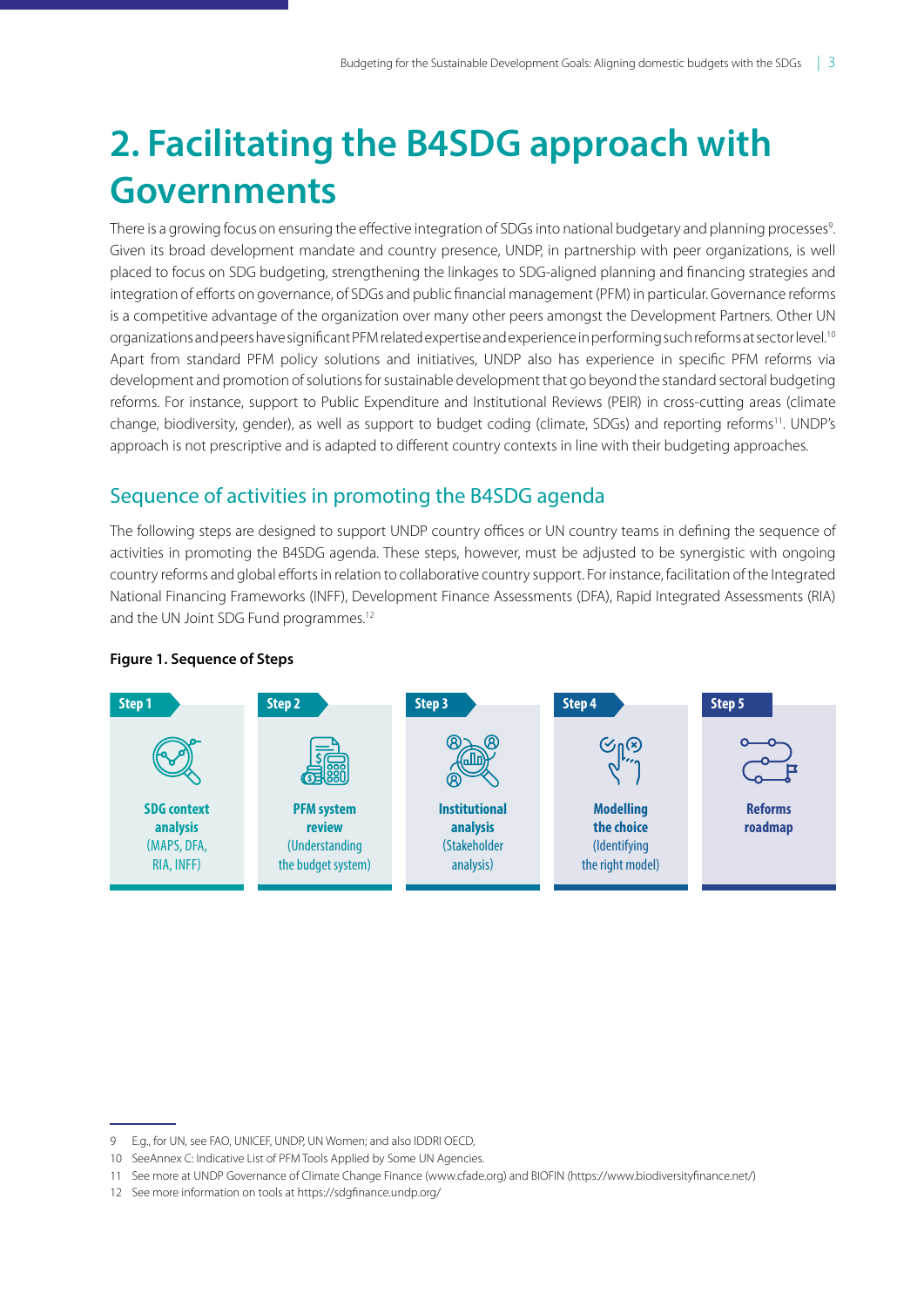

are presented in relevant sections.  $\rightarrow$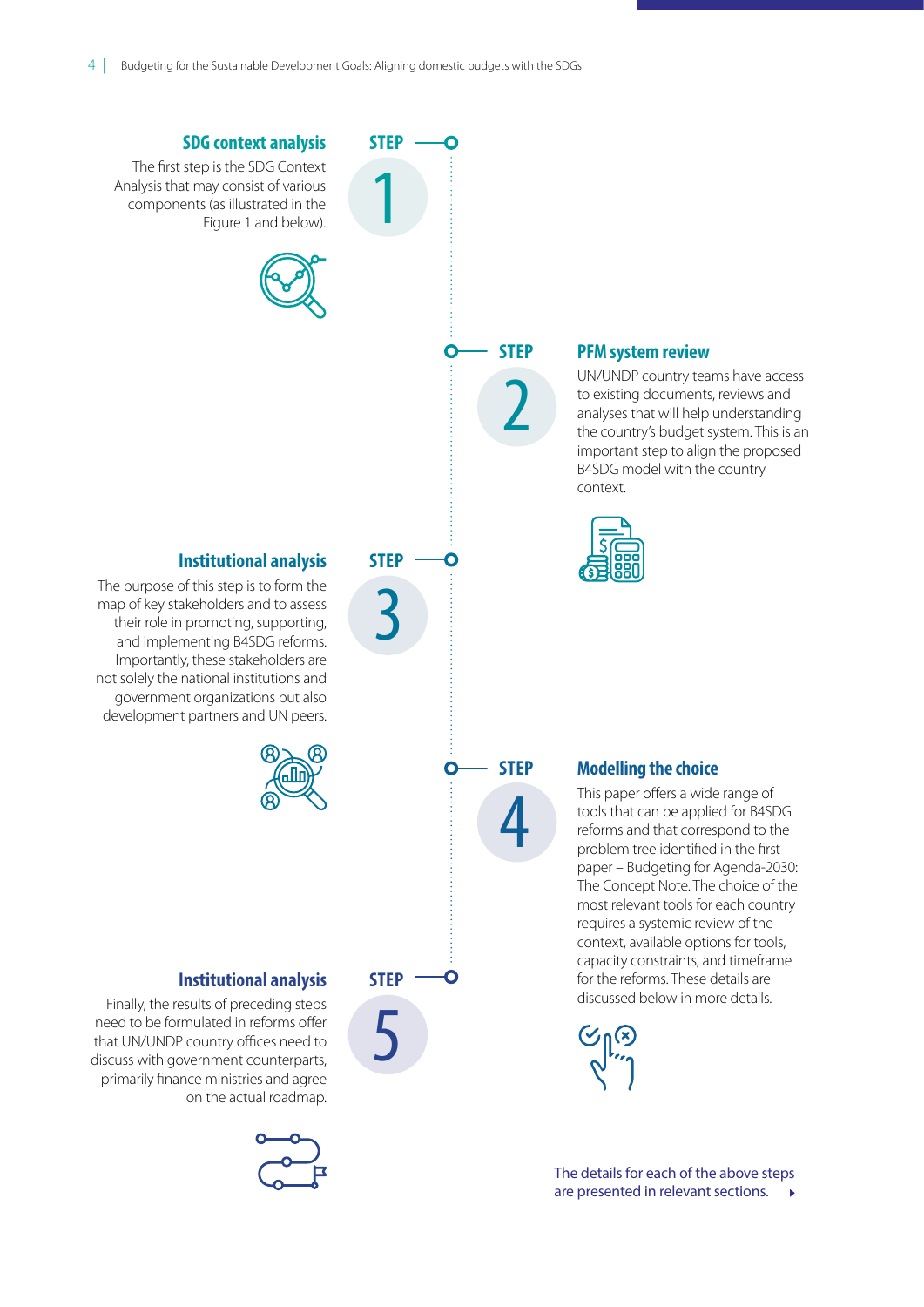### <span id="page-10-0"></span>**Example on bridging B4SDG with ongoing processes in the Kyrgyz Republic**

The Kyrgyz Republic is in the process of establishing an Integrated National Financing Framework (INFF). As part of this process, UNDP has been working with the Ministry of Finance to consider options in alignment of SDG targets with the country's national budget performance framework. The process aims at a relatively simple B4SDG tool to be deployed in the course of the following 6 months, to be followed by a more systemic B4SDG response that is to be implemented as part of the INFF Roadmap.



# **STEP 1: SDG Context Analysis**

The typical initial process is a stocktaking exercise on where the country stands **1999**<br> **1999**<br> **1999**<br> **1999**<br> **1999** in terms of mainstreaming the SDGs into national strategic planning, policy formulation, budgeting, monitoring and evaluation processes. There are many effective instruments and processes that help a government to nationalize the SDGs and integrate them into national governance systems. One of the first steps in considering the B4SDG in any country can be a review of those processes and results achieved so far. Such analysis can be done by UNDP CO in-house capacities using own expertise and knowledge, perhaps through the country economist, SDG focal point, or financing policy advisors. Findings from overall governance practices assessments, Mainstreaming, Acceleration and Policy Support (MAPS) engagements Rapid Integrated Assessments (RIA), Development Finance Assessments (DFA) and Integrated National Financing Frameworks (INFF) roadmaps, as well as more general information on government's national development strategies, VNRs, Development Partners support in specific SDG areas, sector strategies and strategic plans and other relevant exercises can be a good basis for such analysis with, however, some specifics added on bridging overall governance systems specifically with the PFM frameworks.

Inclusion of PFM components during MAPS missions and via DFA, RIA, INFF related processes/reports or other relevant initiatives will help smoothly bridge the suggested Step 1 and Step 2 of this Note. It may also help in designing short-term solutions and an immediate intervention that are relevant in the country context, e.g. the Joint SDG Fund Call for Proposals in 2020. Within the above contexts, there are entry points for UNDP to engage with the governments on Budgeting for SDGs on immediate actions while leaving longer-term systemic solutions after follow-up analytical steps are completed.

### **Review of General Governance Practices**

The SDG Context Analysis could start with an assessment of previous processes to understand how well the governance practices and business processes accommodate high-level policy goal-setting, implementation, and accountability. A review of previous MDG (if relevant) governance successes and lessons, or any other quality assessment of various aspects of governance in relation to national development goals, is a good starting point.

Countries may already have reviews of SDG-related national goal setting, e.g. through UN MAPS engagements – Mainstreaming, Acceleration and Policy Support for SDGs. Each component may inform decision makers on how to integrate SDGs into budgets effectively. For instance, if a country has an effective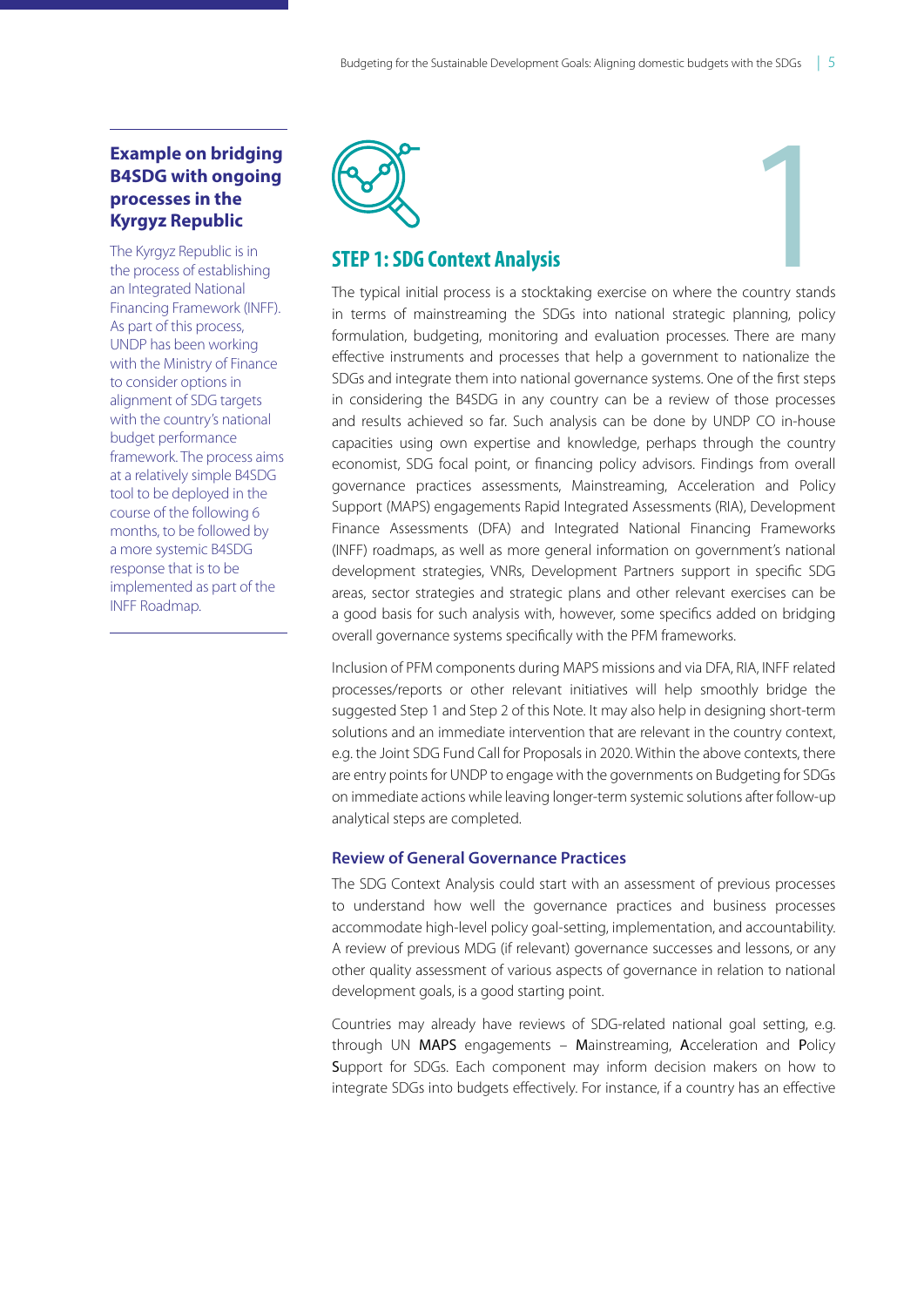system of relatively more decentralized<sup>13</sup> governance practices (and budget formulation process as part of it), and budget decisions are properly informed by the country's policy and strategic planning systems, then decentralized SDG budgeting model with limited adjustments to existing practices can still be very effective in ensuring SDGs are integrated into the budgets.

Therefore, the primary focus on institutionalizing the B4SDG reforms in such an environment would be at the level of line ministries to integrate SDGs in their sector strategies, and rely on conventional budgeting and M&E systems to effectively deliver such strategies to the people, and so achieve SDGs. In fact, many European countries have focused on sector-level SDG budgeting, and in an indirect manner, rather than applying a centralized methodology by the Central Budgeting Authority<sup>14</sup>. Such approach is in line with the general practices of application performance-based budgeting in such countries, as evidenced by the survey conducted by OECD<sup>15</sup>, whereby the role of line ministries is more critical in allocating budgets using performance information, setting performance targets, generating the performance information, and conducting evaluations. Hence, it is natural for those countries also to integrate SDGs into their budgeting practices in a more decentralized fashion. However, this model is not a universally effective and recommended approach as it heavily relies on a governance model that is practiced in some countries, while a more decentralized B4SDG approach will be more applicable to match a more centralized governance model of that country.

#### **Development Finance Assessment (DFA)**

The DFA is a tool to identify opportunities to mobilize additional sources of finance and use existing financial resources more efficiently to achieve the SDGs. The DFA offers support for governments and their partners in identifying and building consensus around solutions to address financing challenges. It follows a process of multi-stakeholder consultation informed by accessible analysis on finance policy issues, and what they mean for a wide range of actors, and builds an agreed roadmap that can support progress across a range of areas, including:

- Strengthening the link between planning and finance policy functions.<sup>16</sup>
- Strengthening multi-stakeholder dialogue on financing.
- Solutions and reforms for mobilizing resources.
- Effectively managing finance for results.

The DFA is structured as a government-led process, with an oversight team led by a key ministry to guide the DFA process. It aims to demystify technical debate on public and private finance and brings together decision makers from across government, the private sector, International Financial Institutions (IFIs), NGOs, development partners and other actors. By engaging this wide group of actors and making financing dialogue more accessible, the DFA aims both to build a broader base of support for reform agendas and to identify innovative solutions to

### **DFA and PFM System Review (Namibia and Uganda)**

Various examples of DFA illustrate the comprehensive nature of DFAs that can be effectively used in Steps 1, 2, and 3 of this Note. The DFA in Namibia conducted in 2019 provides detailed information on planning and budgeting processes, roles of various institutions, information on linking Medium-Term Development Planning and Budgeting for Results, Components of the Integrated National Framework for Planning and Financing, etc.

The DFA conducted in Uganda in 2019 presents information on the integrated planning and budgeting, PFM challenges, MTEF and budget preparation process details, monitoring and evaluation practices, etc.

In fact, DFAs already supply substantial information requested in the Steps 1, 2, and 3 of this Guidance Note.

<sup>13</sup> The term 'decentralized' in this case is primarily used to describe a decentralized budget formulation process with line ministries playing most important role in bridging sector policies with budget allocations. However, it can also be used in the context of federal vs. subnational level budget formulation.

<sup>14</sup> See "Budgeting for the SDGs in Europe", ESDN Quarterly Report 52, 2019

<sup>15</sup> See "2016 OECD Performance Budgeting Survey, OECD, 2016

<sup>16</sup> DFAs also identify opportunities to promote a stronger performance orientation in budgeting and analyse the strategic phase of budget development for strategic policy priorities for the allocation of resources under the budget.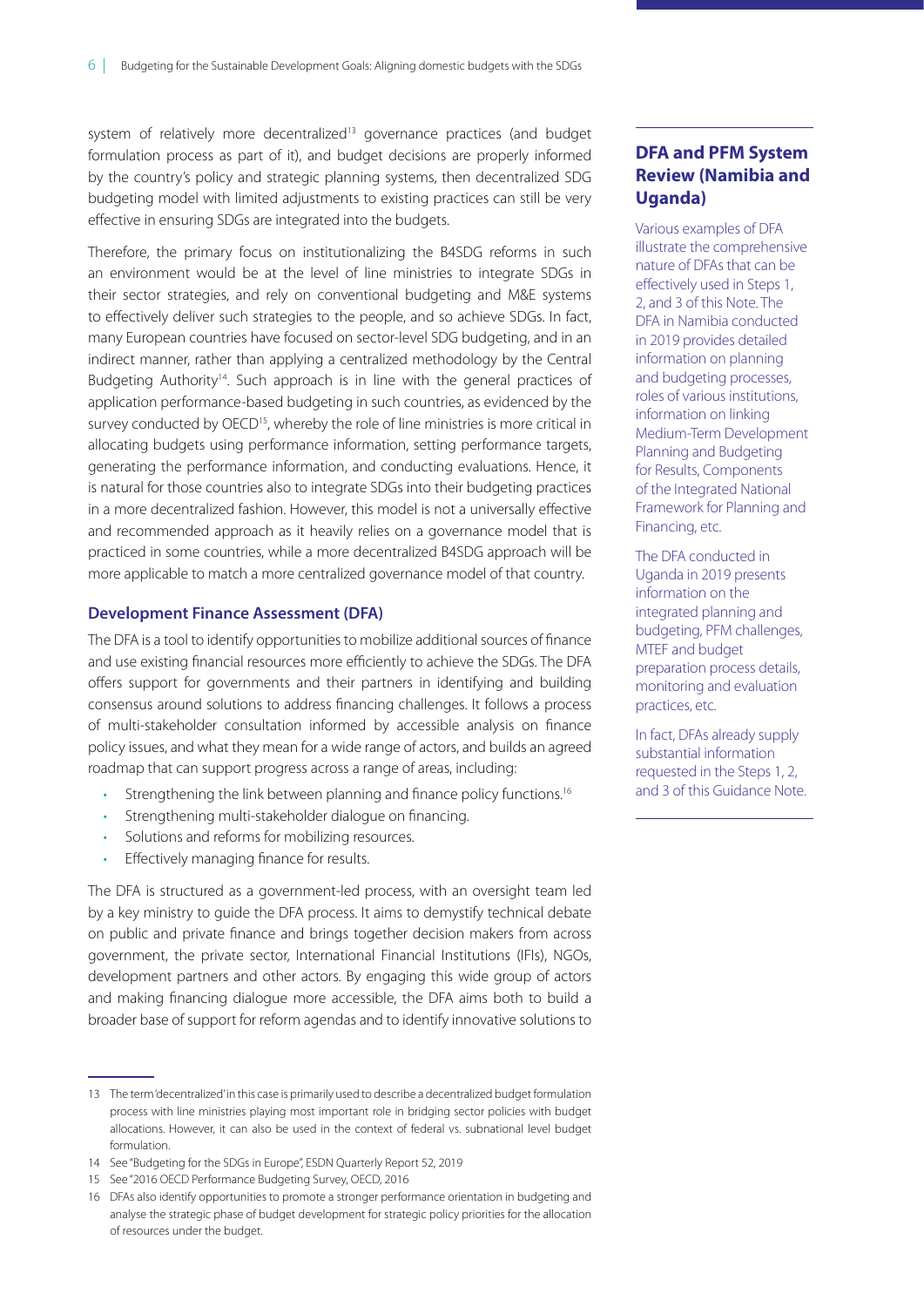<span id="page-12-0"></span>the challenges of financing the SDGs<sup>17</sup>. A thorough analyses of institutional frameworks, PFM practices and processes revealed in DFAs<sup>18</sup> provide substantial information that can speed-up the B4SDG design step, e.g. presentation of MTEF and budget steps and processes helps in identifying the relevant institutions, elements of the budget cycle, and required adjustments to budget formulation business processes. Such comprehensive picture provided in DFA (or other existing reports may help COs in speeding-up the overall B4SDG analytical steps, and moving to the Step 4 of this Guidance Note.



### **Figure 2. The role of Line Ministries in Performance-based Budgeting.**

Source: OECD Survey, 2016

### **Rapid Integrated Assessment (RIA)**

The objective of RIA toolkit is to support countries in mainstreaming the Sustainable Development Goals into national and subnational planning, by helping them to assess their readiness for SDG implementation. The toolkit suggests clear steps and templates for policy makers to conduct RIA of the SDGs to determine their relevance to the country context, both at the national and subnational level, and interlinkages across targets. The RIA is applied in four stages as outlined below:

- **Stage 1** offers guidance on analysing the relevance of the SDGs for the country, including determining the national and subnational development priorities, and mapping SDG targets aligned to the development and sectoral plans.
- **• Stage 2** provides options for applying an integrated approach to achieve sustainable development. This includes determining the focus of SDG targets vis-à-vis the sustainable development dimensions (social, economic, and environmental) and across the 5Ps (people, planet, prosperity, peace, and partnership) – to ascertain a balance across aligned targets, and to identify the interlinkages across targets.
- **•• Stage 3** discusses ways to assess existing monitoring capacity and provides a checklist for conducting a needs assessment. The need for cross-cutting indicators to reduce the monitoring burden at the country level is also discussed.

<sup>17</sup> See UNDP (2019) Development Finance Assessment Guidebook

<sup>18</sup> See DFA Namibia example https://undp.sharepoint.com/:b:/r/teams/RSCA/Know/sscde/Country%20Folders/Development%20Finance%20 Assessment%20(DFA)/Namibia/DFA%20final%20report%20Nov%202019%20-Namibia.pdf?csf=1&web=1&e=fLurnV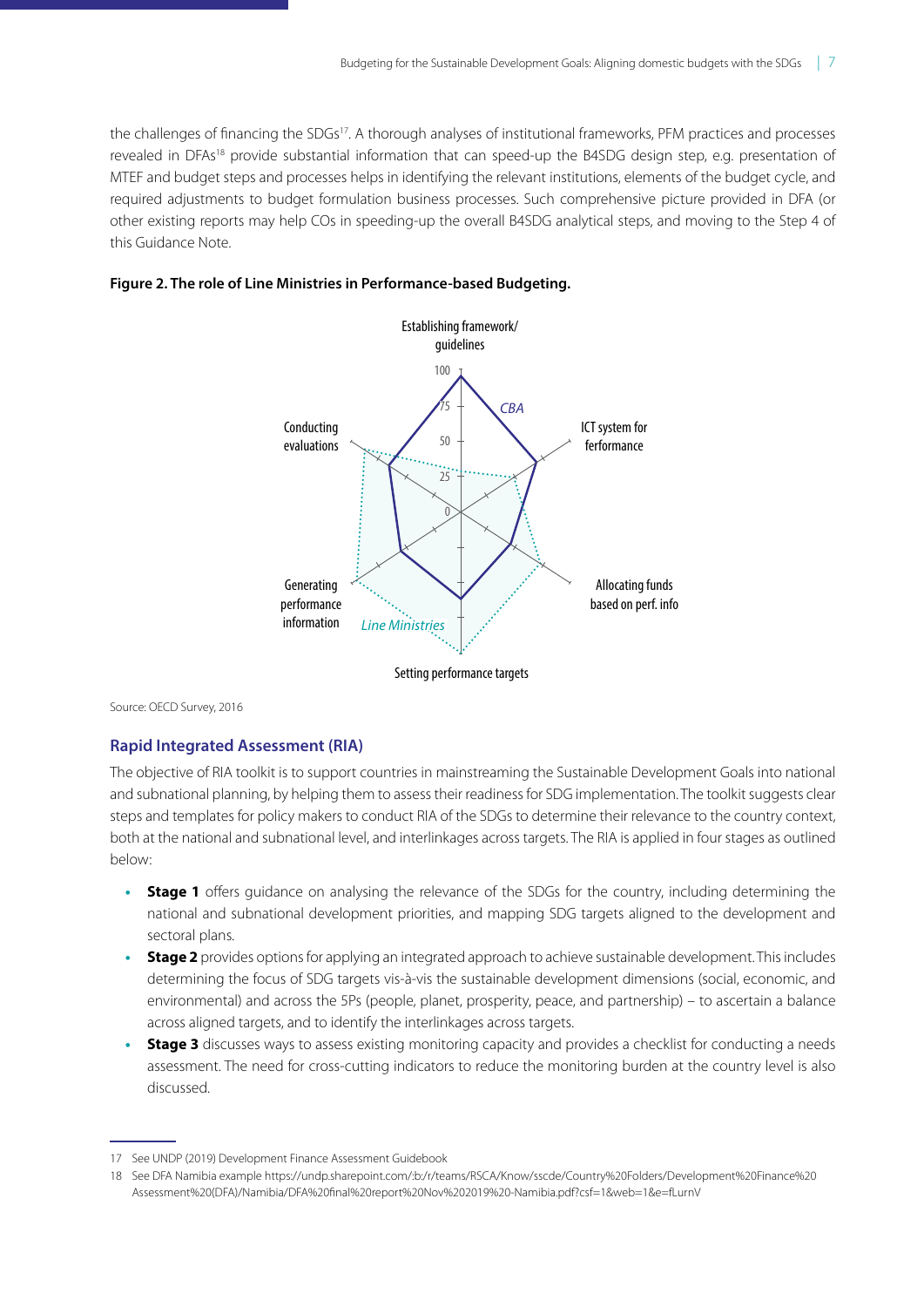<span id="page-13-0"></span>**•• Stage 4** consolidates the primary output of the RIA. This entails developing a national and/or subnational SDG profile that identifies development challenges, gaps in alignment with the national/subnational plans, corresponding indicators and a quick snapshot of potential interlinkages. The SDG profile indicates the readiness of a country to mainstream and implement the SDGs<sup>19</sup>.

### **Integrated National Financing Frameworks (INFF) and the Role of B4SDG**

The aim of an INFF is to provide a conceptual framework that government can use to strengthen integration between long-term sustainable development aspirations and the policies that will mobilise the investments needed to achieve those aspirations<sup>20</sup>.

### **Figure 3. INFF Building Blocks and Related B4SDG tools**



In follow up to the Addis Ababa Action Agenda, the Inter-Agency Task Force on Financing for Development has identified four building blocks of an INFF<sup>21</sup> (see Figure 3). These are assessments and diagnostics, a financing strategy, monitoring and review, and governance and coordination. Bringing these building blocks together and operationalising the concept of an INFF can help governments to strengthen vertical integration between sustainable development aspirations, and the policies governing each individual area of public and private finance. It can help to build greater lateral integration and coherence across financing policies, addressing trade-offs, gaps and synergies, and deepen collaboration between public and private actors.

<sup>19</sup> See Rapid Integrated Assessment (RIA): To facilitate mainstreaming of SDGs into national and local plans, UNDP, 2017

<sup>20</sup> See Development Finance Assessment and Integrated Financing Solutions, UNDP, 2017

<sup>21</sup> See Financing for Sustainable Development Report 2019, United Nations, 2019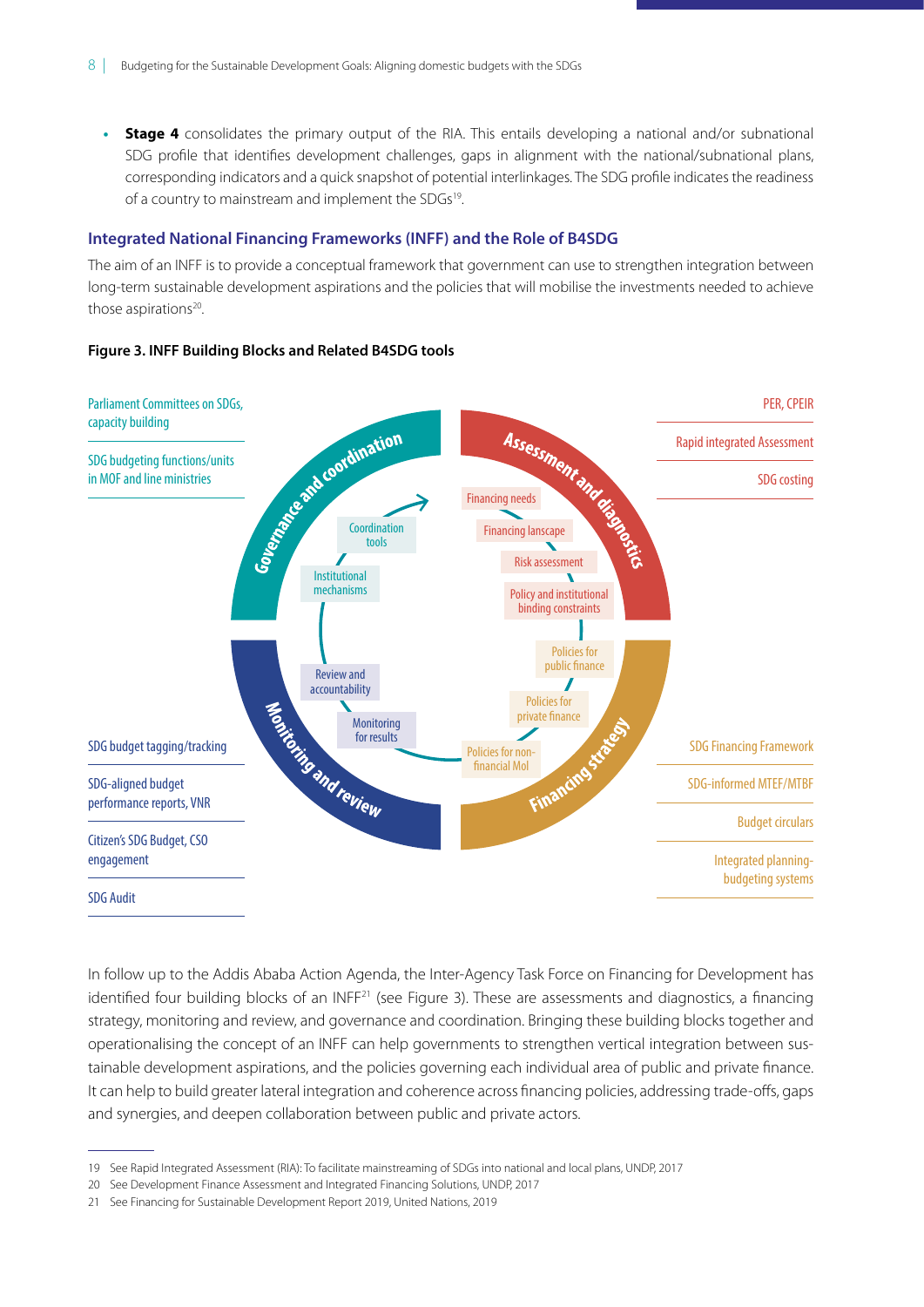<span id="page-14-0"></span>More than fifty countries are operationalising the INFF concept with UN support. Tools such as the DFA and guidance on SDG budgeting are at the heart of these endeavours. More specifically, budgeting for SDGs provides mechanisms for deepening the vertical integration between a country's long-term sustainable development aspirations and the resources over which government has most direct control, i.e. the budget. This is critical because of the importance and scale of public finance. Many SDGs are primarily public in nature and will require public investments and services; public finance is also one of the largest resources in the financing landscape for many countries. Enhancing the integration of the budget with the SDGs is therefore a key part of the objective of an INFF to strengthening vertical integration between development aspirations and financing policies. Strengthening budget-SDG integration can also have important positive spill-overs to other aspects of an INFF as well. A government that can tangibly show that the budget is integrally aligned to, and effectively investing in sustainable development outcomes, is likely to have greater success in promoting deeper alignment from other important actors across society, including SOEs and nonstate and private actors. In these ways, budgeting for SDGs and INFFs are inextricably linked and for many countries operationalising an INFF, the options presented in this note will form important steps in the process.

All the above instruments are useful in stocktaking on the SDG context in a given country. However, those are not mandatory steps, neither in their sequence nor content for starting the discussions and design of the Budgeting for SDGs model. Country offices may also opt for a simpler Step 1 process and then move to the Step 2 below, in case of no sufficient background information being available to systemically analyse the SDG context when using the above instruments.





After a review of the country's SDG overall context it is necessary to deep-dive into Public Financial Management systems to understand existing practices, revenue and expenditure trends and patterns, relevance of those to SDGs, fiscal space, fiscal accountability, and technical capacities of countries to align their budget cycles with Agenda-2030. Such specific PFM systems analysis can be performed by UNDP COs to identify bottlenecks and challenges, as well as opportunities on integrating SDGs into budget systems.

PFM system review can be done by UNDP Country Offices with their own expert resources, and by using local knowledge and expertise, and by using existing UNDP and other assessments, e.g. Public Expenditure and Financial Accountability (PEFA), Public Investment Management Assessment (PIMA), Public Expenditure Reviews (PER), IMF's Debt Sustainability Analysis, country reports on Article IV consultations, and other reports conducted by various development partners such as the WB, UNICEF, UNWOMEN, WHO, IMF, etc. Some of the existing PFM practices of a few UN organizations are presented in the Annex C of this Note.

Some countries have already completed a mapping of SDGs with country support portfolio, so basic understanding of national budget expenditure gaps in relation to specific SDG targets is available, also using findings from RIA analysis. COs may still want to have a more complete picture on SDG targets alignment with budget expenditure and identifying financing gaps, and the available fiscal space of national budgets to address the SDG policies and targets. This very exercise itself is an element of B4SDG, so lessons from that in-house exercise must be transferred to national counterparts (government and/or CSO), so monitoring of SDGs vs budget alignment takes place on a regular and systemic basis.

As part of the above exercise, country offices may also conduct a stocktaking, and possibly, even mapping of existing budget performance information in relation to SDG targets and beneficiaries (in countries where performance-based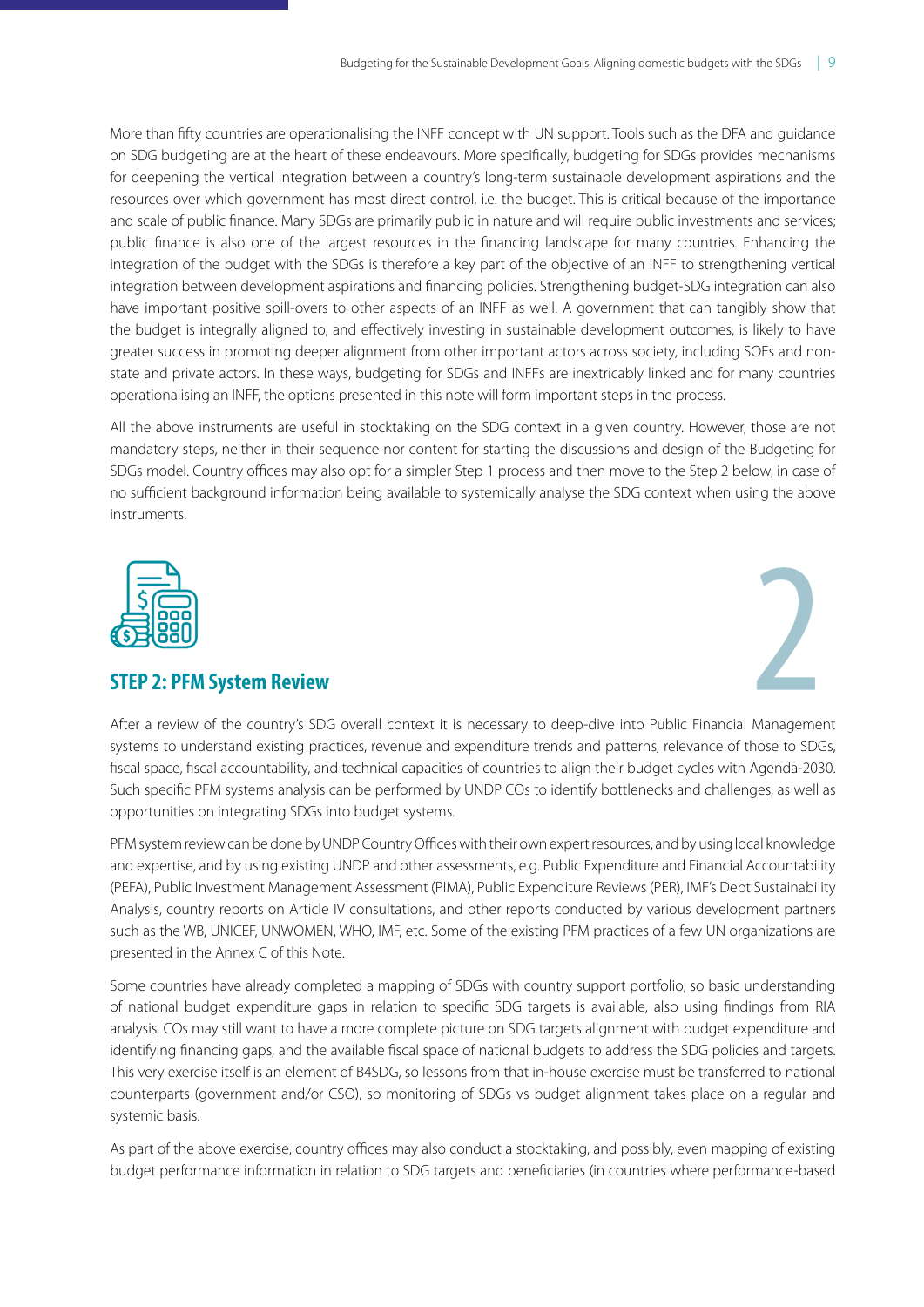budgeting exists in any of its forms). This is an important step in ensuring the beneficiary-centred approach of SDGs and its indicators are also properly reflected in budget performance indicators. If not, then there will be a certain risk in misalignment of "SDG language" with the "budget language" (e.g. in the context of LNOB) and therefore monitoring, reporting and accountability aspects of SDGs will be undermined in the budget framework. Absence or presence of such information in countries will be one of the driving factors in defining the appropriate model for Budgeting for SDGs.

### **Review of Specifc Budgeting practices and ongoing reforms and systems in the country**

- A comprehensive PFM system analysis will be useful to have while considering the right option for the B4SDG, e.g. by reviewing existing PFM system analytic reports and assessments. For instance, selected sections of the Public Expenditure Financial Accountability (PEFA<sup>22</sup>) can inform on how reliable or policy-informed the budgets are, how transparent and accountable the Executive is, while formulating and reporting on budget expenditures, etc.
- More specifically, if a country runs (or is in the process of introducing) a programme-based budgeting, and have comprehensive and flexible FMIS systems, then integrating SDG-related targets into existing budget programmes would be much easier. If a country does not have a programme-based budgeting but has a solid experience in performance-based, or at least performance-informed budgeting practices, then naturally many (if not all) SDG national targets can be mapped with, or directly replace, the relevant outcome indicators and targets that the Executive and the Legislature are using during budget formulation and in budget negotiations, as well as monitoring and reporting processes.
- In addition, the identification of specific beneficiaries of government services is very important in aligning high-level policies and development goals with budget framework. Again, countries with some form of programme-based budgeting will naturally be better placed to align beneficiarycentred SDGs with budget programmes and allocations. Interestingly, some countries make it mandatory for the budget performance information to reflect "citizens' perspective" to the budget expenditure. For instance, France introduced an Organic Budget Law in 2001 and a related "Methodology on Performance-Based Approach", where one specific type of budget performance indicators is based on how citizens see the budget execution (mostly through outcome indicators). Having said that, countries without any form of performance/

### **UNDP FSH Service Ofer on Revenues**

In addition to the focus and tools on expenditures provided in this Note, UNDP FSH has also a set of service offers in relation to debt and revenue instruments of SDG Financing. Examples of such offers are the Tax Inspectors Without Borders (TIWB), Tax and Covid-19 Guidance Note and Developing Tax Policies to Accelerate Sustainable Development.

For instance, TIWB addresses the need of developing countries in tackling widespread tax evasion and avoidance by multinational enterprises. Under TIWB, highly qualified tax experts work alongside tax auditors of developing countries on live tax audits cases which help in augmenting revenue and also transfers skills through the unique "learning by doing" process.

TIWB partners with international organisations, partner countries who send tax experts to support developing countries and donor countries which provide the much-needed funds to support this assistance. It is a successful case study of bringing together many different players to one platform, to help build capacity in addressing international taxation issues.

The success of the model relies on complementary partnership between the UNDP and the OECD. The OECD provides the technical expertise in taxation. UNDP with its on-ground presence in developing countries provides support in implementation of TIWB programmes and helps get them embedded in countryowned and country-led development strategies.

TIWB has seen phenomenal growth since its launch with rising demand and highly impressive results. As of now, the initiative has already expanded to 39 countries and jurisdictions with 28 completed programmes, 44 programmes underway and 23 programmes in the pipeline. To date, TIWB programmes have contributed to USD 532 million in additional tax revenues for developing countries and overall tax assessments in excess of USD 1.75 billion.

<sup>22</sup> See Pillar on Policy-based Fiscal Strategy & Budgeting, indicators PI-14, PI-15, PI-16 and PI-18, www.pefa.org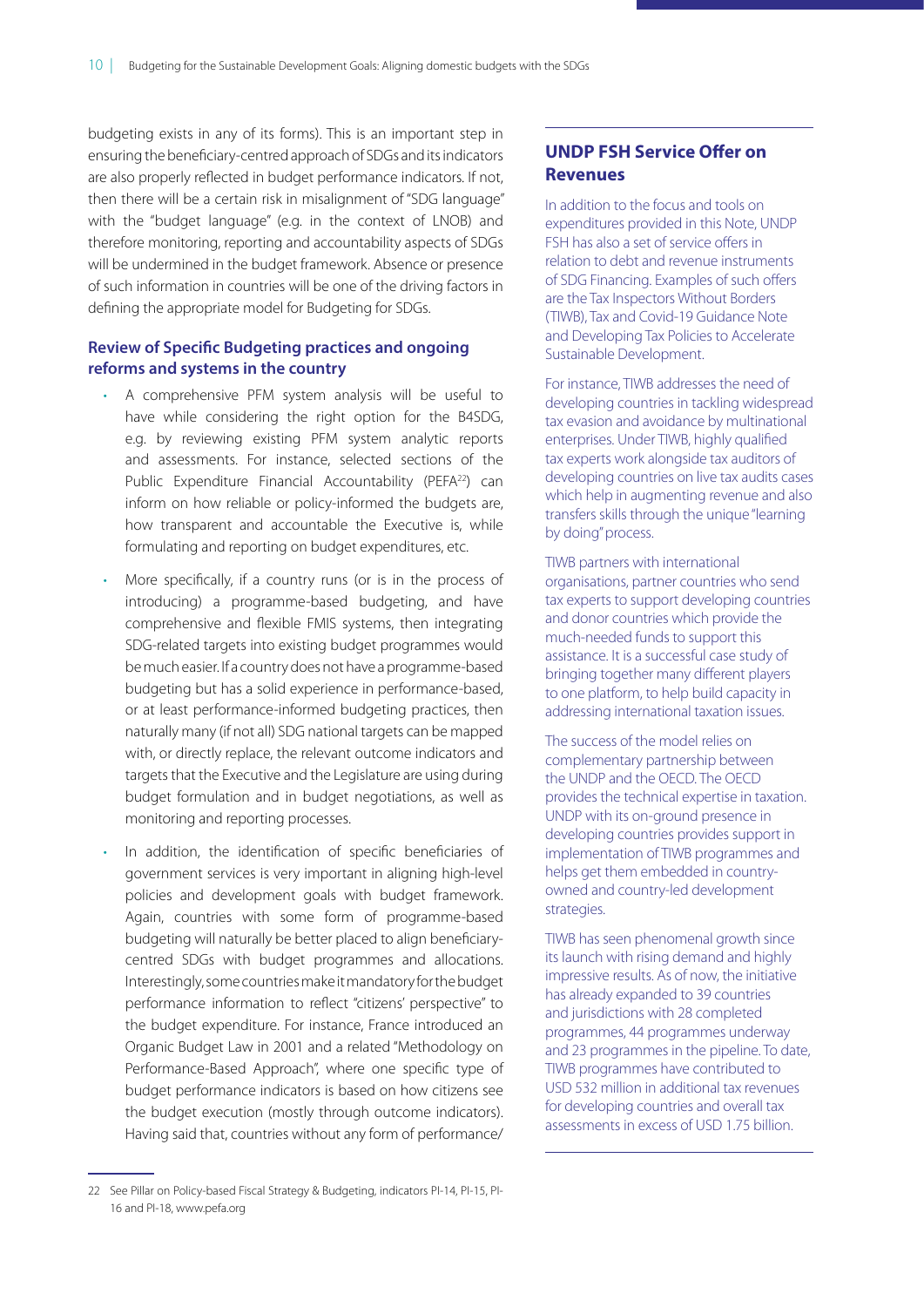### **Public Expenditure and Financial Accountability**

PEFA is designed to provide a snapshot of PFM performance at specific points in time using a methodology that can be replicated in successive assessments, giving a summary of changes over time.

PEFA is a methodology for assessing public financial management performance. It identifies 94 characteristics (dimensions) across 31 key components of public financial management (indicators) in 7 broad areas of activity (pillars).

www.pefa.org

### **Public Investment Management Assessment**

IMF's PIMA is a comprehensive framework to assess infrastructure governance for countries at all levels of economic development. PIMAs evaluate the procedures, tools, decision-making, and monitoring processes used by governments to provide infrastructure assets and services to the public; help identify reform priorities; and devise practical steps for their implementation. In this context, and as part of the IMF's Infrastructure Policy Support Initiative (IPSI), PIMAs also promote the implementation of the 2015 Addis Ababa Action Agenda for financing sustainable development and the infrastructure-related SDG.

www.imf.org

programme-based budgeting also need to consider introduction of relevant framework for inclusion and explicit presentation of beneficiaries of the SDG goals in budget documents.

• Budgeting methodology and systems harmonisation in federal systems or countries with significant decentralization of budget systems is another key dimension for PFM analysis prior to the determination of Budgeting for SDGs model. This paper does not specify the methodological aspects for subnational level budgeting; instead, it serves to analyse the risks associated with possible misalignment of budget systems, methodology, and data consolidation processes that come from various approaches in budget processes and technologies. For instance, a variation in budget formulation and reporting business processes, budget calendars, circulars, and charts of accounts between different levels of government or disconnected/misaligned FMIS may impose significant risks in consolidating budget data, even if SDG classification is introduced at one or all levels of government.

### **Expenditure Analysis, Fiscal Space and Financial Sector Analysis**

Domestic public and private financing capacity assessment on high-level national goals provide useful information to identify the scope of financing needs and gaps for SDG coverage. Various public expenditure reviews by UNDP, WB, and other agencies can inform on the extent to which budget allocations are responsive to national goals and whether the public expenditures are effective and efficient.

- Application of PERs, PEIRs<sup>23</sup>, review of revenue policies and administration practices, fscal space (specifcally in the context of fnancing SDGs) and other budget analysis tools will help mapping the national development goals and SDGs with current budget allocations and identification of financing gaps. The findings from such assessments will be critical in understanding the roles of various stakeholders in a proposed Budgeting for SDGs model.
- SDG Financing practices and capacities: countries vary in their capacities to generate and manage private and international financial inflows for the SDGs. Existing Public Private Partnership practises, corporate social responsibility of private corporations and financial market maturity, savings ratio in the economy and the ability to attract SDG-linked bonds, etc. all play a significant role in identifying the niche for the Budgeting for SDGs. For instance, if a Low Income Developing Country heavily relies on international/donor support in SDG implementation, and if the Development Partners avoid using national PFM systems in implementing projects, then such a country is less likely to need comprehensive FMIS adjustments for Budgeting for SDGs (as DPs will anyway avoid using the national systems for

<sup>23</sup> See UNDP BRH relevant products on Climate Public Expenditure and Institutional Reviews at www.cfade.org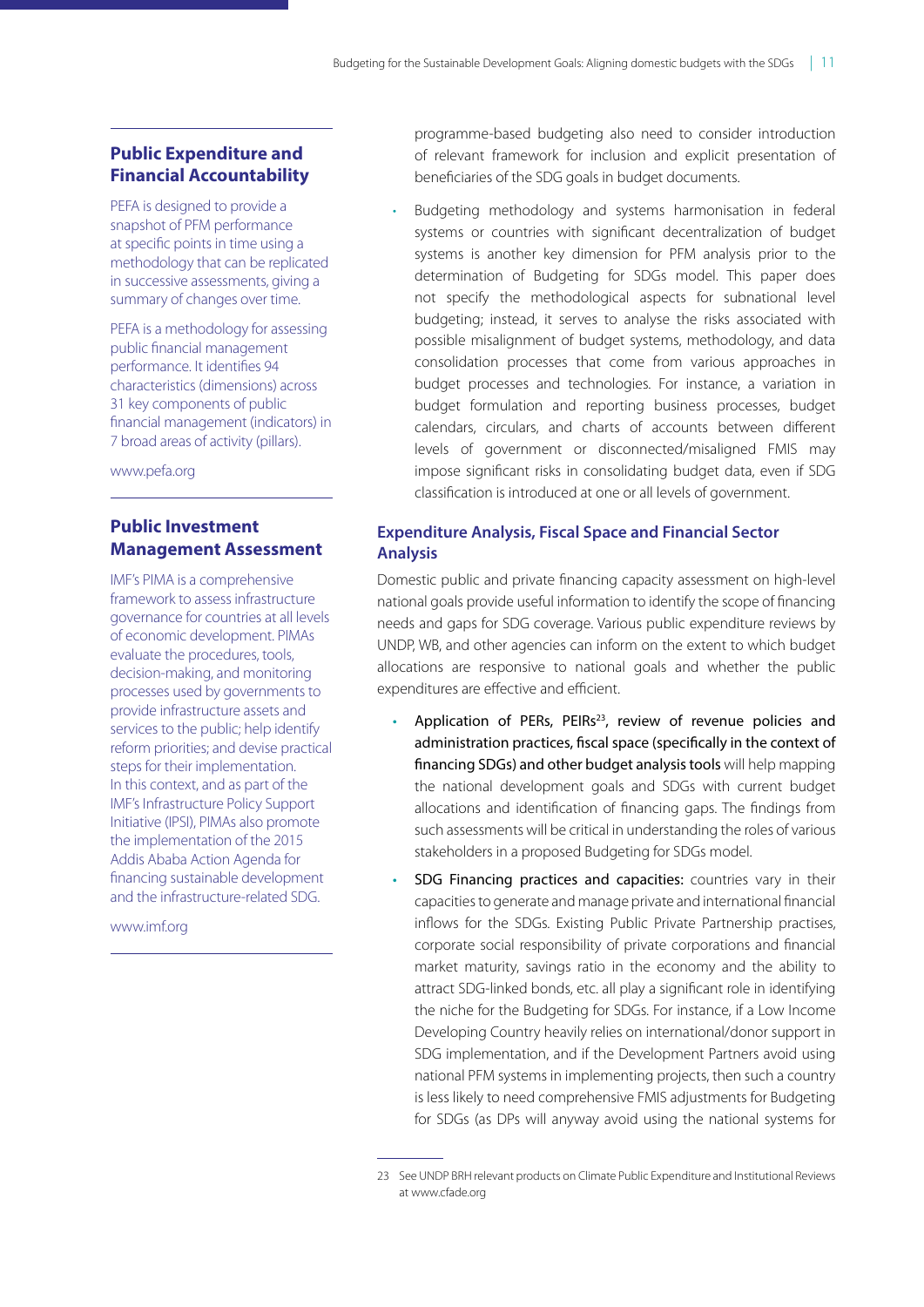sustainable development projects) than other countries with stronger budget fiduciary systems.

• Accelerators identifed: Accelerators analysis helps identifying the most effective pathways to achieve targets for the relevant SDGs through a focused set of interventions that simultaneously impact many targets. This is a very important factor to consider as in those cases where a powerful accelerator is identified, a country with limited capacities may opt for a less complicated Budgeting for SDG model whereby existing budget formulation business processes, FMIS, and other PFM practices can effectively absorb the recommendations of the identified accelerator. Therefore, marginal adjustments and simpler solutions on budget formulation and reporting will be required in such country. UNDP has developed a tool to help countries with such an analysis<sup>24</sup>. As a number of MAPS engagements demonstrate, although in all cases the accelerators are rooted in the national policy context, the approach to accelerators varies between the countries: i.e., in some countries those are identified during the review of existing plans, while in other cases the accelerators are defined during consultations and analysis using quantitative tools (e.g. Moldova). Countries with a data deficit may opt for a combination of consultations and simpler analytical tools.

### **B4SDG in EU Countries**

B4SDG experience in European countries is mixed with most of the countries relying on their own national development strategies being the basis for budgeting, e.g. Romania and Estonia. Therefore, in such cases SDGs need to be integrated into the national strategies and subsequent various specific policy frameworks first, e.g. Sweden, but no specific SDG related budget allocations are explicitly visible. Such an approach also stimulates line ministries to operationalize SDGs in their ordinary budgets rather than finance ministries setting new budgeting criteria/processes to consider SDGs separately.

Germany introduced specific ex post and, in some cases, also ex ante sustainability justification requirements on specific budgeting processes, e.g. subsidies. Finland and Iceland, however, have moved further in that direction and linked their budget performance frameworks with SDGs which enables a stronger and more direct integration of SDGs in budget formulation, execution, reporting and accountability.

Supreme Audit Institutions are increasing their interest in SDGs starting with SDG preparedness assessment, e.g. Netherlands, and then also auditing the performance of budget programmes. For instance, Austrian SAI recommends alignment of the country's federal budget outcome targets with SDGs.

<sup>24</sup> See UNDP SDG Accelerator and Bottleneck Assessment Tool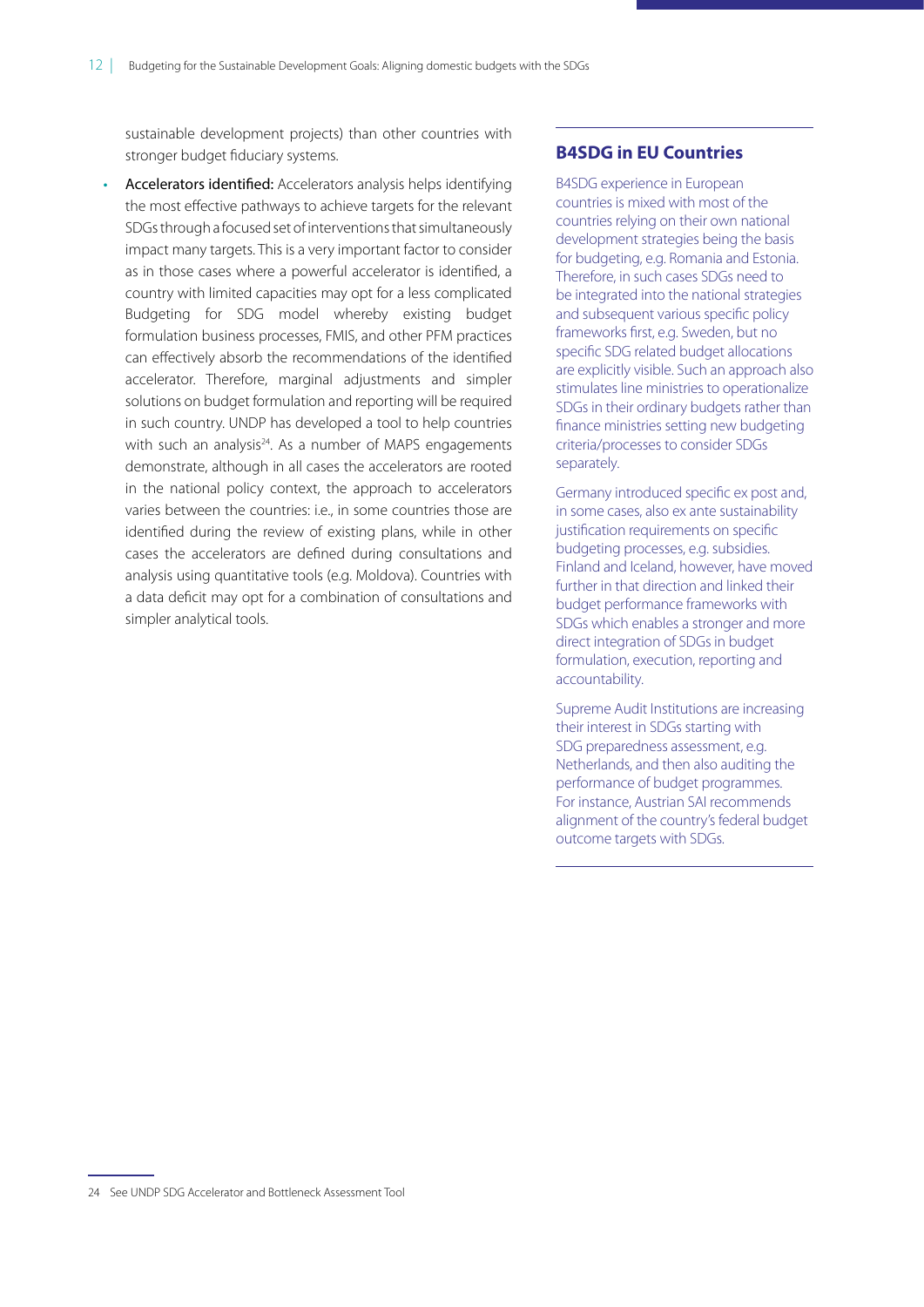<span id="page-18-0"></span>





We acknowledge also the essential role of national parliaments through their enactment of legislation and adoption of budgets and their role in ensuring accountability for the efective implementation of our commitments. Governments and public institutions will also work closely on implementation with regional and local authorities, sub-regional institutions, international institutions, academia, philanthropic organizations, volunteer groups and others

UN GA Resolution25.

Stakeholders Analysis is a simple but powerful tool to define the entry points for UNDP COs in their communication with the government counterparts. It allows identification of primary partners within the national authorities who will be most influential and interested in promoting the B4SDG. This step can be easily completed by the CO using the existing knowledge of the CO staff.

### **Stakeholder Analysis as a Driving Factor for Choosing the Right Model**

While presenting all the provided factors, options, and the toolkit, this paper focuses on a smaller number of most applicable models that countries may opt for as an optimal budgeting framework for SDGs. Basically, these 'shortlisted' options reflect on where the powers and interests of domestic stakeholders reside in relation to the Budgeting for SDGs and who the primary counterpart for the UNDP (UNDS) is in this regard.

### **Figure 4. Stakeholders Analysis for B4SDG**



An indicative Stakeholders Analysis in relation to the interests and influence over opting for a model for Budgeting for SDGs is presented in the Figure 4. Although no specific and representative stakeholder analysis has been performed for this Concept Note, some indicative thinking on the possible balance of powers of national stakeholders is presented in this diagram nonetheless.

<sup>25</sup> See Transforming Our World: the 2030 Agenda for Sustainable Development, UN General Assembly Resolution A/Res/70/1, 2015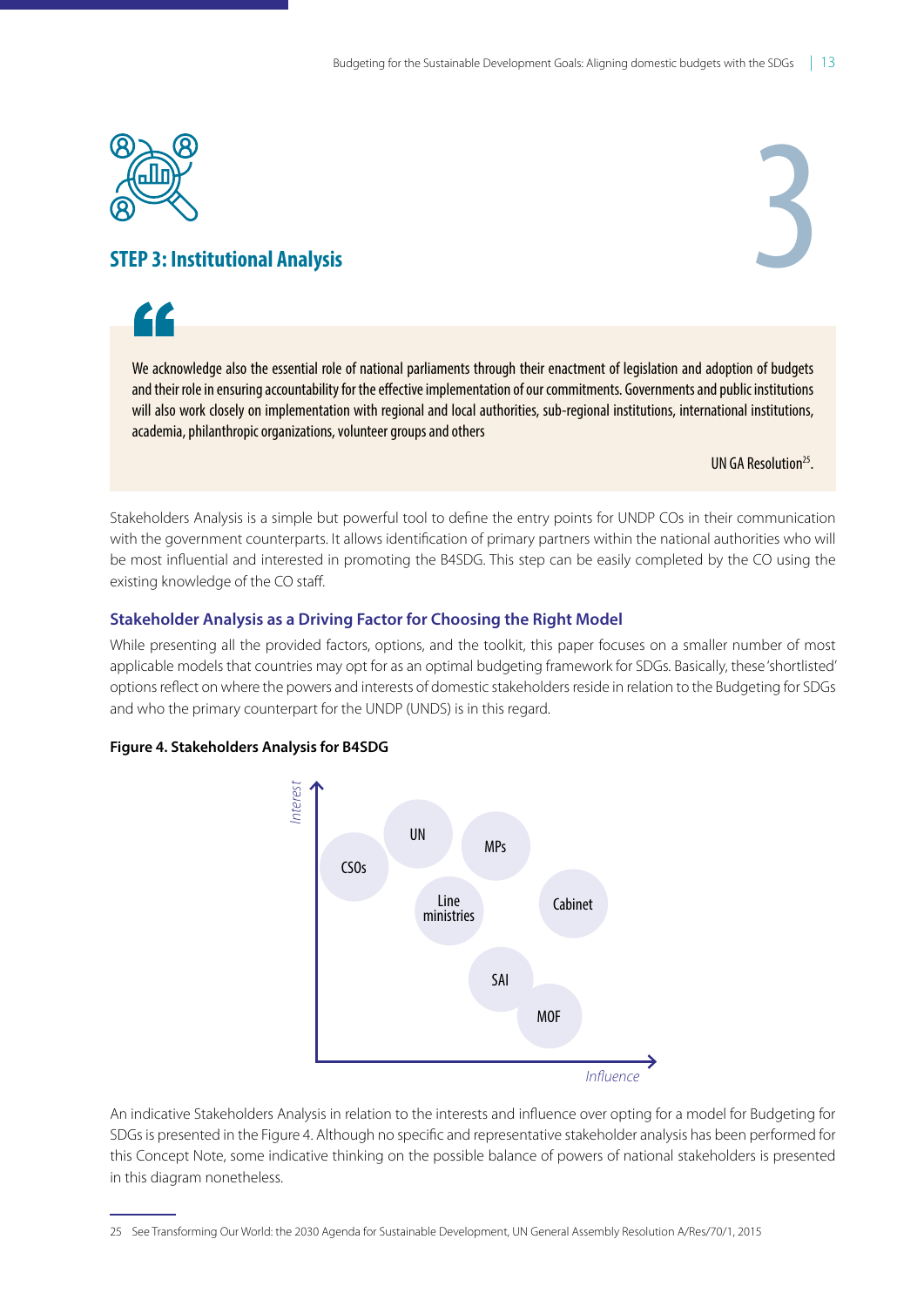Line ministries are likely to be amongst the most interested parties in seeking improved SDG-based budget allocations, as that will bridge their missions with allocated funds. Line ministries were also quite active in MDG processes for selected goals, and it is likely that goal-specific dialogue of Development Partners with national governments will still be most active via the line ministries, especially on the policy support side. However, they are hardly the most influential stakeholders in promoting and pursuing PFM system adjustments, so budgets start speaking SDG language.

On the other side, ministries of finance will be more influential to perform that task, but they may not be the most interested ones in new comprehensive governance agenda, such as the Agenda-2030 when it comes to PFM system changes. Budgeting systems are quite rigid in all countries and MOFs must be really convinced, engaged, and committed to such heavy changes to systems that are currently operational.

Parliaments (Members of Parliaments) and government as a whole (at the prime ministerial level) may locate somewhere in between line ministries and finance ministries to reflect the collective responsibility over the 2030 Agenda<sup>26</sup>. In many countries, a specific role for SDG coordination (and a push for Budgeting for SDGs) can be played by central planning agencies (planning commissions or their equivalent agencies). Some experience from European countries indicate that even when there is no planning commission, that role has to be played in one or another way, and it is the finance ministry that can effectively perform that function. In addition, both the parliament and the executive may have different capacities to run SDG-informed budget formulation or budget scrutiny. SDG Budgeting can run in a country more smoothly and with more stakeholders actively and effectively engaged when/if:

- parliament has specialized SDG or other national development goals-related committees (e.g. Scientific Advisory Committee in France),
- parliament has specialized budget office that analyses the potential and actual impact of budget policies on SDG targets and informs parliamentary budget deliberation and oversight,
- the country already has specialized budget analysis institutions (government agencies, arms-length scientificresearch institutes, think-tanks) with well-established and institutional framework of cooperation with finance ministries, parliaments or SAIs on various budget analyses,
- civil society organizations are active in the budget dialogue with both MOF and parliament/SAI and supply budget effectiveness analysis.

Therefore, an accurate allocation of influence and interests in each country will be possible to make after a contextrelevant review of governance practices and institutional capacities.

For countries with significant public finance powers devolved to subnational (provincial and local) levels of government, a designated institutional framework review for all levels of government will also be required, even if the actual B4SDG model design is aimed at federal/central level only. For many SDGs subnational level governments and other actors are key in achieving the desired outcomes, hence a structured analysis of budget formulation roles, vertical transfer mechanisms, and budget delivery institutional mechanisms, is important to address the SDG-related information supply requirements (e.g. what is the role of subnational governments in the process if budget formulation, when and how the SDG performance information is developed and provided to budget decision-makers, and whether subnational level budget execution mechanisms include performance-based contracts/transfers).

As part of the analysis, COs may also need to perform an institutional capacity gap assessment to feed into the capacity building approach and plan in later stages of the B4SDG model design, i.e. the Step 5 of this Guidance Note. In many instances, such analysis is already available conducted by UN or other Development Partners implementing TA. For those cases when such information is not available, COs are advised to consult with other Development Partner in conducting such capacity gap assessments collaboratively.

In any case, this paper supports performing a country-specific stakeholder analysis during SDG MAPS missions, or other relevant initiatives, for UNDP Country Offices to have a better understanding and ability to design models that are more tailored to each country context.

<sup>26</sup> See for example: "The Riksdag and the Government adopt both indicative and binding decisions that affect the implementation of the 2030 Agenda in Swedish society and for Sweden's contributions to the global implementation of the Agenda in: https://sustainabledevelopment. un.org/content/documents/16033Sweden.pdf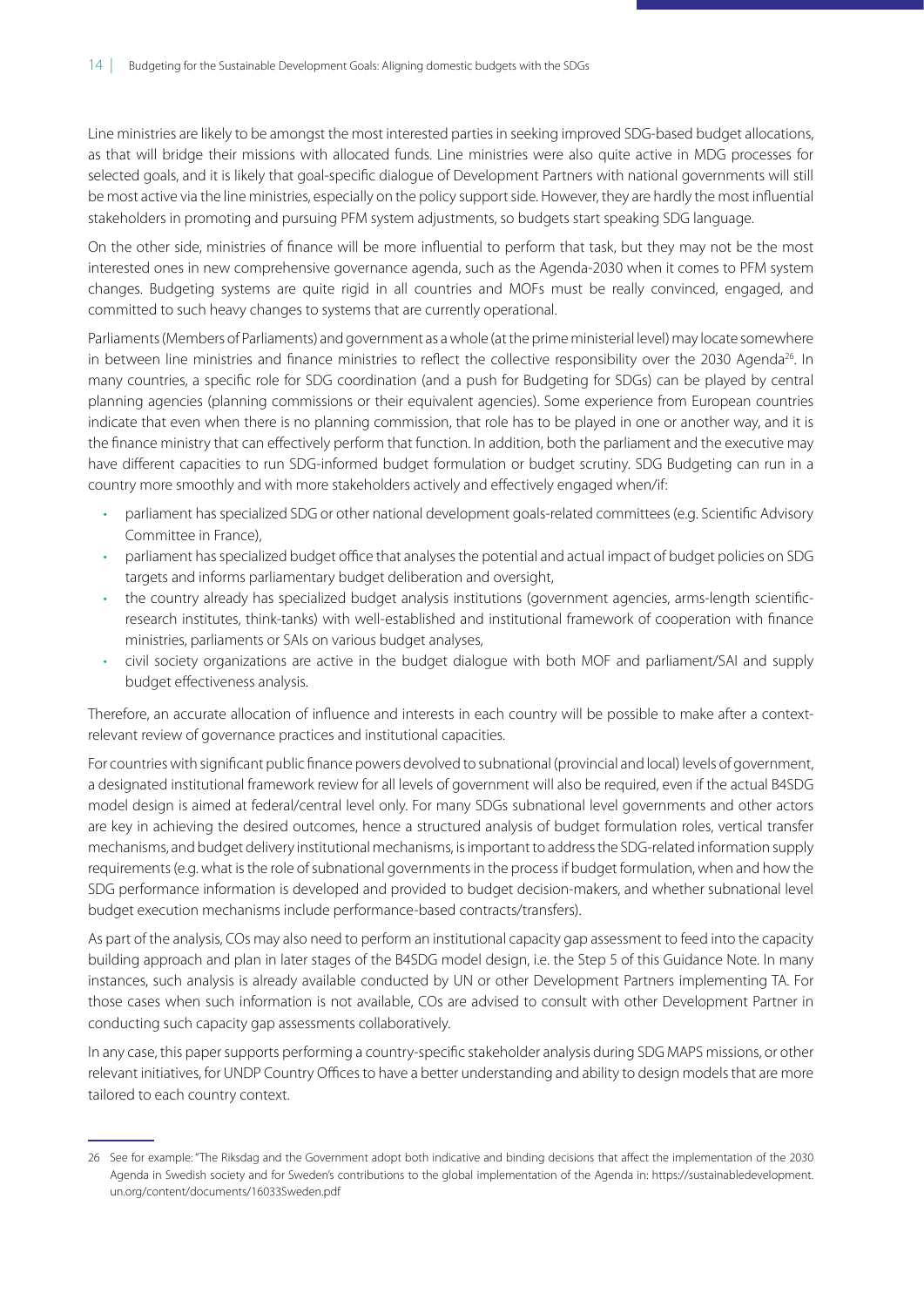

## <span id="page-20-0"></span>**Step 4: Modelling the Choice**

This step is the core step for designing the model that best suits the country, and it can start with shortlisting possible B4SDG options down to a limited number of practical and country-context relevant options. Some of the ideas, methods and recommendations presented in this paper will help COs to get the short list of possible options down to 1-2 models after responding to a set of key questions that are presented in Table 1 and to use Figure 5 below to identify which base model can be recommended to national counterparts. Step 4 first discusses the technical dimensions of the reforms that stakeholders need to consider prior to the process of design of the best-fit model for their country. Then this section presents the long list of possible tools to employ which can be shortlisted after five critical parameters are discussed in the subsection on "Moving forward with modelling the Choice for SDG Budgeting". This Step then concludes with the 4 base models that derive from the modelling exercise, after the five critical parameters are clarified.

This modelling exercise is PFM-heavy, and UN Country Teams may need to rely on specialized PFM expertise to support with effective follow-up from Steps 1, 2, and 3 to Step 4. In doing so, the results of SDG Context (Step 1), PFM System (Step 2) and Institutional (Step 3) analyses need to be extensively discussed with the national counterparts. The dialogue with government counterparts on possible application of the B4SDG concept at the national level must engage as many key stakeholders and counterparts as possible. UNDP CO staff will better be informed about the balance of powers within the national authorities, especially if Stakeholder Analysis has been done. Then, the recommended approach/es must be discussed with the government counterparts, including the ministry of finance (even in the case of opting for a model with limited engagement of the MOF in B4SDG process). In doing so, Budgeting for SDGs must not be framed as a completely new concept for budgeting. In any case, governments plan and spend money pursuing achievement of societal goals, so B4SDG is not an entirely new concept; rather, it is an upgrade to existing budgeting practices. Budgeting for Agenda-2030 helps government to streamline that process, and in many country cases no fundamental changes to budget systems will be required.

### **Key Technical Dimensions Budgeting for SDGs Modelling**

Agenda-2030 and its integration into overall governance system in a country is a more comprehensive concept than the integration of SDGs targets into budget formulation and reporting processes. An example of a wider governance reforms agenda is Component 1 of the Joint SDG Fund that aims at reinforcing the SDG financing architecture. Although this paper focuses mostly on the budgeting part and provides options on models that countries may want to adopt to strengthen their public expenditure management system to address SDGs, nevertheless, the B4SDG reforms may need to be aligned and well situated within the overall INFF framework in those countries where it is implemented. Public finance is an important and integral part of the INFF operationalization process, but it is most effective when works in synergy with other aspects of the INFF.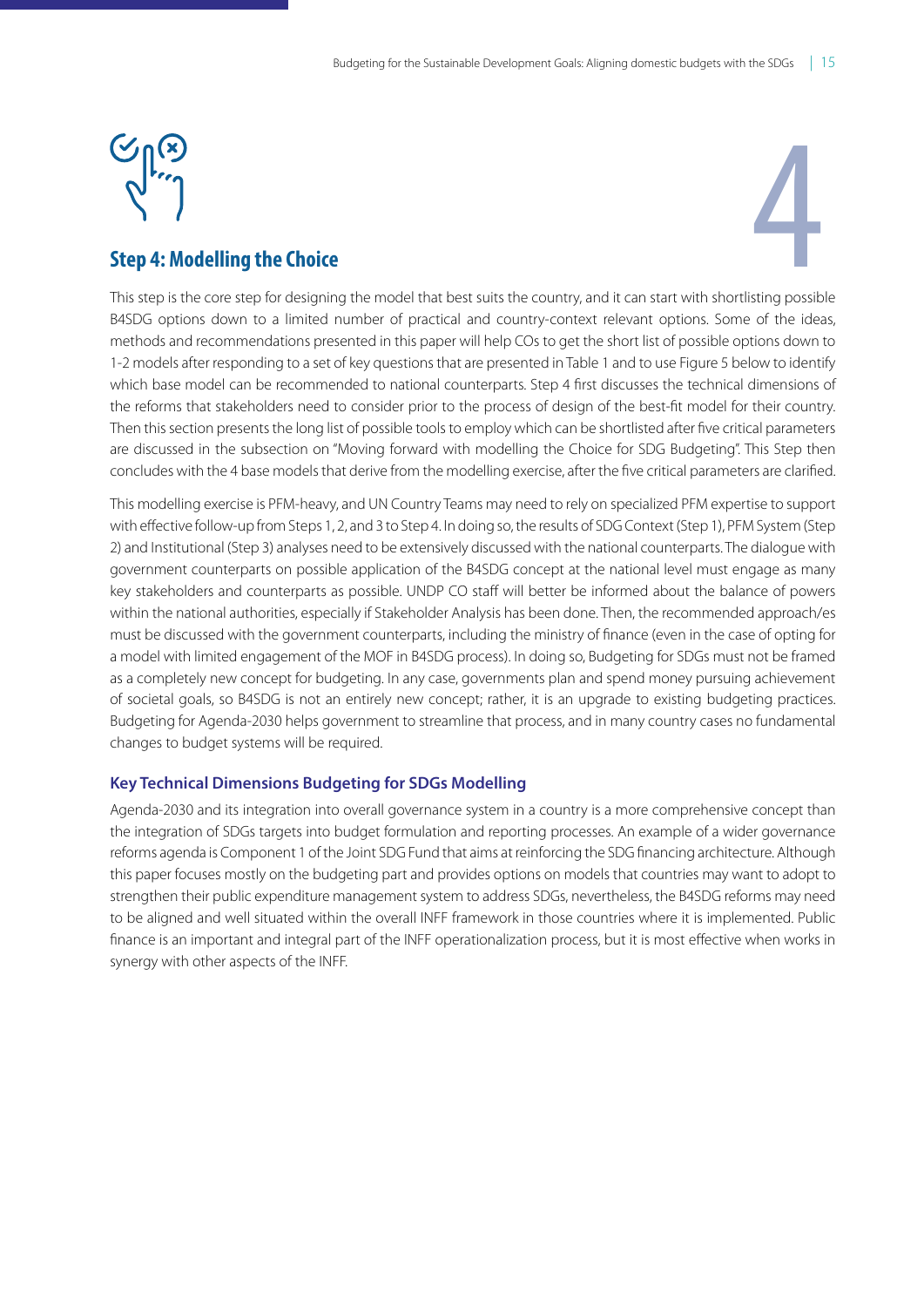<span id="page-21-0"></span>The choice on B4SDG models/options is a very country-specific process, so it is critical to understand the most decisive factors that drive such choice.





*Selected SDG*

As we see, of the solutions on integrating SDGs into budgets, there are two technical dimensions around which the decisions must be made:

- SDG coverage axis: whether the country demand for B4SDGs is on one, few or all SDG areas; and,
- Solutions technology axis: whether critical budget business processes need to integrate SDGs or those can be done on an ad hoc/manual basis (e.g. due to the costs of those changes may exceed the expected benefits or due to capacity constraints).

Figure 5 provides a presentation on the above two axes on PFM technical dimensions with 4 illustrative examples. However, the B4SDG toolkit (see below) to serve the above aspects is significantly larger and covers both supply- and demand-sides to respond to the problem tree presented in the first paper on Budgeting for Agenda-2030: The Concept Note.

### **B4SDG Toolkit**

Dependent on what the key challenges are in integrating SDGs into budgets<sup>27</sup>, the country may choose one or another set of tools that are most applicable for specific country context in integrating SDGs into budgeting. Some of the tools are designed to respond to the demand-side challenges, so the parliaments, civil society organizations, media, and the public require that more budget decisions, allocations, and reports are SDG-aligned. Others are designed for the supply-side to boost the capacity of various organizations to meet the increased demand. Some tools will be applicable to both sides.

### 1. Demand-side

- 1.1. SDG advocacy to budget decision makers (e.g. MPs, Senators<sup>28</sup>) and other key stakeholders (SAI).
- 1.2. Mapping SDGs with the national development agenda (with an assumption that it will then be selected by the budgeting system) and accountability frameworks (including using VNRs for domestic accountability purposes).
- 1.3. Development of an SDG Citizen's budget a simplified and brief budget information for ordinary citizens on SDG related allocations and expected results<sup>29</sup>.
- 1.4. Institutionalization of SDG-Budget bridging process.

<sup>27</sup> See the Problem Tree of the "Budgeting for Agenda-2030: The Concept Note", UNDP, 2020

<sup>28</sup> See an example on Climate Finance Handbook for the Federal Parliament in Nepal ([https://www.np.undp.org/content/nepal/en/home/library/](https://www.np.undp.org/content/nepal/en/home/library/environment_energy/climate-finance-handbook-for-the-federal-parliament-provincial-and-local-assemblies.html) [environment\\_energy/climate-finance-handbook-for-the-federal-parliament-provincial-and-local-assemblies.html](https://www.np.undp.org/content/nepal/en/home/library/environment_energy/climate-finance-handbook-for-the-federal-parliament-provincial-and-local-assemblies.html))

<sup>29</sup> See an example of integrating SDG15 in Mongolian 2020 Citizen's Budget ([https://mof.gov.mn/files/uploads/article/\\_%D1%82%D3%A9%D1%8](https://mof.gov.mn/files/uploads/article/_%D1%82%D3%A9%D1%81%D3%A9%D0%B2_2020-pdf1.pdf) [1%D3%A9%D0%B2\\_2020-pdf1.pdf](https://mof.gov.mn/files/uploads/article/_%D1%82%D3%A9%D1%81%D3%A9%D0%B2_2020-pdf1.pdf) )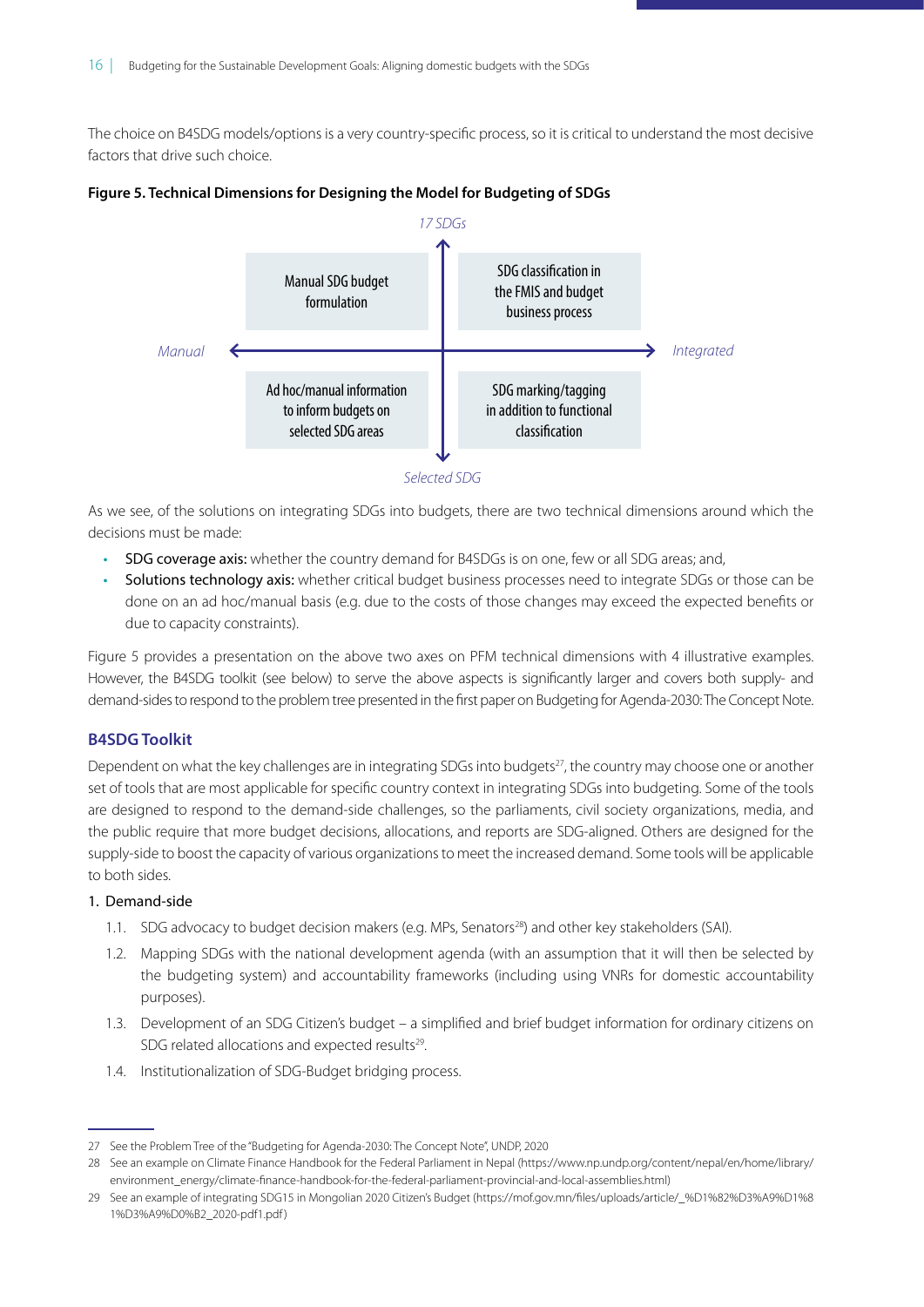- 1.4.1. Facilitation of an SDG Task Force in the Budget Cabinet and/or Parliament Budget Committee.
- 1.4.2. Establishment of SDG budgeting units in MOFs or aligning job descriptions to reflect SDGs.
- 1.4.3. Capacity building on SDG costing and budgeting in Line Ministries<sup>30</sup>.
- 1.5. SDG Audit $31$
- 1.6. Engaging Civil Society Organizations in SDG Budget Monitoring.
	- 1.6.1. Support in SDG monitoring, reporting and statistics, including transparency and outreach of SDG data for research institutions, CSO, universities.

### 2. Supply-side

- 2.1. Adjusting budget calls (circulars) to reflect on SDGs while justifying the budget proposals (e.g. budget proposal templates on SDG-based justification in Mongolia).
- 2.2. Simple checklist of SDG relevance during budget formulation stage (e.g. Nepal's example of project prioritization).

2.2.1. As a variation, the checklist can be a little more elaborated and incorporate weights aligned with SDGs.

- 2.3. Coding of individual cross-cutting issues (e.g. Climate Change Budget Tagging in Nepal, Pakistan, the Philippines, Bangladesh, Ghana and other countries32, gender).
- 2.4. SDG budget classification (SDG tagging, coding, e.g. Budget presentation by SDGs in Mexico), including via upgrading of FMIS systems.
- 2.5. Development of Selected SDG Financing Frameworks or overall Integrated National Financing Frameworks and integrating those into existing strategic budgeting processes, such as the MTEF (including adjustments to budget calendars to host more policy-based budget negotiations).
- 2.6. Ad hoc SDG budget execution reporting (will be non-systemic if no SDG coding exists, but still possible).
- 2.7. Cross-cutting research to inform on effectiveness and efficiency of budget interventions (specific budget lines) on selected SDGs (e.g. Pakistan's CC-MPI-Budget analysis).
- 2.8. Integration of SDG targets in budget programmes (for countries with performance and programme-based budgeting practices). This tool can be extended to performance-based transfers.
- 2.9. Capacity building and assistance with SDG costing (applicable to any country context but exact approach may vary dependent on overall budgeting and SDG specific budgeting practices).
- 2.10. Contribute to better and more comprehensive assessment of budget allocations on SDG targets and impact (better works in programme-based budgeting environment).
- 2.11. Integrated planning and budgeting processes. Assisting in incorporating SDG targets in sector strategic plans in those countries where strategic plans are well linked with budgets.
- 2.12. Engaging Civil Society Organizations in SDG Budgeting.
	- 2.12.1. Capacity building of CSOs in SDG costing, and CSO-Government cooperation modalities.

### **Moving forward with modelling the Choice for SDG Budgeting**

The range of tools presented above is a long list of possible instruments. Some of those tools are desirable to apply in certain countries while others may only fit specific contexts. Steps 1, 2, and 3 of this Paper are therefore essential prior to the modelling of the B4SDG choice.

Findings from the Steps 1, 2, and 3 will help the national counterparts and UN country teams in matching the available toolkit with the actual demand on specific B4SDG reforms. The next section of this paper offers a simplified set of five technical areas and related questions that will guide the process of defining the most suitable B4SDG model for each country. Five technical areas are presented in a form of questions (presented in the table below)

<sup>30</sup> See more in [Annex C: SDG Costing and its role in B4SDG](#page-39-1) and UNDP Guidance Note on Costing (forthcoming)

<sup>31</sup> See INTOSAI reports on SDG Audit experience ([http://www.intosai.org](http://www.intosai.org/about-us/sdgs-sais-and-regions.html))

<sup>32</sup> More information available in Knowing What You Spend, UNDP, 2019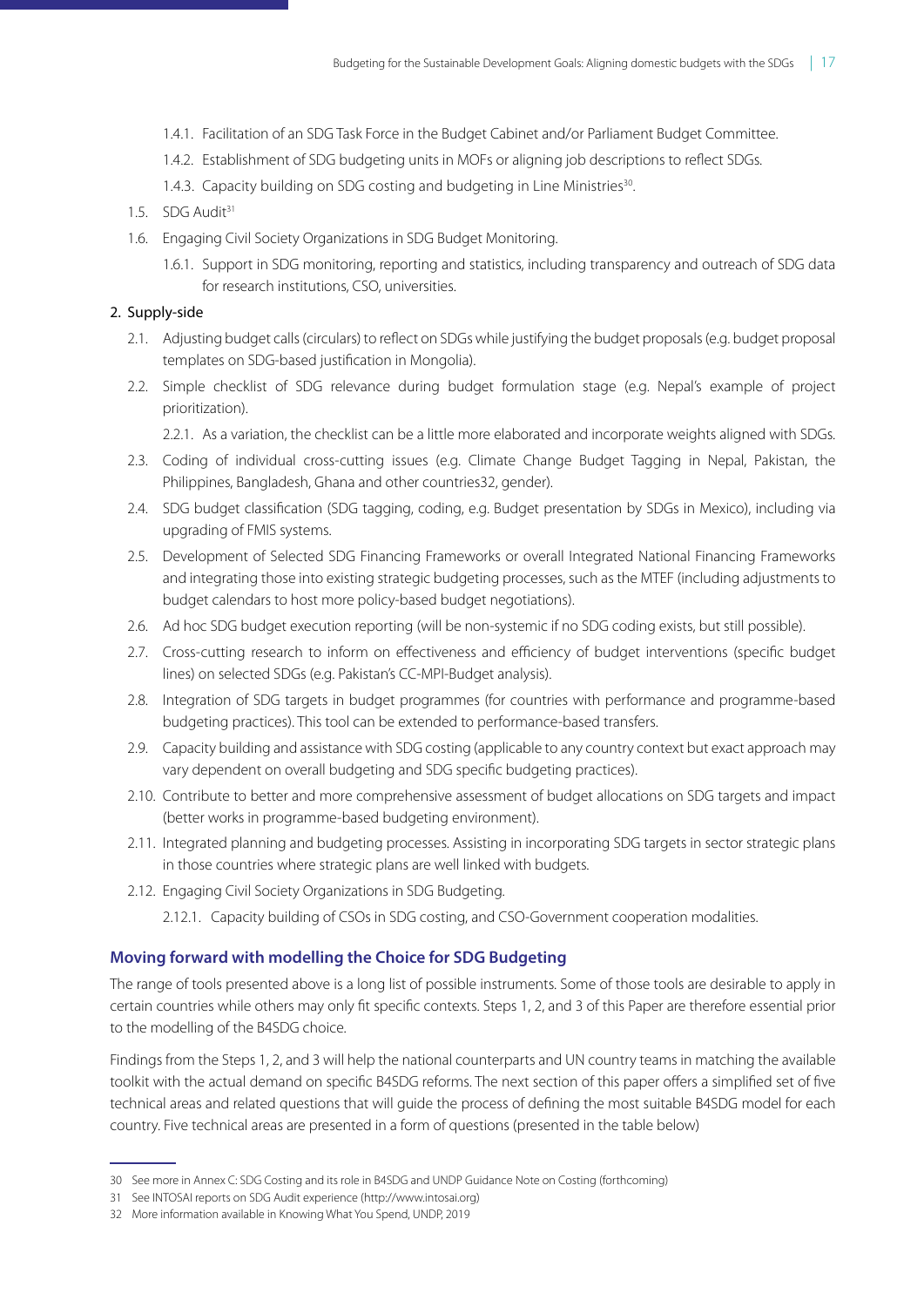<span id="page-23-0"></span>Table 1 presents indicative scope for each area of this exercise to illustrate minimal level of scope (min), intermediary level of scope (mid) and utmost (max scope) alternatives that countries need to consider for each question. The five presented dimensions and answers to those questions are not necessarily cross-depended for all the cases, therefore the Max option for one dimension may effectively work with a Min option in the other dimension.

#### **Table 1. Opting for the right B4SDG model**

| <b>Min</b><br>(requires less advanced system)                                                                                                                                                                                                 | Mid                                                                                                                                                                                                                                                                                                                                                                                                                  | <b>Max</b><br>(requires advanced systems)                                                                                                                                                                                                                                                    |  |  |
|-----------------------------------------------------------------------------------------------------------------------------------------------------------------------------------------------------------------------------------------------|----------------------------------------------------------------------------------------------------------------------------------------------------------------------------------------------------------------------------------------------------------------------------------------------------------------------------------------------------------------------------------------------------------------------|----------------------------------------------------------------------------------------------------------------------------------------------------------------------------------------------------------------------------------------------------------------------------------------------|--|--|
|                                                                                                                                                                                                                                               | Question 1: WHY? (Why the country needs B4SDG and who are the B4SDG primary users/beneficiary?)                                                                                                                                                                                                                                                                                                                      |                                                                                                                                                                                                                                                                                              |  |  |
| Limited number of users (the Cabinet,<br>Finance Ministry and/or SDG Council/<br>working group).                                                                                                                                              | Most domestic stakeholders including<br>parliaments, SAI, CSO, etc take part in<br>budget formulation and/or budget<br>reporting and accountability for SDGs.                                                                                                                                                                                                                                                        | All domestic stakeholders plus<br>international audience (e,g. for VNR,<br>cross-country comparable data, etc).                                                                                                                                                                              |  |  |
|                                                                                                                                                                                                                                               | Question 2: WHO? (Who will be mainly responsible body to operate B4SDG)                                                                                                                                                                                                                                                                                                                                              |                                                                                                                                                                                                                                                                                              |  |  |
| Centralized, e.g. a central unit<br>responsible for Financing for SDGs (e.g.<br>finance/planning ministry)                                                                                                                                    | Centralized, plus selected line<br>ministries relevant to selected priority<br>SDGs                                                                                                                                                                                                                                                                                                                                  | Decentralized (deconcentrated): all<br>primary budget organizations (line<br>ministries) and other key stakeholders                                                                                                                                                                          |  |  |
| Question 3: WHAT? (What is covered by the B4SDG?)                                                                                                                                                                                             |                                                                                                                                                                                                                                                                                                                                                                                                                      |                                                                                                                                                                                                                                                                                              |  |  |
| Selected SDG areas and SDG targets<br>(as per government desire/choice)                                                                                                                                                                       | Information on cross-cutting SDGs (e.g.<br>poverty, climate change, biodiversity,<br>gender equality) supplements the<br>existing functional classification. As<br>a result, complete SDGs information<br>is available either via existing<br>classification or supplemental SDG<br>budget tagging. (if these systems are<br>not in the same FMIS, then accuracy<br>and timeliness of information is<br>compromised. | Full SDG coverage: All SDG indicators<br>and targets are explicitly reflected<br>in budgets as part of the budget<br>information system.                                                                                                                                                     |  |  |
|                                                                                                                                                                                                                                               | Question 4: WHEN? (When in the budget cycle will SDG information be used?)                                                                                                                                                                                                                                                                                                                                           |                                                                                                                                                                                                                                                                                              |  |  |
| At the end of budget formulation<br>process - reflecting B4SDG<br>information in final budget documents<br>(after the budget decisions are made):<br>B4SDG is primarily used for information<br>purposes (is not driving budget<br>decisions) | During the budget formulation<br>process: may have limited influence on<br>some critical budget decisions but not<br>on a systemic basis.                                                                                                                                                                                                                                                                            | Before or at the very beginning of<br>the budget formulation process<br>and then throughout the rest of the<br>budget cycle (e.g. at strategic budget<br>allocations stage, or in Medium-Term<br>Budget Frameworks: as a result,<br>strategic budget allocations are fully<br>SDG-informed). |  |  |
| Question 5: HOW? (How the PFM business processes will adapt the B4SDG?)                                                                                                                                                                       |                                                                                                                                                                                                                                                                                                                                                                                                                      |                                                                                                                                                                                                                                                                                              |  |  |

Basic/manual processes on SDG relevance for certain cases, e.g. SDG relevance checklist for selected budget proposals to support budget decision making. The depth of analysis may be basic as the budget lines are not mapped with SDGs. This option is easy to implement in any country.

Mapping of budget lines with SDGs is done.

B4SDG information is used at both budget formulation and budget reporting stages but process is manual/ad hoc, so risks of quality and timeliness of information exist.

B4SDG information is integrated into chart of accounts or FMIS, so the information on SDG linkage is supplied to budget decision makers before the budget decisions are made (or any other time required throughout the rest of the budget cycle). Also, reporting is done on automatic basis, as part of the FMIS produced report.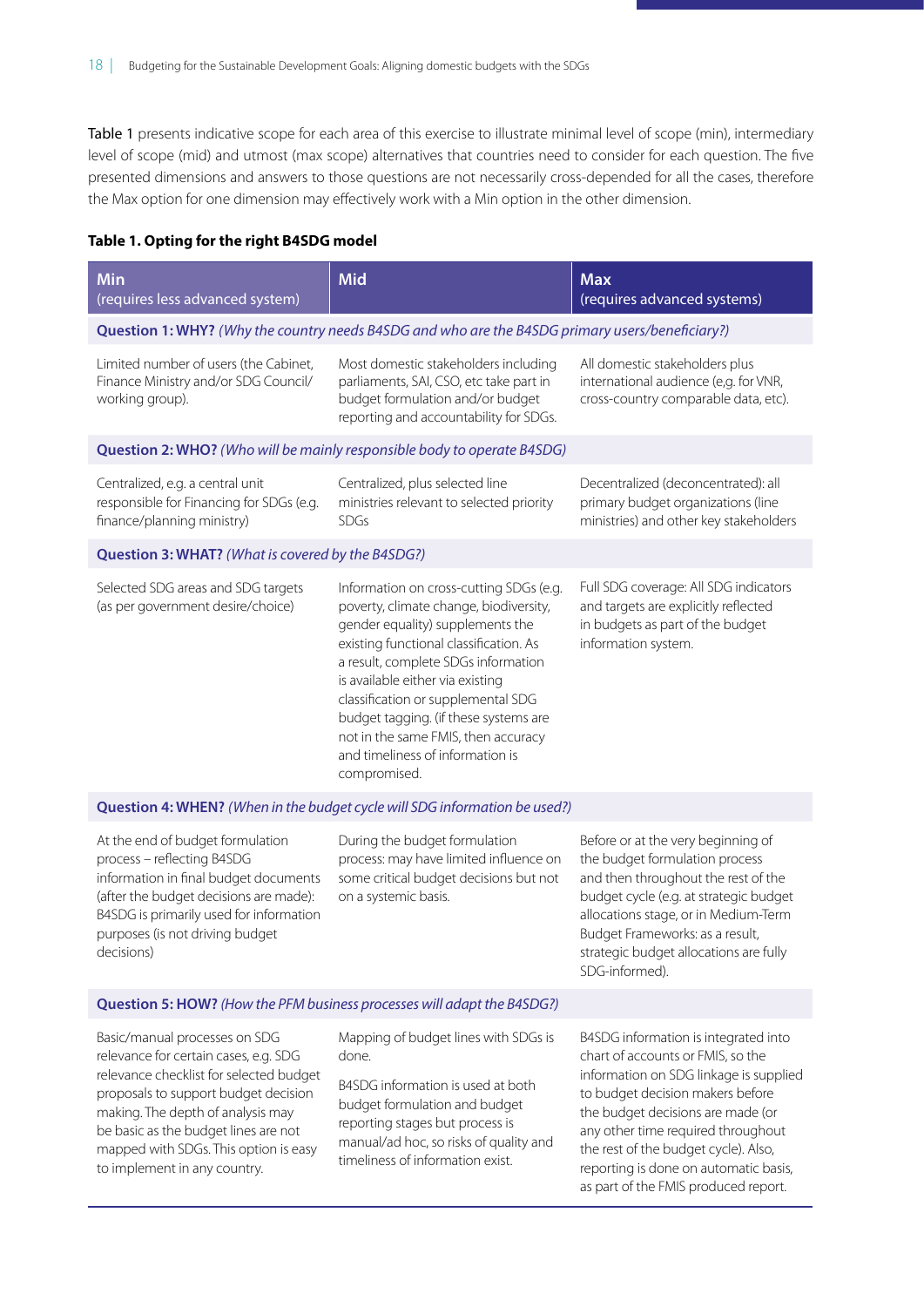<span id="page-24-0"></span>

### **B4SDG in Nepal**

Expert opinion-based allocation of budget lines by individual SDGs. The system is operational since 2017 and is used in medium-term budget planning to inform on relevance of budgets by 17 SDGs. It is a non-systemic approach while simple system to follow.



### **B4SDG in Pakistan**

The MOF, the Ministry on Climate Change and other line ministries at the federal and provincial level have adapted the budget processes for a selected SDG area on Climate Action (SDG 13). SDG budget tagging has been introduced and integrated into the FMIS. Capacity building with media and CSOs has been instrumental for increasing transparency and for the public expenditure reviews produced to inform budget decision-makers. Parliament has set up an SDG Committee for Climate Change related policy scrutiny and parliament control.

Results of the queries above will guide the UN country teams in designing the scope of B4SDG reforms, primary counterparts and areas to focus on. These will shape the 'portrait' of the B4SDG model that suits best in a given country context. We tried to group the possible answers to the questions above into base models to operate with. Some illustrative example on modelling the answers are also presented in Annex A: Strategic Choices in Defining the Right ModelError! Reference source not found..

### **Four Base Models to Consider**

Depending on who the primary counterpart for the UNDP/UNDG is, and what the primary objectives of the national stakeholders are in pursuing the Budgeting for SDGs agenda, there are models that are designed more for government insiders (MOF, line ministry professional staff, etc.) or 'external' actors. The latter are more vocal in a domestic political agenda, and if SDGs become an integral component for the domestic politics then 'external' characteristics of the Budgeting for SDGs model will be more applicable. The 'insiders' model' will be more applicable for countries with the executive playing a more centralized role in the Agenda-2030, with less political dialogue and more within the civil service internal processes.

### **Figure 6. Four Base Models for B4SDG**



At the same time, another dimension to consider is whether the counterparts prefer to fit the Agenda-2030 into the existing governance business processes, or if they are open to considering more advanced solutions and governance systems reforms, including reengineering of policy and budgeting business processes.

These models are indicative of the various dimensions that need to be considered while designing the optimal model for a country. They are not prescriptive in their nature. However, presenting the four simplified models may be useful for framing the discussion within a country context (see Figure 6).

**Model A: Base Model: The cross-section of "ad hoc" and "internal" axes (lower left box) determines a budgeting model whereby the SDG relevant budgeting information is mostly used during internal budget decision making processes but not during the political/public accountability processes.** At the same time, the central PFM unit (ministry of finance) does not adapt the PFM systems for the SDGs, and line ministries rely on existing business processes. Basically, the SDG-relevant budget information will be generated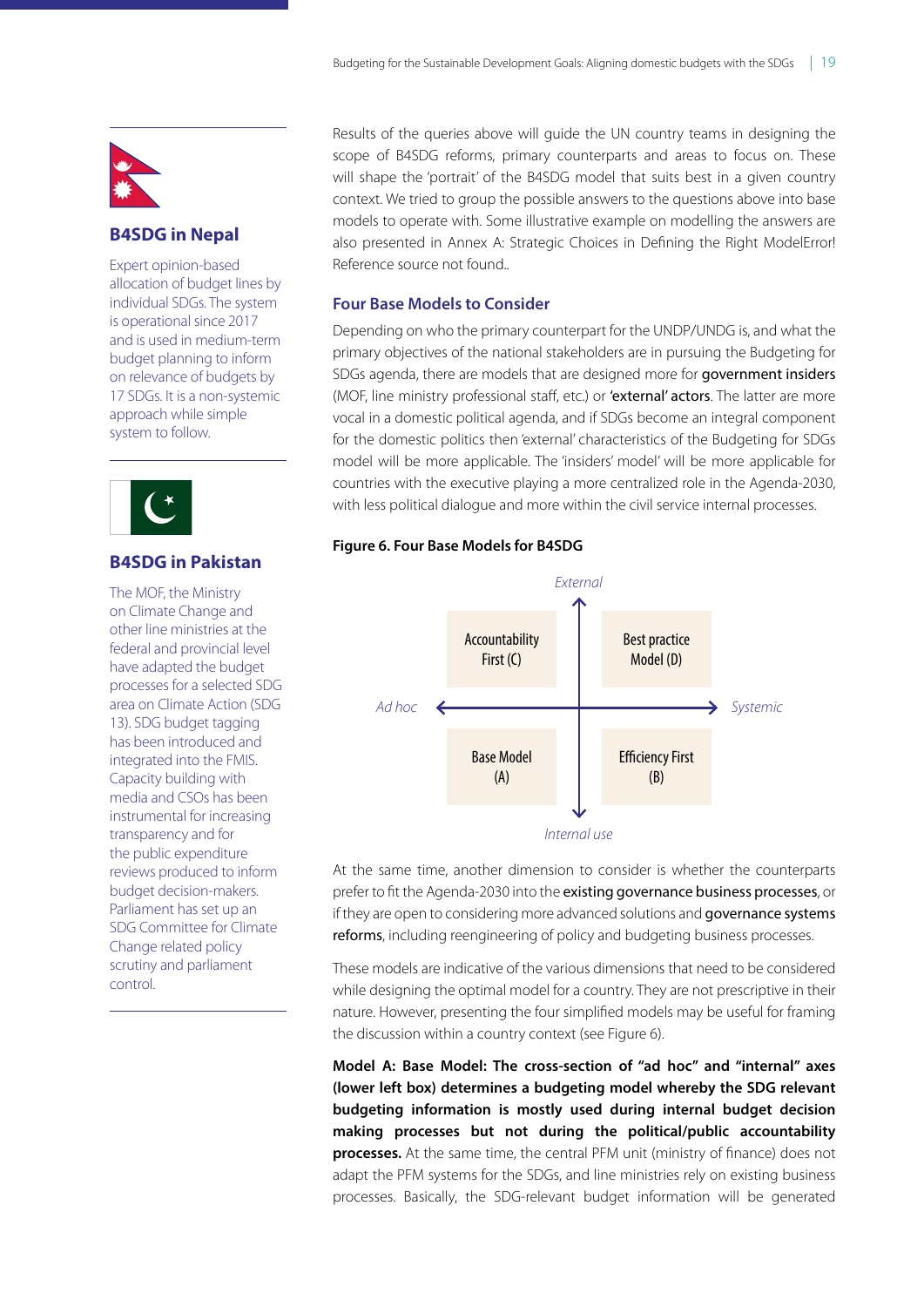by line ministries in a non-systemic way, e.g. intermittent reports on budget allocations per selected SDG targets, budget execution reports on the progress and related expenditures, etc. Ideally, even under this non-systemic approach the budget execution reports must be aligned or even merged with SDG performance reports. Despite its simplicity, this model can still be operational and quite effective in some country context and PFM environments. Moreover, it could be a practical solution for countries that do not currently have capacities and resources or do not otherwise aim at more comprehensive reforms for the moment.

*Estimated impact of this model is that it will not much change the existing budgeting processes, but will enable governments in understanding somewhat better the alignment of budget resources with SDGs. At the same time, this model requires the least resources to be deployed by the country and is applicable in environments with the least advanced governance practices and capacities.*

**Model B: Efciency First: The Model B is similar to the Model A in terms of the usage of SDG relevant information primarily by the Executive but adds on to that model a more systemic response of the central PFM unit to adapt the budgeting business processes to host SDG information.33** The exact tools used in implementing the systems adaptation can vary. E.g., adaptations to the budget circulars and proposal templates with requirements on SDG relevance, priority level, bridging SDG targets with budget outcome frameworks, etc. Model B can be useful and effective in public administration environments with strong decisive roles of central units such as the ministry of finance. At the same time, MOFs must be flexible enough to make the required adjustments in budget business processes and systems.

*Estimated impact of this model is a more SDG-in*f*uenced budget formulation process whereby the SDG targets become part of the government's internal discourse on SDGs, their strategic priority allocations and reporting over the progress. Technical assistance and technology reforms resources from the government and DPs are required for this model. The country must already have some existing technical capacities and systems environment to aspire Model B implementation from the very beginning of Budgeting for SDGs process. Moving from Model A to Model B is possible during the course of general SDG related reforms and will solely be dependent on technical capacities of the country to adjust its budgeting practices and business processes.*

**Model C: Accountability First: This model is very diferent from the earlier models. It assumes signifcantly wider participatory approach in strategic planning, budget formulation, monitoring and reporting on SDGs.** The SDG-relevant budget information will circulate across various actors (including parliaments, SAI, CSOs, media, think-tanks, etc.) and all those will have an influential role in SDG Budgeting processes. This model also assumes that there are feedback



### **B4SDG in Ghana**

Like Nepal, Ghana aims at producing budget allocations by SDGs. In doing so, Ghana has upgraded the chart of accounts to host specific fields on policy objectives that are then linked with Government's Policy Objectives aligned to the SDGs.



### **B4SDG in Assam State in India**

The Ministry of Finance of Assam state in India maps its budget lines with expected outcomes. Starting from 2016 those outcomes are directly linked with individual SDG indicators.



### **B4SDG in Bangladesh**

Bangladesh has launched institutional adjustments to support the Agenda-2030 agenda. The Government of Bangladesh has established an Inter-Ministerial Committee on SDG Monitoring and Implementation. The Committee is responsible for priority making over the goals and reports to the Prime Minister on biannual basis over the progress on SDGs. The country has also developed SDG Financing Strategy and SDG costing for all SDGs.

<sup>33</sup> See for e.g., Ghana's SDG Budgeting Manual.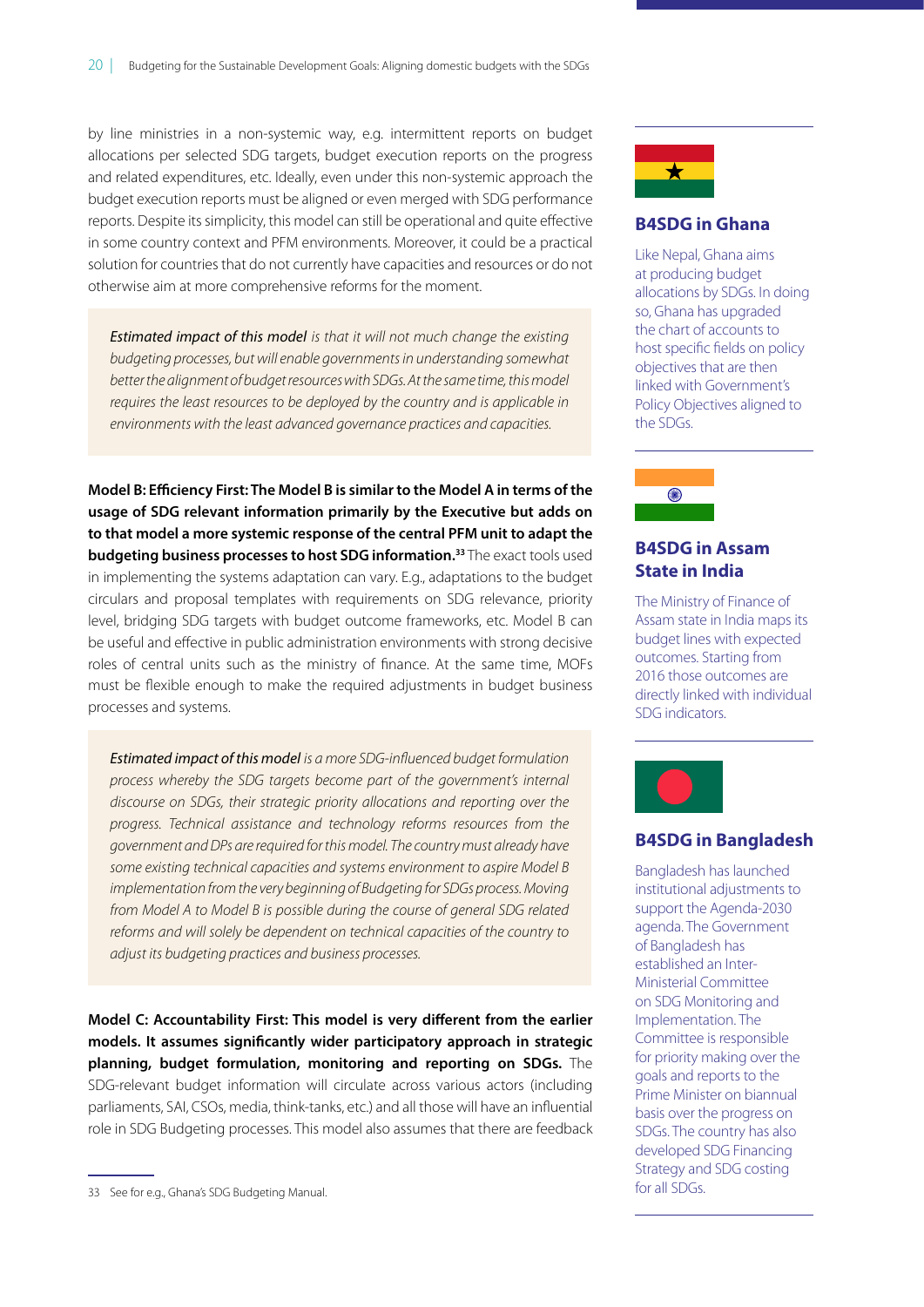channels and consultation mechanisms in place, and utilized so that budget processes are informed by all these stakeholders, either at the budget formulation and approval, or monitoring and reporting stages, or both. However, under this model, the cooperation modality and the feedback systems are not systemic in their nature, and budget business processes still operate in old fashion. SDG-related information is produced manually, ad hoc or even by nonexecutive actors, including DPs. Line ministries disseminate the SDG budget-related information on ad hoc manner and the quality of the cooperation with non-executive stakeholders varies as per the capacities in line ministries. The role of the ministry of finance as the central PFM unit is limited in SDG specific aspects or similar to pre-SDG period.

*Estimated impact of this modelis to have a very participatory SDG governance system with many national, subnational, government and non-government stakeholders adding value to the overall process of SDG implementation. It can also be very powerful for countries with line ministry functioning in an active, autonomous and participatory environment in policy formulation and strategic planning, as well as where cooperation of line ministries with non-executive actors is well-established (including UNDP). This is speci*f*cally relevant in the environment where participatory budgeting culture is not new, and citizens, media, CSO and parliaments have strong roles in budget scrutiny while governments show high level of accountability. At the same time, the country may not have sophisticated budget classi*f*cation systems and introduction of SDG aligned budget prioritization systems, classi*f*cations, chart of accounts, regular reporting and audit may face technical challenges at the initial stages of Budgeting for SDGs. Spending time in introduction of such systems may consume signi*f*cant resources while adding little additional value.*

**Model D: The Best Practice: The fourth general model is based on Model C recommendations; however, is intended for countries with a high level of technical and human capacities.** This Model is also recommended to countries that are in a process of, or aspire to, introduce modern budgeting principles with enough flexibility to re-engineer business processes to accommodate SDGs. This Model also requires stronger weight of the Agenda-2030 in the national political agenda (e.g. quality policy discourse over SDG priorities and targets between the Executive and the Legislature, e.g. during the budget hearings at the Parliament). In order to operationalize this model, PFM/ budget systems and business processes must be adapted to SDG language, institutional adjustments, or at least clarity on SDG accountability, must be in place, and comprehensive, timely information must be published throughout the budget cycle to enable non-executive actors (parliaments, media, CSO) to influence and monitor budget policies, and execution and participation in accountability processes.

*Estimated impact of this model is to run a comprehensive Budgeting for SDGs model with budget formulation processes accommodating the spirit and essence of the Agenda-2030. Country systems will produce SDG related information, including the priorities, targets, progress in achievement of the goals and other dimensions of the SDG information. Budget cycle elements will host SDGs as part of their regular business processes. Government will show high level of accountability for the Agenda-2030. Wide range of stakeholders, primarily the Legislature and CSOs will play an active role in SDG-related policy and budget formulation, monitoring, reporting and accountability.*

#### **Switching Between the Models Over Time**

While the scope of this Concept Note does not cover overall governance and PFM system reforms it is still worth mentioning that the countries may switch between and aspire running better models once the country shows positive dynamics in the areas of governance and PFM. Not exclusively, but it is more likely to expect introduction of more systemic PFM solutions in the Budgeting for SDGs in countries during the life cycle of the Agenda-2030 than observing significant reforms in the overall governance models and shifts in powers and roles between the key stakeholders. Therefore, the more natural expectation of transformations between the above four models is that the changes over time in Figure 6 occur more likely horizontally than vertically, i.e. countries who start with Model A are likely to be moving towards Model B over time, and countries that started with Model C will ultimately introduce the more comprehensive and systemic B4SDG model, Model D. The applied toolkit will need to be adjusted accordingly.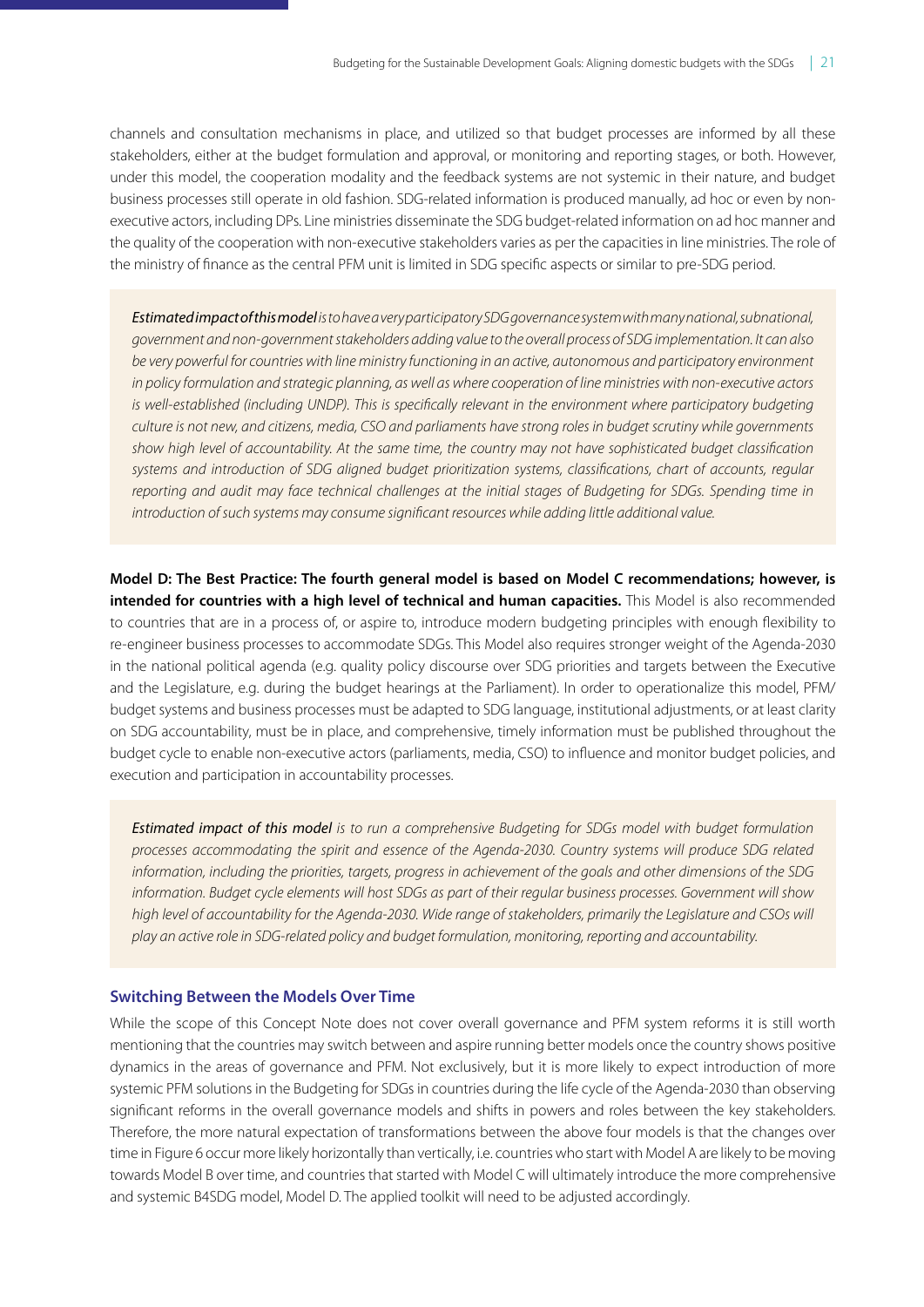<span id="page-27-0"></span>

The final choice by the government counterparts and the development of a roadmap in implementation of the Budgeting for SDGs in a country must be backed up with a concrete list of tools and technical assistance package that UNDP will offer to the country. UNDP Finance Sector Hub (FSH) is formulating a set of service offers to support COs that is organized around 4 main streams of support. The FSH team already has relevant experience in designing and operationalizing different technical assistance (TA) packages, and specific tools to draw lessons from, and will continue updating those tools as per the following four work streams:

- Integrating SDGs into medium term and/or annual budget policies.
- Strengthening SDG budget expenditure monitoring and reporting systems.
- Strengthening accountability for SDG-aligned budgets.
- Analyses of impact of budgets on SDG targets.

The Annex B: Integrating SDGs into medium term and annual budget policies is an example of how a service offer around one workstream is designed and the Annex D: Sample Terms of Reference for PFM Consultancy presents an example of a related Terms of Reference to engage PFM expertise on B4SDG activities (see the sample scope of work as per these four work streams).

Ideally, UNDP COs will prepare their specific collaborative country assistance strategy in supporting the implementation of the Agenda-2030 where the Budgeting for SDGs will be a component of it (e.g. B4SDG aligned INFF roadmap). However, in case that the development of such an assistance package is not aligned timewise with the B4SDG offer, the CO may want to narrow the menu down to a B4SDG specific toolkit and start consultations and negotiations with the government and non-government stakeholders in parallel to the development of the comprehensive SDG technical support strategy. In doing so, Country Offices need to integrate the capacity building approach and plan into the B4SDG country support strategy. The capacity building plan must be based on the capacity gaps analysis as part of the Institutional Analysis conducted in Step 3. As such, the capacity building plan also needs to be bridged with specific recommendations on both institutional and functional improvements, as well as capacity building measures addressing the revealed gaps.

### **UNDP Finance Sector Hub**

The SDG Finance Sector Hub (FSH) supports national strategies for accelerating progress on the SDGs at the country level. Deepening public-private collaboration is a modus operandi for UNDP's work on financing the SDGs. UNDP's Finance Sector Hub is an integral part of the organization's larger SDG Integration workstreams and offers a comprehensive package of methods and tools in support of UNDP's SDG Integration offer, to enable governments, the private sector and international financial institutions to scale up financing for the SDGs.

FSH offers four flagship initiatives to seize opportunities and address bottlenecks in scaling up finance for the SDGs. Flagship initiatives are SDG Impact, Integrated National Frameworks (INNFs), Insurance and Risk Facility, and Digital Financing.

At the national level, the Finance Sector Hub supports UNDP Country Offices in aligning public as well we private finance with the SDGs. Working with UNDP Regional Bureaus, the Finance Sector Hub promotes knowledge and technical/ technology exchanges between countries through South-South partnerships and works to generate stronger regional integration on key financing-related topics.

The Finance Sector Hub collaborates with partners and networks that champion the systemic reforms and brings an SDG financing focus to the partnerships with International and Development Finance Institutions, business leaders, faith-based finance partners, and other private sector partners. UNDP builds consensus for improved governance of financing, and also strengthens the work on SDG financing with the UN system, including UNDESA, UNICEF, UN Women and UNCDF.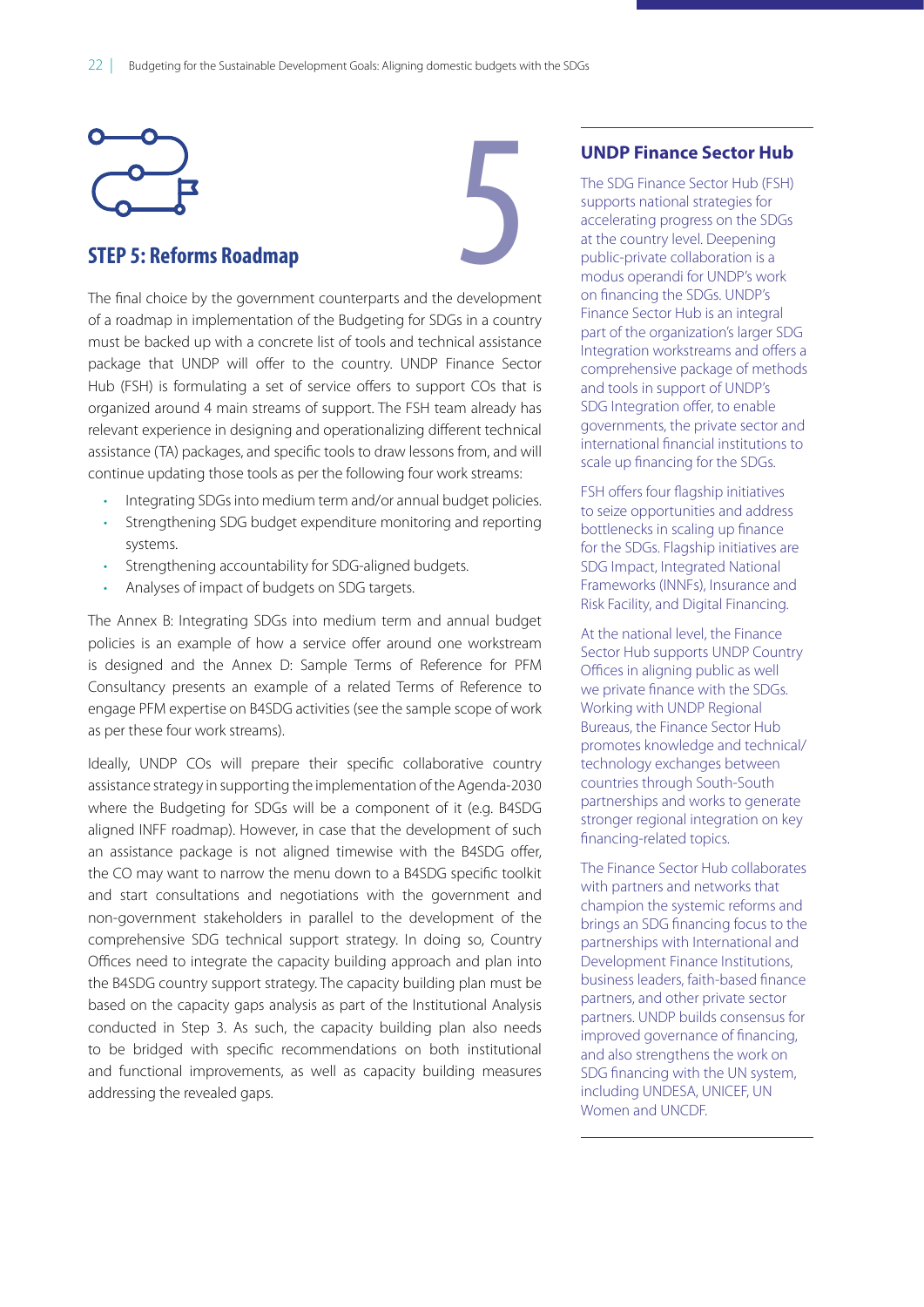And the final stage will be to complete the dialogue with the government counterparts by presenting the list of possible tools that the UNDP/UNCT and/or other development partners can offer to support the preferred B4SDG model and the capacity building plan to support the effective implementation of the recommended B4SDG model. The UNDP CO can discuss the individual tools together with other UN and government partners to identify shortand long-term technical assistance and development interventions to support the Mainstreaming of the SDGs into national budgeting processes. As a result, both the government and UNDP CO will have determined a clear roadmap on Budgeting for SDGs for the country. It is worth keeping in mind that the dialogue and final choice over the model and its application will benefit strongly if the CO offers specific hands-on support in application of the relevant tools over one, few or all SDGs. It may require piloting of few concepts and tools for a limited range of SDGs before the final decision over the model and long-run reforms path is identified and agreed.

Governments are already beginning to develop financing strategies for achieving the SDGs and there is an increasing momentum for reforms to develop Integrated National Financing Frameworks (INFFs) to align public and private finance behind national sustainable development strategies. A key foundation for the success of these strategies and frameworks is a budget system with the SDGs at their core. Therefore, strong alignment of INFF and B4SDG roadmaps within countries is required as all four INFF pillars contain strong focus on public finance (see more specific example of aligning B4SDG tools with INFF pillars in Figure 3.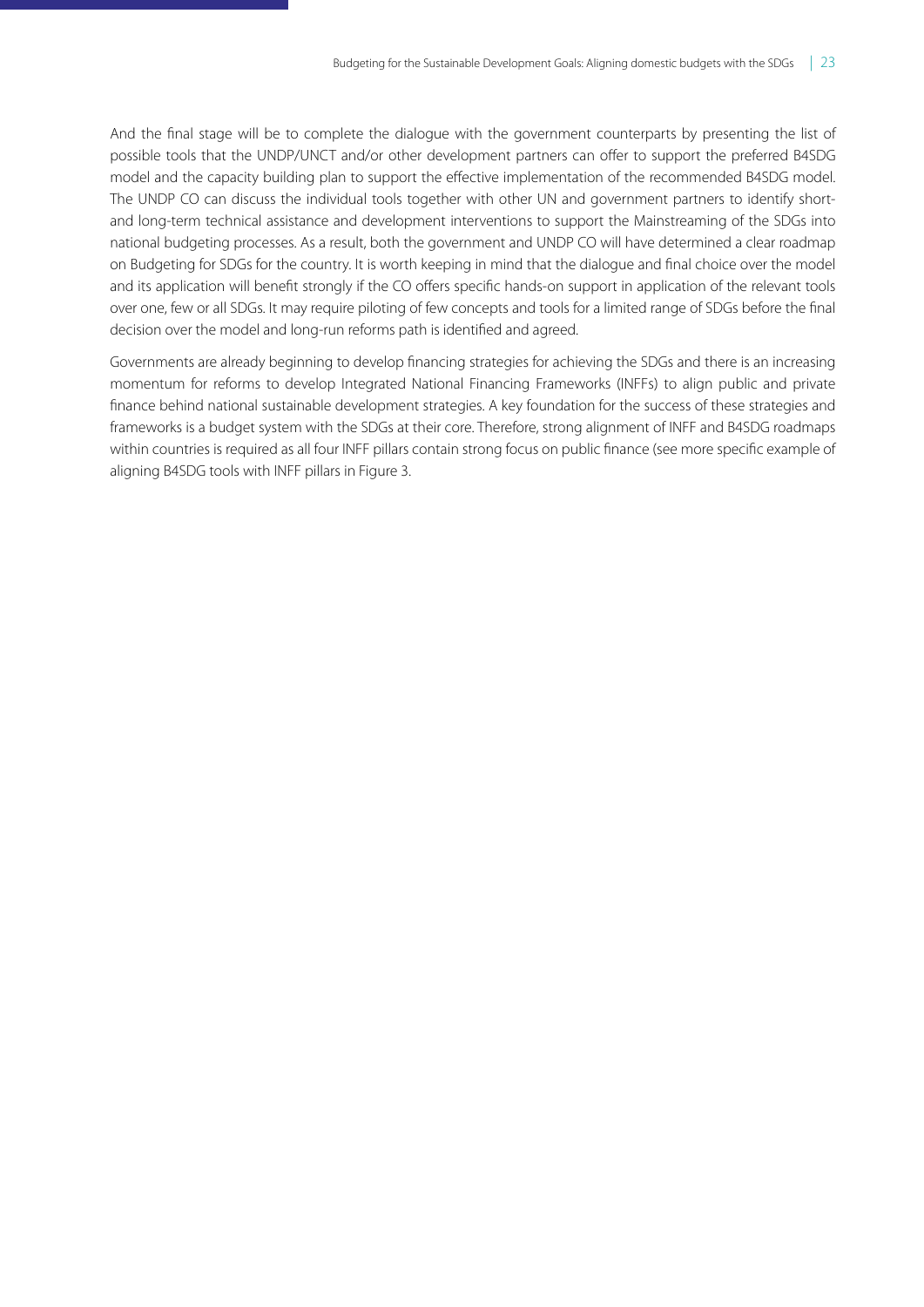# <span id="page-29-0"></span>**3. UNDP Service Ofer for B4SDG**

A close look to sixty-two successful Joint SDG Fund proposals in May 2020 revealed that around nine out of ten of those contain direct or supportive B4SDG activities. Those B4SDG activities can be roughly grouped by the four workstreams of UNDP FSH service offers with most of the proposed activities aimed at the first two workstreams identified by the UNDP FSH, i.e. i) integrating SDGs into medium term and/or annual budget policies, and ii) strengthening SDG budget expenditure monitoring and reporting systems. The iii) strengthening accountability for SDG-aligned budgets, and iv) analyses of impact of budgets on SDG targets are also present in those proposals, but with lesser frequency. Previous experience and the review of the structure of 62 successful Joint SDG Fund proposals help the UNDP's Finance Sector Hub to fine-tune the range of B4SDG relevant service offers to help UNDP country offices to focus the efforts on most relevant budgeting reforms:

### **Integrating SDGs into medium term and annual budget policies34**

**• Establishing and accelerating common methodologies for integrating SDGs into medium term and annual budget policies:**  this draws on work in Africa and Asia-Pacific. As discussed in section 2 of this document (in the context of costing), the importance of a medium-term expenditure framework (MTEF) cannot be overestimated. While it is highly desirable for a country to have a high-level policy framework (e.g. a strategic vision paper covering the whole period of the Agenda-2030), the translation of such a vision document into annual budget appropriation is often challenging. This is due to a varying nature, scope and prime audience of vision papers vs. budgets. Medium-Term Expenditure Frameworks can help with bridging that gap by integrating both policies and expenditure plans into a single framework for a more manageable time horizon (usually three years).

UNDP COs can help governments in integrating SDG policies and targets into MTEF processes and documents, and help line ministries, finance ministries, and parliaments with more effective and SDGinformed budget negotiations (helping cabinets in performing more effectively the 'strategic allocative function' of MTEFs).

### **B4SDG and COVID-19 Response and Recovery from PFM perspective**

Similar to the generic B4SDG approach, UNDP offer on PFM solutions to COVID-19 align with main B4SDG categories, adapted to specific features of COVID-19 Response and Recovery framework:

- 1. Review budgetary allocations and expenditures against the findings of socio-economic impact assessments of COVID-19 and SDG targets.
- 2. Support for costing of targeted priorities identified through socio-economic assessments and forward-looking risk-informed investments in the context of national budgets and budget support
- 3. Support the establishment of government budget tracking of COVID-19 response and recovery aligned with the SDGs as a framework for accountability including with additional international public finance and any debt reliefs.
- 4. Transparency and accountability on COVID-19 related budget actions (e.g. citizen's budget on covid-19 budget actions).

<sup>34</sup> See more at https://sdgfinance.undp.org/sdg-service/service-1-integrating-sdgs-medium -term-and-annual-budgets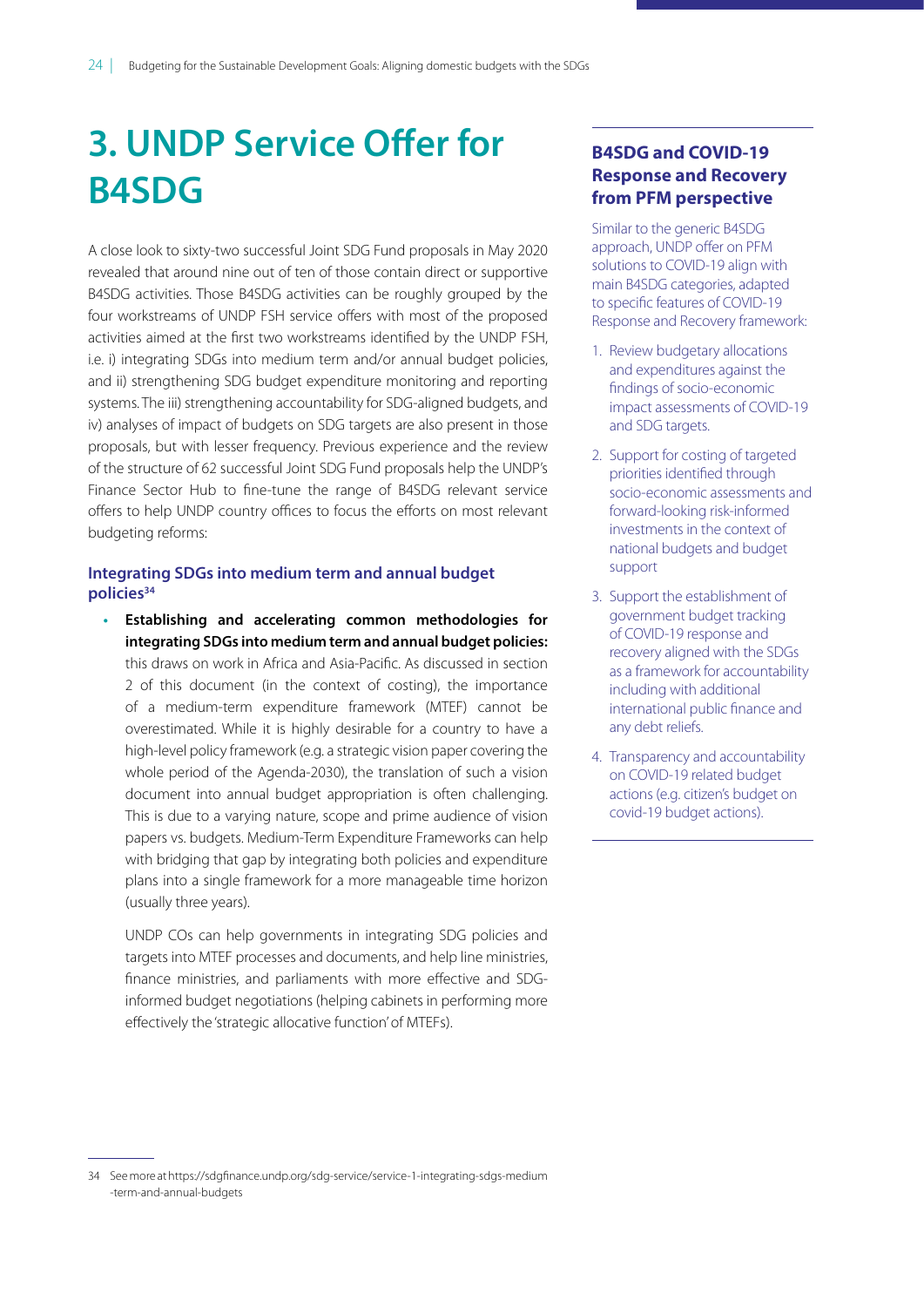### **SDG Budget Tracking (tagging, coding) as a central reform area for UNDP Country Ofces**

Tracking government budget allocations and actual expenditures against the SDGs is a central reform area for UNDP to facilitate in developing countries. Introduction of SDG budget tagging may be premature for some countries but in most other cases it can become pivotal in facilitating other B4SDG tools. The benefits of application of SDG budget tracking mechanism will be across several budget cycle elements to effectively employ SDG related results-based budgeting, even in an environment where RBB is not systemically applied:

- Improved Strategic Allocative Function of Medium-Term Budget/Expenditure Frameworks via informed budget decisions on which specific SDG areas are most affected by upcoming budget decisions.
- Improved SDG-Informed Communication of line ministries with finance ministries (in cases where SDG budget tagging application is decentralized and employed at early stages of the budget cycle).
- Improved Accountability and Communication with Parliaments during budget hearings (budget approval stage) via presentation of budget annexes using the reports from SDG budget tagging tool.
- Improved expenditure performance monitoring and reporting using SDG targets via mapping of relevant budget lines with SDGs. SDG tagging will play an important role in ensuring the mapping.

### **Strengthening SDG budget expenditure monitoring and**  reporting systems<sup>35</sup>

**• Strengthening SDG budget expenditure monitoring, reporting, and evaluation systems** (e.g. building on UNDP experience in Public Financial Management Information System reforms to track climate change expenditures).

Once the SDG framework is adopted by national (or subnational) authorities in one or another form, finance and line ministries need to consider SDG performance monitoring and reporting systems to effectively close the feedback loop. The exact form of this reform may vary from country to country. For instance, for countries with already existing performance budgeting culture, SDG performance can be easily integrated into the existing monitoring and reporting systems (e.g. Iceland and Finland). For countries without performance budgeting systems, UNDP can assist governments by starting with ad hoc monitoring and expenditure effectiveness analyses on most priority SDG targets, and showcase the usefulness of such feedback mechanisms for both improved budget accountability and budget decision-making processes.

### **Strengthening accountability for SDG-aligned budgets<sup>36</sup>**

**• Strengthen Parliamentary and civil society capacity to perform oversight function on SDG Budgeting** – building on existing governance programming.

The Concept Note on Budgeting for Agenda-2030 has highlighted the importance of supporting the demand side for B4SDG reforms in a country, and so collaboration with parliaments and CSOs is extremely important to ensure the sustainable nature of SDG framework is being effectively used in budget formulation, approval, monitoring and evaluation stages of the budget cycle. More specifically, UNDP country offices can support functional and institutional reforms to ensure parliament committees are well-placed and equipped with budget scrutiny and oversight toolkit before, during and after budgets are approved<sup>37</sup>.

### **Analyses of impact of budgets on SDG targets**

Various **impact assessment exercises** can help governments to increase their capacity and accountability on SDGs. It is also critically important for UNDP country offices to engage partnership with government, parliament, civil society, research, and academic institutions to ensure the transfer of know-how and sustainability of budget impact assessment practices in relation to SDG progress monitoring and evaluation.

<sup>35</sup> See more at https://sdgfinance.undp.org/sdg-service/service-2-strengthening-systemsmonitoring-and-reporting-sdg-related-expenditures

<sup>36</sup> See more at [https://sdgfinance.undp.org/sdg-service/service-3-improving-accountab](https://sdgfinance.undp.org/sdg-service/service-3-improving-accountability-and-impact-measurement-sdg-aligned-budgets) [ility-and-impact-measurement-sdg-aligned-budgets](https://sdgfinance.undp.org/sdg-service/service-3-improving-accountability-and-impact-measurement-sdg-aligned-budgets)

<sup>37</sup> see a Handbook for Parliament and CSOs on SDG13 developed in Nepal by UNDP, 2017 [https://www.np.undp.org/content/nepal/en/home/library/environment\\_energy/clim](https://www.np.undp.org/content/nepal/en/home/library/environment_energy/climate-finance-handbook-for-the-federal-parliament-provincial-and-local-assemblies.html) [ate-finance-handbook-for-the-federal-parliament-provincial-and-local-assemblies.html](https://www.np.undp.org/content/nepal/en/home/library/environment_energy/climate-finance-handbook-for-the-federal-parliament-provincial-and-local-assemblies.html)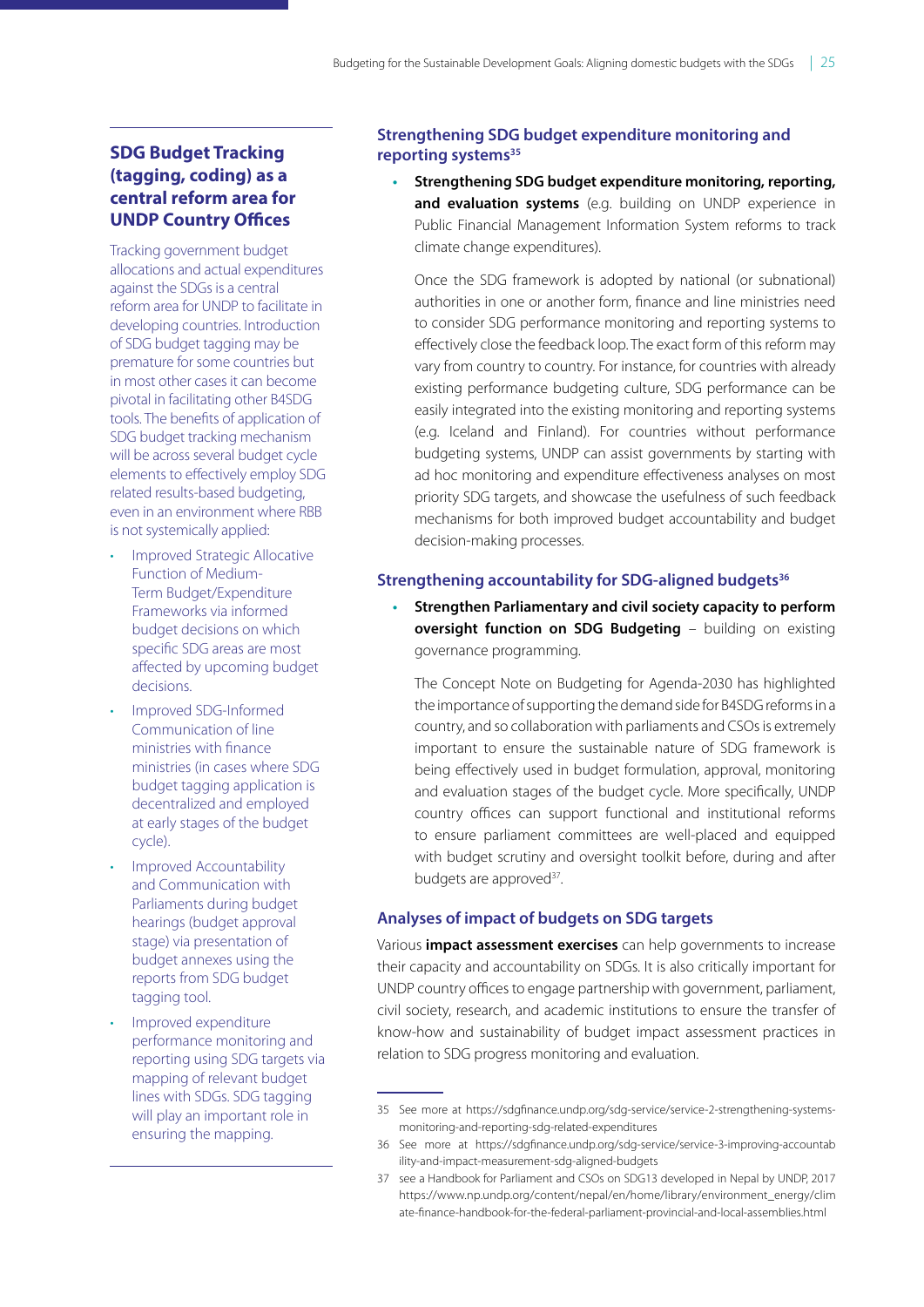# <span id="page-31-0"></span>**References**

Demailly, Damien (IDDRI) (2017) ["ODD: une feuille de route pour la France"](https://www.iddri.org/sites/default/files/import/publications/pb1117_dd_odd-france.pdf)

Hege, Elisabeth and Laura Brimont (IDDRI) (2018) "[Integrating SDGs into national budgetary processes"](https://www.iddri.org/sites/default/files/PDF/Publications/Catalogue%20Iddri/Etude/201807-ST0518-SDGs-budget-EN_1.pdf)

- Ministry of Finance, Ghana (2018) [Ghana's SDG Budgeting Manual](https://www.mofep.gov.gh/sites/default/files/news/SDG-Manual.pdf)
- Mulholland, Eric & Gerald Berger (2019) ["Budgeting for the SDGs in Europe: Experiences, Challenges and Needs"](https://www.sd-network.eu/quarterly%20reports/report%20files/pdf/2019-April-Budgeting_for_the_SDGs_in_Europe.pdf) ESDN Quarterly Report 52, 2019
- OECD (2016) "2016 OECD Performance Budgeting Survey" Rudert, Christiane and Mueni Mutunga and Jun Fan (2019) ["Costing of the SDG Targets for Nutrition"](https://www.unescap.org/sites/default/files/Session3_4_Costing%20of%20Nutrition%20Interventions_Jun%20Fan.pdf) UNICEF -EAPRO
- UNDP (2019) [Development Finance Assessment Guidebook: A Tool for Countries to Finance the Sustainable](https://www.asia-pacific.undp.org/content/rbap/en/home/library/sustainable-development/development-finance-assessment-guidebook.html) [Development Goals](https://www.asia-pacific.undp.org/content/rbap/en/home/library/sustainable-development/development-finance-assessment-guidebook.html)
- UNDP BIOFIN (2018) "The Biodiversity Finance Initiative WORKBOOK"
- UNDP (2017a) Development Finance Assessment and Integrated Financing Solutions
- UNDP (2017b) "Rapid Integrated Assessment (RIA): To facilitate mainstreaming of SDGs into national and local plans"
- UNDP (2017c) [SDG Accelerator and Bottleneck Assessment](http://www.undp.org/content/undp/en/home/librarypage/sustainable-development-goals/sdg-accelerator-and-bottleneck-assessment.html)
- UNDP (2017d) [Handbook for Parliament and CSOs on SDG13 developed in Nepal](https://www.np.undp.org/content/nepal/en/home/library/environment_energy/climate-finance-handbook-for-the-federal-parliament-provincial-and-local-assemblies.html)
- UNESCAP (2019) ["Developing a Guidebook for Assessing SDGs Investment Needs"](https://www.unescap.org/sites/default/files/Session_1_07_ESCAP_Daniel_SDG%20costing%20guidebook.pdf) UN ESCAP Macroeconomic Policy and Financing for Development Division, session 1, 5 November 2019
- UN General Assembly (25 September 2015) Resolution A/RES/70/1
- UN Secretary General's [Roadmap for Financing the 2030 Agenda for Sustainable Development \(2019 2021\)](https://www.un.org/sustainabledevelopment/wp-content/uploads/2019/07/UN-SG-Roadmap-Financing-the-SDGs-July-2019.pdf)
- UNICEF (2019) Financing the Child Centered Sustainable Development Goals (SDGs) in Ethiopia
- UNICEF (2017) [UNICEF's Engagements in Influencing Domestic Public Finance for Children \(PF4C\) A Global Programme](https://www.unicef.org/socialpolicy/files/UNICEF_Public_Finance_for_Children.pdf) [Framework](https://www.unicef.org/socialpolicy/files/UNICEF_Public_Finance_for_Children.pdf)
- UNICEF (2016a) [PF4C Technical Guidance Note Series, No. 1: How to Engage in Budget Cycles and Processes to Leverage](https://www.unicef.org/socialpolicy/files/Engaging_in_%20Budget_Cycles_and_Processes_FINAL.pdf) [Government Budgets for Children](https://www.unicef.org/socialpolicy/files/Engaging_in_%20Budget_Cycles_and_Processes_FINAL.pdf)
- UNICEF (2016b) [PF4C Working Paper, No. 2: Child-focused Public Expenditure Measurement: A Compendium of Country](https://www.unicef.org/socialpolicy/files/C-PEM_Compendium_FINAL.pdf) [Initiatives](https://www.unicef.org/socialpolicy/files/C-PEM_Compendium_FINAL.pdf)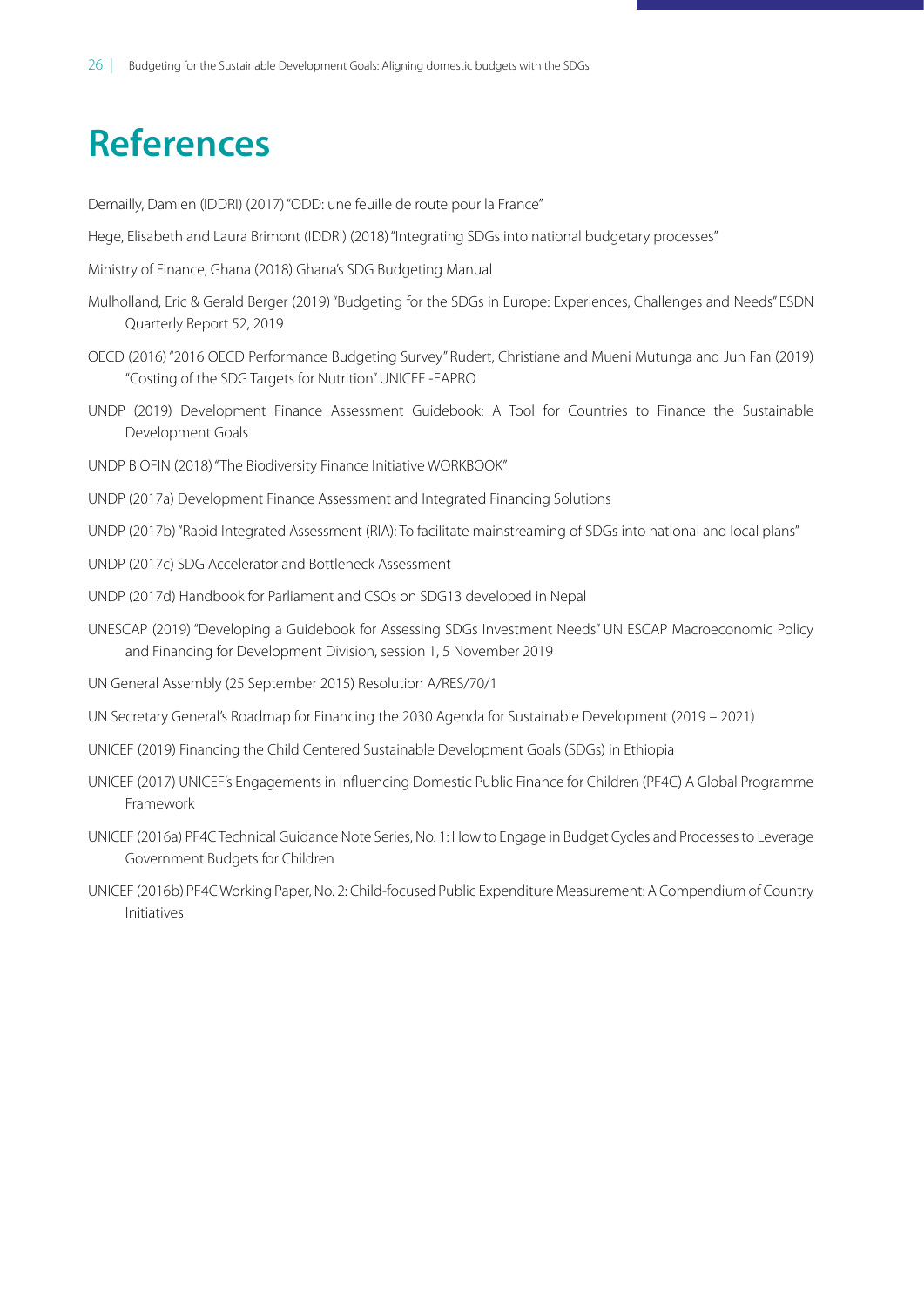# <span id="page-32-0"></span>**Annex A Strategic Choices in Defning the Right Model**

Answers to five dimensions of Table 1 will guide PFM experts while recommending the optimal model for a country. Below are two examples on how various factors drive towards different choices on the model.

**Example 1**: for instance, if a country considers its own SDG Budgeting processes to be:

- 1. primarily used within the Executive, and
- 2. line ministries will be the primary actors in SDG implementation process, and
- 3. facilitation of selected SDG targets identified as priority by the government, and
- 4. to primarily inform about SDG related budget decisions (rather than driving those), and
- 5. if those line ministries will continue using existing budgeting practices without significant PFM reforms to host SDGs;

### **Table 2. Using the queries in identifying the right model**

|                                                      | <b>Min</b> | <b>Mid</b> | <b>Max</b> |
|------------------------------------------------------|------------|------------|------------|
| <b>WHY?</b> The users of the B4SDG                   |            |            |            |
| <b>WHO?</b> Main responsibility of the B4SDG process |            |            |            |
| <b>WHAT?</b> Coverage of B4SDG                       |            |            |            |
| <b>WHEN?</b> The stage when SDG information is used  |            |            |            |
| <b>HOW?</b> PFM business processes                   |            |            |            |

Then, the model chosen will correspond to the cross-section of 'ad hoc' and 'internal' axes of Figure 6. Basically, such country will start with the Base Model (A) and will gradually move to models B, C or D after revisiting the 5-dimension questions and getting upgraded responses to those.

**Example 2**: another example is presented for a country with a programme-based budgeting. Responses to the above questions for such country will get to a model of a combination of the following solutions:

- For the "Why" dimension All domestic stakeholders, including parliaments and non-executive stakeholders
- For the "Who" dimension Decentralized: all stakeholders are engaged in SDG budgeting
- For the "What" dimension Full SDG coverage
- For the "When" dimension At the beginning of budget formulation
- For the "How" dimension integrated into FMIS and possibly mapped with budget programme classification. If FMIS is flexible, then a designated SDG classification is introduced in the chart of accounts with possibly structural alignment with the programme classification<sup>38</sup>.

<sup>38</sup> See some more explanation of the rational for this option at the IMF blog on Integrating SDGs with budgets, [http://blog-pfm.imf.org/](http://blog-pfm.imf.org/pfmblog/2016/08/how-to-link-sdgs-to-the-budget.html) [pfmblog/2016/08/how-to-link-sdgs-to-the-budget.html](http://blog-pfm.imf.org/pfmblog/2016/08/how-to-link-sdgs-to-the-budget.html)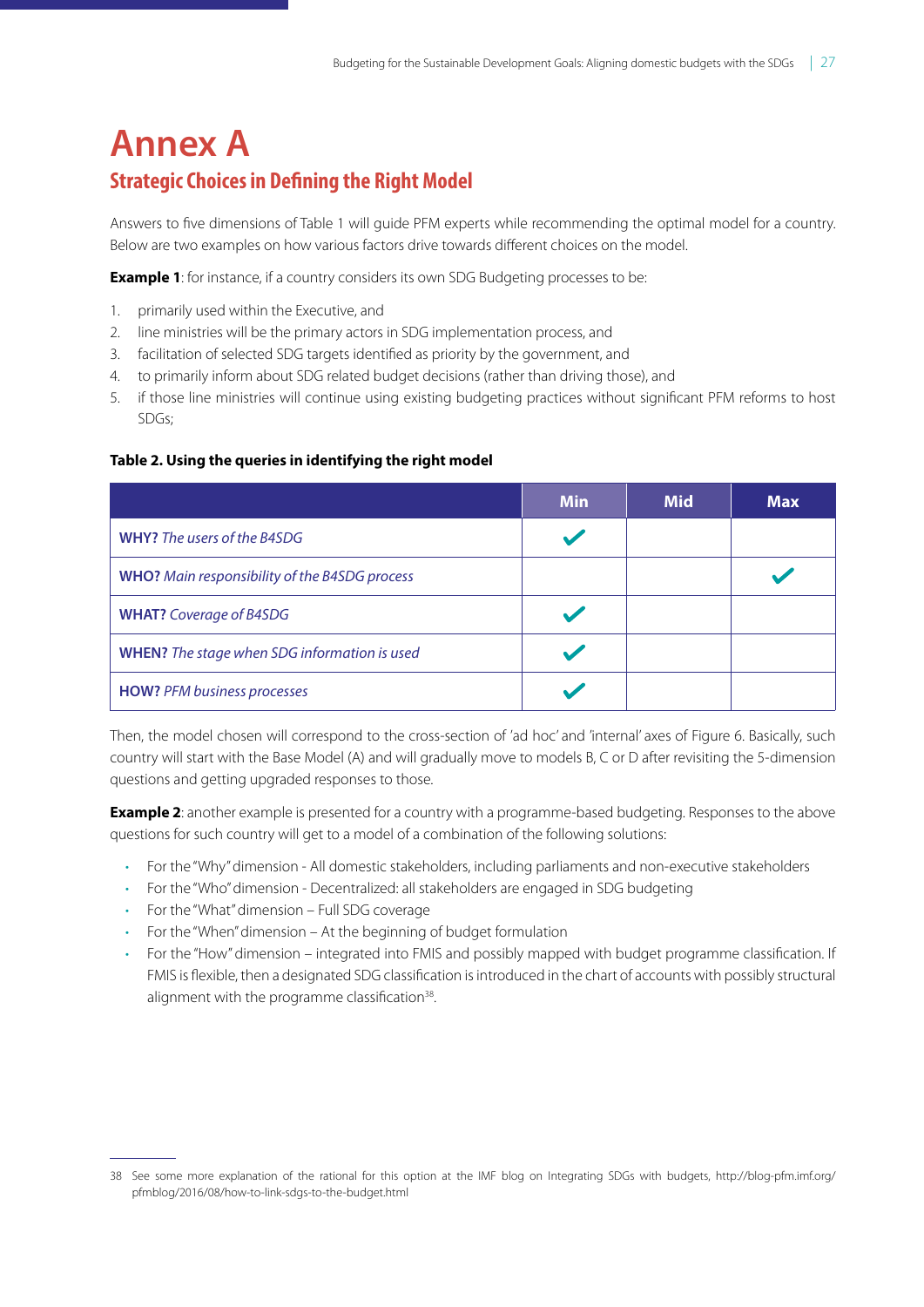### <span id="page-33-0"></span>**Table 3. An example of a model for a country with efective programme-based budgeting**

|                                                     | <b>Min</b> | <b>Mid</b> | <b>Max</b> |
|-----------------------------------------------------|------------|------------|------------|
| <b>WHY?</b> The users of the BSDG                   |            |            |            |
| <b>WHO?</b> Main responsibility of the BSDG process |            |            |            |
| <b>WHAT?</b> Coverage of BSDG                       |            |            |            |
| <b>WHEN?</b> The stage when SDG information is used |            |            |            |
| <b>HOW?</b> PFM business processes                  |            |            |            |

As a result, such country will opt for the full opposite model – the Best Practice Model D.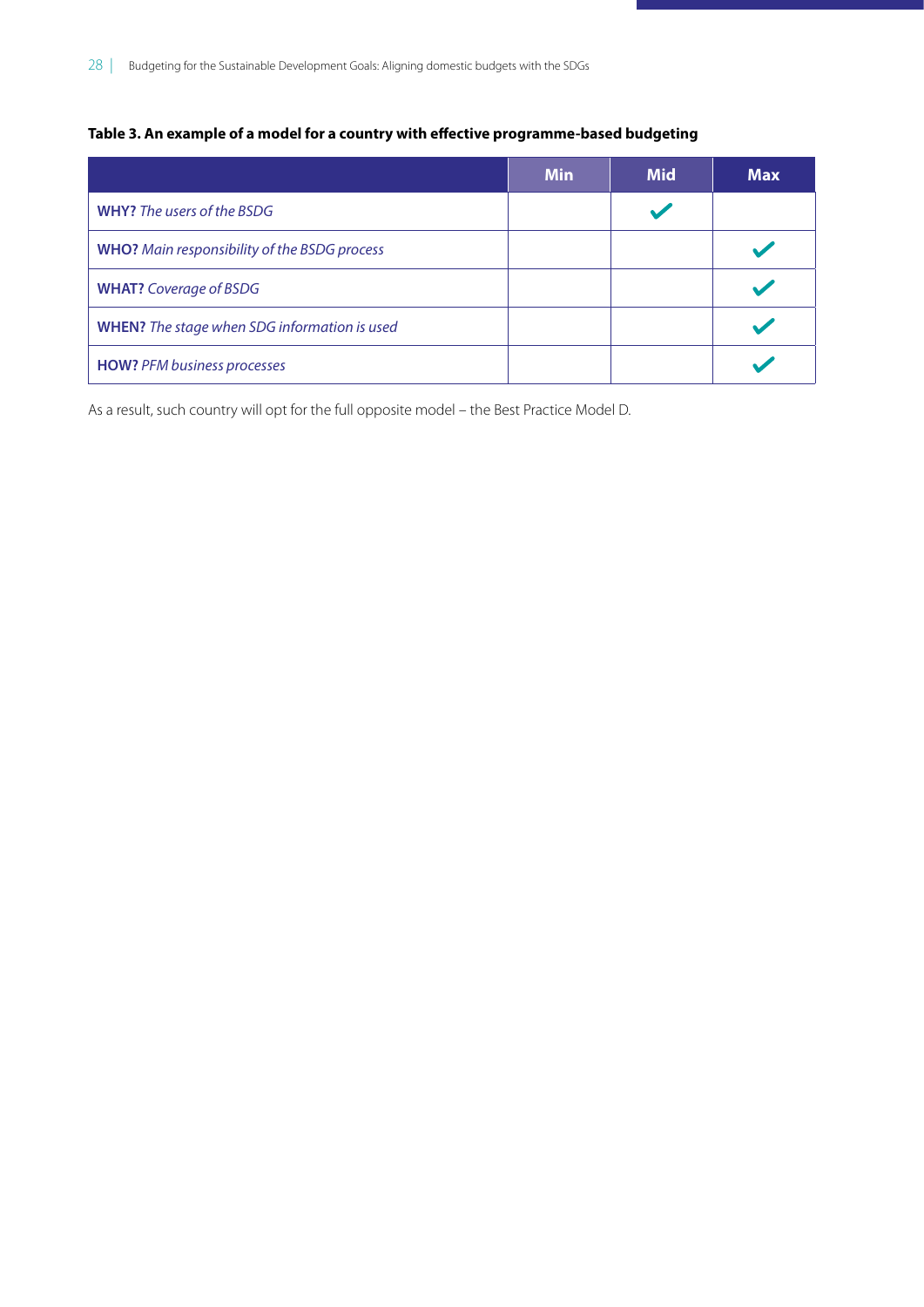# <span id="page-34-0"></span>**Annex B Integrating SDGs into medium term and annual budget policies**

This is an example on designing reforms in one segment of B4SDG support, i.e. Integrating SDGs into medium term and/or annual budget policies. This annex links with the B4SDG Reform Area A of the indicative Terms of Reference for B4SDG engagement (see Annex D: Sample Terms of Reference for PFM Consultancy).

### **Problem statement**

Government budgets are one of the primary tools for advancing progress toward the 2030 Agenda at the national level. Yet, there is often a disconnect between the aspirations of the 2030 Agenda, typically expressed through national plans, and budget processes at national, let alone the sub-national, levels. This disconnect expresses itself in various aspects of the budget cycle with the weak transition of SDG policies into strategic budget decisions being one of the most critical one as other elements of the budget cycle rely on the quality of strategic decision-making process. The challenges underpinning it relate to misalignment between planning and budgeting, lack of SDG-aligned strategic frameworks for budgeting and poor costing of SDG-related budget interventions.

### **Outcomes expected from support and products to be delivered**

Strategic budget policies and annual allocations by sectors will be systemically informed by SDG policies and targets.

## **Target clients**

- **• Ministry of Finance** (Primary counterpart)
- **• Line Ministries** (for related SDG areas)
- **• National Development/Planning Authorities**
- **• Parliament Budget and Sector Committees** (for countries where committees play an active role during the Strategic Budgeting phase of the budget cycle)

# **UNDP niche and theory of change**

• UNDPs added value - How UNDP will achieve impact through the service

UNDP is experienced in designing theories of change and delivering results for various individual SDG areas such as the biodiversity, climate change, gender equality, disaster risk reduction, etc. UNDP is well placed to build on the existing expertise and effective solutions practiced in various individual SDG areas to assist with the roll out to all SDGs that are relevant in the country context.

The primary focus of this service offer is an effective and SDG-aligned budget policy-making via improved strategic and annual budgeting phases of the budget cycle. The critical building blocks for the theory of change for this service offer are:

- 1. SDG policies are transformed into budgeting-friendly financing frameworks, with the following processes and activities performed:
	- a. Budget initiatives identified and prioritized across and within each SDG area (what to spend budgets on?)
	- b. Mapping of SDG policy areas and targets vs national development plans and budget programmes/activities and performance indicators is completed (Why to spend money?)
	- c. SDGs are costed and broken-down by costing of individual budget initiatives (How much each budget decision will cost?)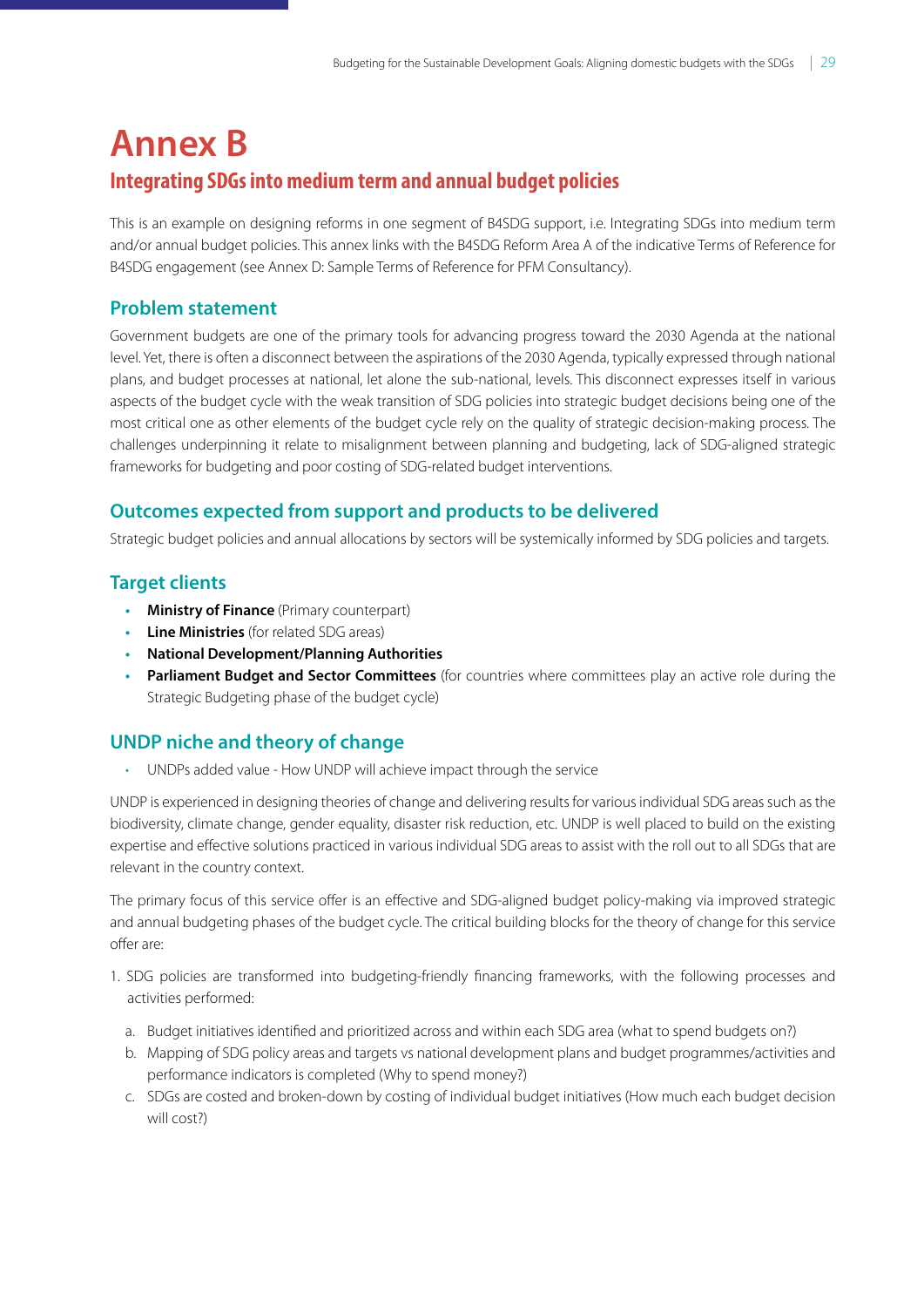

2. Integration of SDG Financing Frameworks into existing budgeting processes and decision-making via upgraded Medium-Term Expenditure Frameworks, SDG-aligned budget circulars and templates.

The figure on the Theory of Change highlights the building blocks relevant to this service offer while also presenting the other components of the Budgeting for SDGs package.

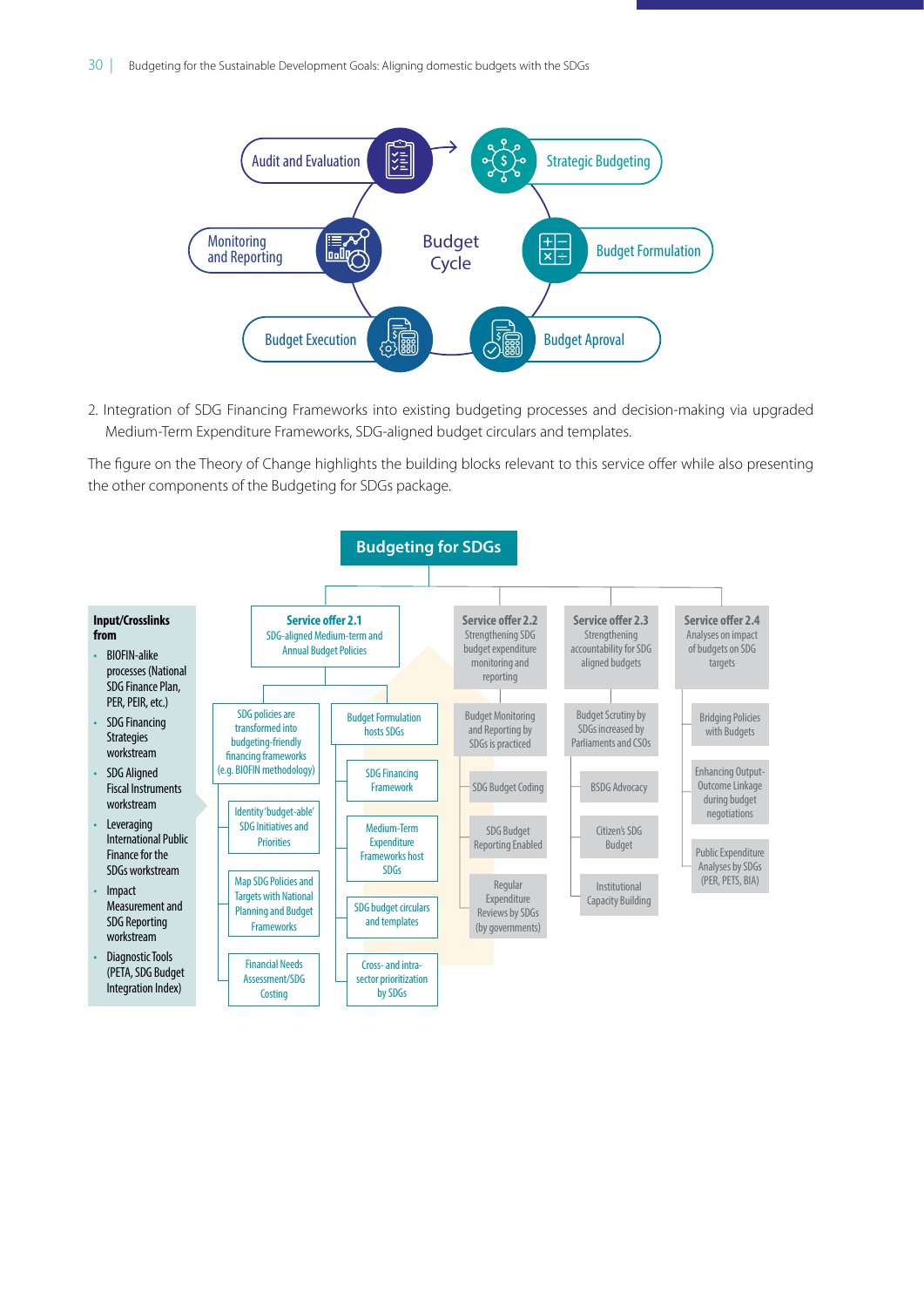## **Guidance**

### **Step 1: CO preparatory 'homework':**

- a. Analyse existing information such as PEIRs (e.g. [Bangladesh](https://www.climatefinance-developmenteffectiveness.org/sites/default/files/publication/attach/Bangladesh%20Climate%20Fiscal%20Framework%202014.pdf), [Indonesia,](https://www.climatefinance-developmenteffectiveness.org/sites/default/files/documents/03_02_15/Indonesia_MFF_report.pdf) [Nepal](https://www.climatefinance-developmenteffectiveness.org/sites/default/files/CCFF_Nepal_FINAL_Web.pdf), [Pakistan](https://www.climatefinance-developmenteffectiveness.org/sites/default/files/KP-CCFF.pdf), [Cambodia\)](https://www.google.com/url?sa=t&rct=j&q=&esrc=s&source=web&cd=9&ved=2ahUKEwirwq6A1pHiAhXGwqYKHdFdAOkQFjAIegQICBAC&url=http%3A%2F%2Fwww.camclimate.org.kh%2Fen%2Fdocuments-and-media%2Flibrary%2Fcategory%2F135-climate-change-financing-framework-ccff.html%3Fdownload%3D706%3Aclimate-change-financing-framework-full-report-en&usg=AOvVaw2nR27Vz_lNyyzs51cUxcjE), BIOFIN (e.g. [Rwanda](https://www.biodiversityfinance.net/sites/default/files/content/knowledge_products/FNA%20Final%20Draft%20Report%20%20-Rwanda%20.pdf)), PEFA (e.g. [Armenia](https://www.pefa.org/assessment/am-may14-pfmpr-public-en)), various PFM reports (e.g. [Cameroon: Aligning Public Expenditure with the Goals of](http://documents.worldbank.org/curated/en/501141543353309471/pdf/124725-REVISED-Cameroon-public-expenditure-review-2018-FINAL.pdf)  [Vision 2035](http://documents.worldbank.org/curated/en/501141543353309471/pdf/124725-REVISED-Cameroon-public-expenditure-review-2018-FINAL.pdf)), MAPS (e.g. [Mongolia\)](https://unmongolia.files.wordpress.com/2018/07/un_adb_maps_mongolia_report_eng_final-2.pdf), etc.; define the priority focus area (e.g. [environment](https://www.sdgfin.org/wp-content/uploads/2019/04/Policy-brief-on-BSDG-for-MOET.pdf) and [health](https://www.sdgfin.org/wp-content/uploads/2019/04/Policy-brief-on-BSDG-for-MOH-Secretary.pdf) in Mongolia) and assign relevant staff.
- b. Institutional Analysis to define primary counterparts. Those may be ministries of finance and line ministries or parliaments dependent on whether the primary focus is on the demand side of the B4SDG or the supply side (skip this step if findings already available from earlier processes).
- c. Model the B4SDG choice and design the project/initiative for engagement.

**Step 2: In-country consultations** with MOF, national counterparts, IFIs, e.g. IMF for Article IV consultations or ADB (e.g. experience of UNDP Mongolia on joint project on SDG Budgeting following MAPS recommendations).

**Step 3: Technical engagement on SDG areas** (e.g. following the BIOFIN methodology):

- a. Assist the government counterparts in identification of budget-able SDG initiatives and priorities.
- b. Mapping various performance frameworks to ensure coherence between the national plans, policies, SDG framework and budget performance framework.
- c. Assist quality dialogue between the line ministries responsible for SDG areas with the Ministry of Finance by i) performing SDG costing (by [SDG areas](https://www.unescap.org/sites/default/files/Openinig%20session_ESCAP%20Survey%20team%20preliminary%20findings.pdf) and by [specific initiatives](https://www.scribd.com/document/409401862/Budgeting-for-SDGs-in-Mongolia-Integrating-Sustainable-Development-Goals-in-Budget)); ii) Consolidating the demand and costing information into 'budget-able' SDG financing framework, i.e. specific to the context, priorities, budget timeframe and resource availability.

### **Step 4: Technical engagement on 'systems'-side** (e.g. [SDG budgeting approach](https://www.scribd.com/document/409401862/Budgeting-for-SDGs-in-Mongolia-Integrating-Sustainable-Development-Goals-in-Budget) for SDG 15 and SDG 3 in Mongolia):

- a. Review the budget calendar and identify critical milestones where B4SDG engagement can be effective (e.g. development of SDG Financing Frameworks as an integral part of regular MTEF process, see related [CCFF](http://www.np.undp.org/content/dam/nepal/docs/2018_undpnepal/CCFF_Feb2018.pdf)  [recommendation on SDG 13 in Nepal](http://www.np.undp.org/content/dam/nepal/docs/2018_undpnepal/CCFF_Feb2018.pdf)).
- b. Develop the relevant tools/proposals for the counterparts (e.g. integration of SDG targets related requirements in budget proposal templates).
- c. Pilot new approach in few SDG areas.

**Step 5: Design B4SDG sustainability approach** (consider legislative amendments to require SDGs being part of the budgeting process, revise the budget calendar to allow more room for budget negotiations using policy targets, etc.).

Provisional institutional framework for brokering the offer for UNDP Country Offices is:

### **1. Finance ministries**

- a. Integrate SDG Financing Frameworks via converging SDGFFs into mid-term (three-year MTBF/MTEF) and shortterm (annual) budgeting processes to enable focused budget decision-making per individual SDG-aligned budget initiatives.
- b. Consult with relevant stakeholders on sustainable fiscal framework of SDG implementation and identification of the fiscal space (central banks, IFIs/IMF/WB).
- c. Enhance strategic budgeting processes, budget circulars and templates to host SDG policies and targets (e.g. Mongolian case with SDG focused new budget proposal templates).

### **2. Line ministries**

- a. Identify and justify priority SDG policies and targets relevant to particular fiscal period (mid-term and annual horizons)
- b. Mapping national policies and planning documents vs. SDGs vs. budget categories (programmes, activities, appropriations, performance indicators)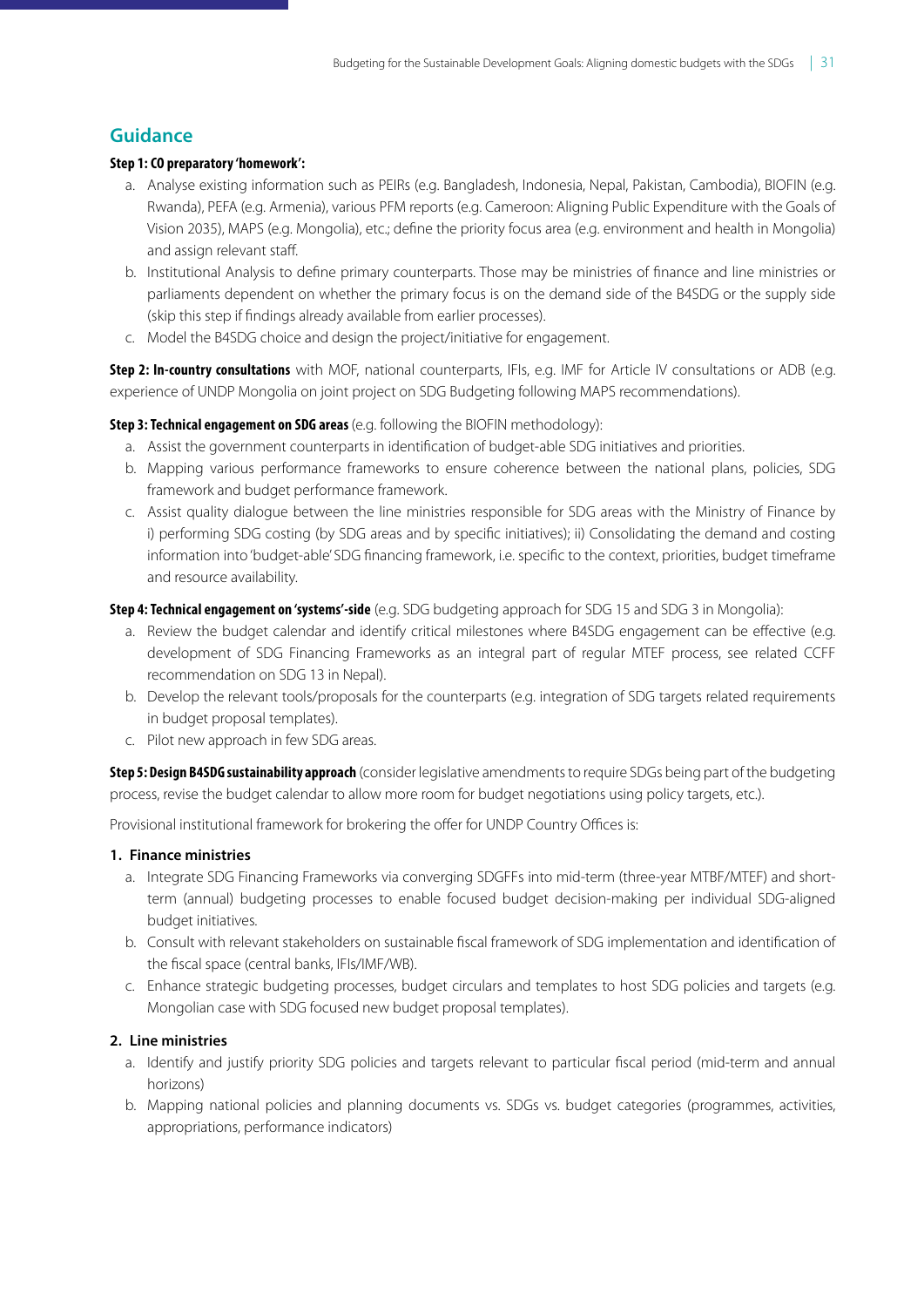- c. Evidence-based budgeting: bridging research with budgets via SDG-aligned policies and strategic planning mechanisms. Engage with research institutions, CSOs, think tanks on evidence-based budgeting (bridging research with budgets via SDG-aligned policies and strategic planning mechanisms.
- d. Estimate general costs of relevant SDG areas. Then, the costing exercise focuses on specific targets and budget initiatives to achieve those targets over the specific budgeting period.

#### **3. Parliament Committees**

a. Capacity building and strengthening the demand for SDGs being reflected and discussed in public budgets

#### **4. UNDP Country Ofces with National Stakeholders Leading SDG Agenda (e.g. MOF)**

- a. facilitate scoping of prioritization by SDGs (e.g. via BIOFIN -alike methodologies)
- b. Employing diagnostic processes to identify bottlenecks in budgeting processes and entry-points to align the budget cycle with SDG framework (e.g. via Climate Change Budget Integration Index).

### **Tools and experiences**

**• Guidance on domestic public sectors SDG Financing Frameworks,** including through coordinated SDGinformed IMF Article IV consultations and WB PERs *(potential). In countries where Integrated National Financing Frameworks are introduced, then SDGFF/MTEF process must be fully aligned with the INFF. The latter covers the full range of* f*nancing* f*ows, including domestic and international public and private* f*nances.* 

SDGFF is an important vehicle to enable quality dialogue between the SDG front-runner ministries and ministries of finance and parliaments. The content and the format of SDGFFs is specific to government identified SDG priorities (not solely the priority SDG areas but individual SDG targets to attain in a specific period) and the resource envelope to support the implementation of those specific SDG policies. In many countries with an operational medium-term expenditure framework and INFF COs must avoid duplicating the same function by introducing a separate SDGFF – instead, it is better to supplement the existing MTEF processes and documents with SDG framework. For countries with less developed medium-term budget systems (e.g. MTBF, MTFF) a separate SDGFF process may become a temporary solution with, however, maximum possible efforts made to integrate those at some stage (or at least developed and published jointly).

Examples and reading:

- [Guidance Note on SDG 13 Financing Framework](https://www.climatefinance-developmenteffectiveness.org/sites/default/files/publication/attach/Hard%20Choices%20-%20Integrated%20Approaches.pdf)
- SDG 13 / Climate Fiscal/Financing Frameworks [\(Bangladesh,](https://www.climatefinance-developmenteffectiveness.org/sites/default/files/publication/attach/Bangladesh%20Climate%20Fiscal%20Framework%202014.pdf) [Indonesia](https://www.climatefinance-developmenteffectiveness.org/sites/default/files/documents/03_02_15/Indonesia_MFF_report.pdf), [Nepal,](https://www.climatefinance-developmenteffectiveness.org/sites/default/files/CCFF_Nepal_FINAL_Web.pdf) [Pakistan](https://www.climatefinance-developmenteffectiveness.org/sites/default/files/KP-CCFF.pdf) (provincial), [Cambodia.](https://www.google.com/url?sa=t&rct=j&q=&esrc=s&source=web&cd=9&ved=2ahUKEwirwq6A1pHiAhXGwqYKHdFdAOkQFjAIegQICBAC&url=http%3A%2F%2Fwww.camclimate.org.kh%2Fen%2Fdocuments-and-media%2Flibrary%2Fcategory%2F135-climate-change-financing-framework-ccff.html%3Fdownload%3D706%3Aclimate-change-financing-framework-full-report-en&usg=AOvVaw2nR27Vz_lNyyzs51cUxcjE)
- BIOFIN experience on SDG 15 Financing Needs Assessment ([Rwanda](https://www.biodiversityfinance.net/sites/default/files/content/knowledge_products/FNA%20Final%20Draft%20Report%20%20-Rwanda%20.pdf), [Seychelles](https://www.biodiversityfinance.net/sites/default/files/content/knowledge_products/BIOFIN%20-%20FNA%20Final%203.pdf)).

#### **SDG Costing<sup>39</sup>** (potential)

SDG costing is performed in many countries or regions at a high level (see [example from UNESCAP on Asia-](https://www.unescap.org/sites/default/files/Openinig%20session_ESCAP%20Survey%20team%20preliminary%20findings.pdf)[Pacific\)](https://www.unescap.org/sites/default/files/Openinig%20session_ESCAP%20Survey%20team%20preliminary%20findings.pdf). These top-down estimates are very useful for countries to define their overall approach towards the attainment of SDGs. However, ministries of finance also need bottom-up cost estimates for specific budget initiatives to support budget decision-making.

<sup>39</sup> See more on SDG costing in the Annex C: SDG Costing and its role in B4SDG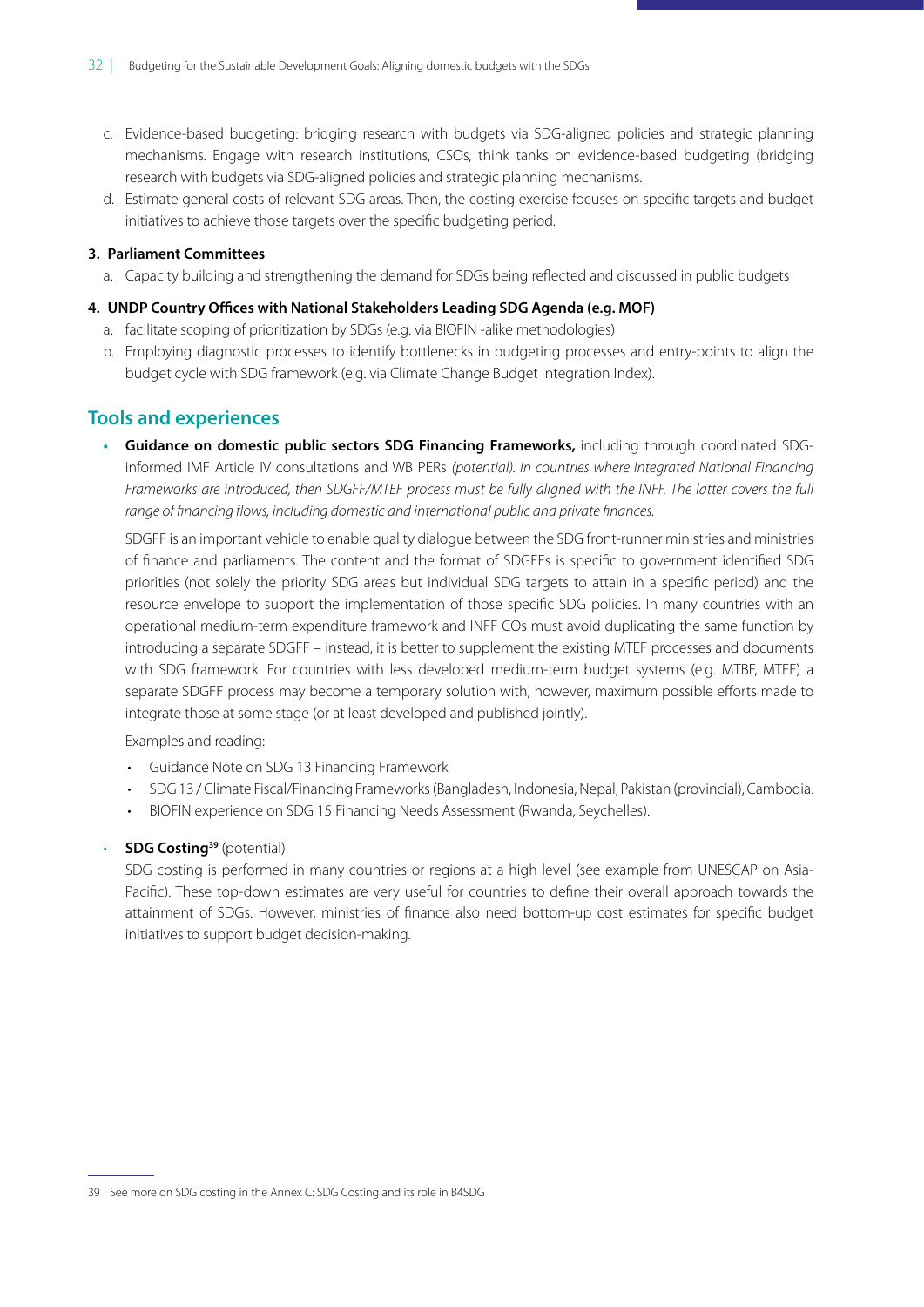Examples and reading:

- [\(SDG Costing in Asia-Pacific](https://www.unescap.org/sites/default/files/Openinig%20session_ESCAP%20Survey%20team%20preliminary%20findings.pdf))
- [Nepal](https://www.unescap.org/sites/default/files/Nepal_15.pdf) on SDG Costing
- [IMF](https://imf.org/~/media/Files/Topics/SDG/imf-sdg-note-methodology.ashx?la=en) on Spending Needs for Achieving Selected SDGs
- BIOFIN experience on SDG 15 costing outcomes as part of the Financing Needs Assessments [\(Rwanda](https://www.biodiversityfinance.net/sites/default/files/content/knowledge_products/FNA%20Final%20Draft%20Report%20%20-Rwanda%20.pdf) with costing methodology and steps, [Seychelles\)](https://www.biodiversityfinance.net/sites/default/files/content/knowledge_products/BIOFIN%20-%20FNA%20Final%203.pdf)
- UNDP Guidance Note on Costing, 2020 (forthcoming)

### • **SDG budget formulation tools**

There is a range of tools to apply for budget formulation process, such as integration of SDG targets related requirements in budget proposal templates, priority setting mechanisms, budget circulars, etc. The overall objective of all these tools is to better inform budget decision makers on expected SDG results vs. allocated/ proposed funds in routine formats and processes established by ministries of finance. The more SDG related requirements are embedded into routine processes the better – COs must avoid recommending parallel processes outside of routine budget processes as those might be ignored by actual budget decision making systems).

Examples and reading:

- [Budgeting for Agenda-2030:](https://www.sdgfin.org/wp-content/uploads/2019/04/Budgeting-for-SDGs-choosing-the-right-model-v2.8.pdf)
- SDG-aligned budget circulars;
- Budget templates [\(Mongolia](https://www.sdgfin.org/wp-content/uploads/2019/04/Policy-brief-on-BSDG-for-MOH-Secretary.pdf)); checklists for priority setting (based on Nepal's example on prioritization process, read [If Budgets Could Speak SDGs\)](http://www.asia-pacific.undp.org/content/rbap/en/home/blog/2017/4/17/If-Budgets-Could-Speak-Sustainable-Development.html); investment appraisal guidelines
- Mexican example on [bridging SDGs with budget routine processes](https://www.sdgfin.org/wp-content/uploads/2019/04/Mexico-SDG-Budgeting_190410_Webinar_v1_revAS.pdf) via programmes

### • **Guidelines and educational materials**

These are guidelines and materials to be developed to support COs and governments on mainstreaming the 2030 Agenda into the whole strategic planning and budgeting cycle.

### **Partnerships with United Nations & others**

Coordination and co-financing of the SDG/B4SDG reforms agenda, e.g. partnership with WB, ADB, IMF, EU and others in:

- developing INFF or public sector related SDG financing frameworks and translation of those to medium-term budgets,
- aligning SDG budgeting agenda with the aggregate fiscal framework via joint consultations on overall fiscal envelope and alignment with identified SDG priorities and costing (e.g. coordinated efforts for Article IV consultations on fiscal space with IMF)
- enhancing performance framework of budgets via results-based budgeting (with traditional donors on resultsbased budgeting, e.g. EU, DFID, GIZ, ADB),
- promoting Citizen's SDG Budgets (e.g. Mongolia has incorporated SDG 15 into the 2020 Citizen's Budget) by coordinating with traditional donors supporting Citizens' Budget (e.g. US Treasury, GIFT initiative, etc.),
- effective use of the fiscal space, etc.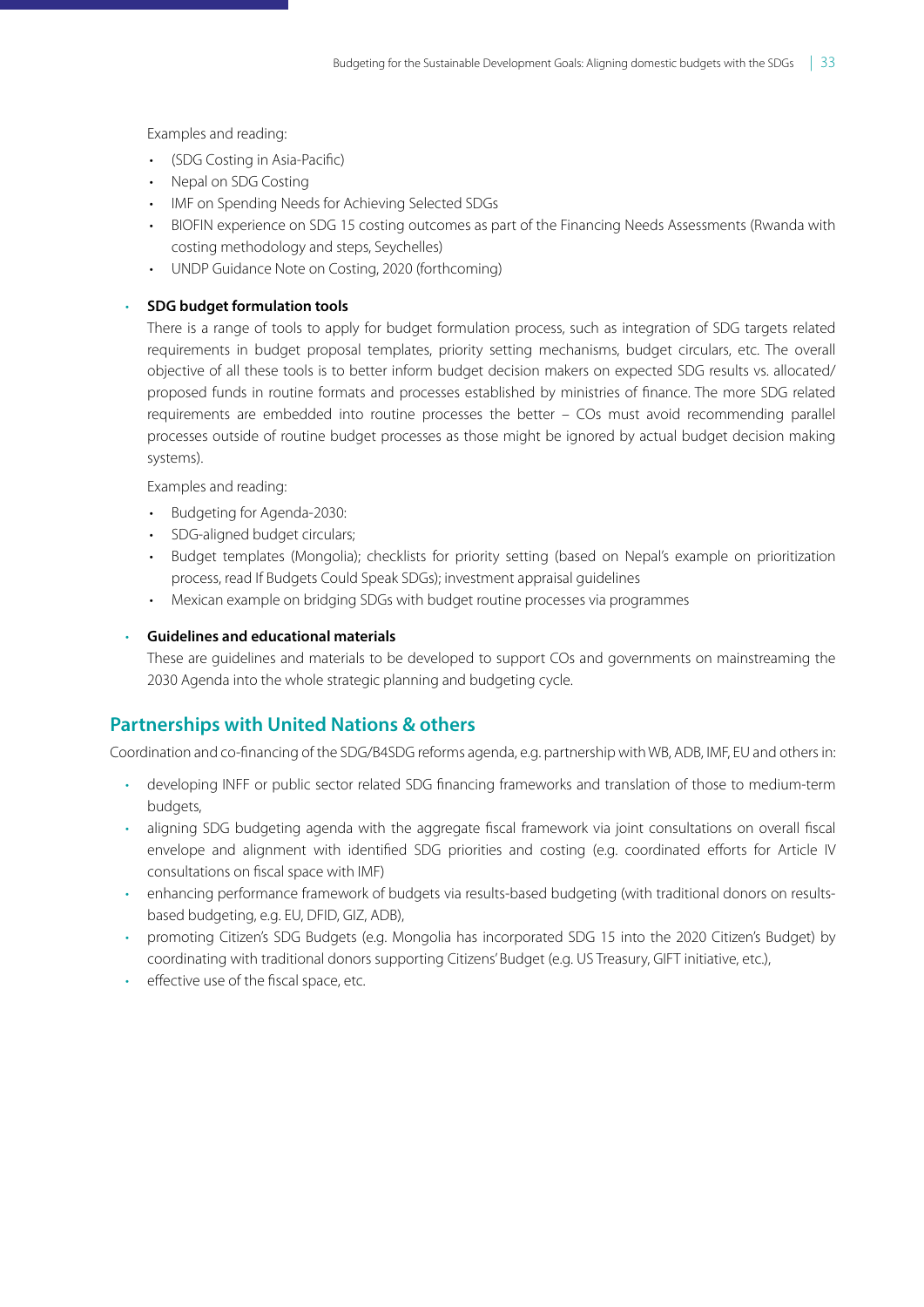# <span id="page-39-1"></span><span id="page-39-0"></span>**Annex C SDG Costing and its role in B4SDG**

Costing of SDG investments is integral to the planning, budgeting and financing processes. Broadly, four categories of SDG costing can be identified (Error! Reference source not found.), each representing a distinct approach to SDG costing, with costing of SDG financing needs being the most comprehensive and in line with the overall financing strategy. These different categories are used to support different policy functions, even as they are interrelated<sup>40</sup>. What is most relevant in this context is **SDG costing for the public sector**, i.e., costing the resources (budget inputs) associated with specific SDG areas or targets articulated during budget formulation. This is particularly relevant for SDGs that are primarily public in nature (e.g. health, education, environment) as opposed to those where private investment can be mobilized (SDG targets linked to ICT and other infrastructure and services) as a critical component of the SDG financing strategy.

### **Figure 7. Categories of SDG Costing**



Also relevant is the estimation of the financial implications/burden for the private sector or households when governments introduce some SDG-related policies **(SDG costing for the private sector)**. Tools like the Regulatory Impact Analysis (RIA) are the vehicles to help with this angle of the SDG Costing.

Broad steps involved in a typical costing exercise in the context of B4SDGs<sup>41</sup>.

- 1. The Ministry of Finance (MOF)/Planning estimates the total amount of resources available for the upcoming budget and proposes expenditure ceilings for the different line ministries,<sup>42</sup>
- 2. Planning/programme or equivalent units in line ministries or SDG/NDP outcome groups identify possible planned interventions to meet the specific SDG/s;

<sup>40</sup> See UNDP Guidance Note on Costing (forthcoming)

<sup>41</sup> See UNDP (forthcoming), UNESCAP (2019) and UNICEF (2019) presentations

<sup>42</sup> Ideally, there should be an MTEF such that the expenditure ceilings, the estimation of costs and the reconciliation processes are undertaken for medium-term rather than for annual spending so as to support the financing of the various multi-year programmes specified in the national plans or strategies. E.g., see UNICEF (2016)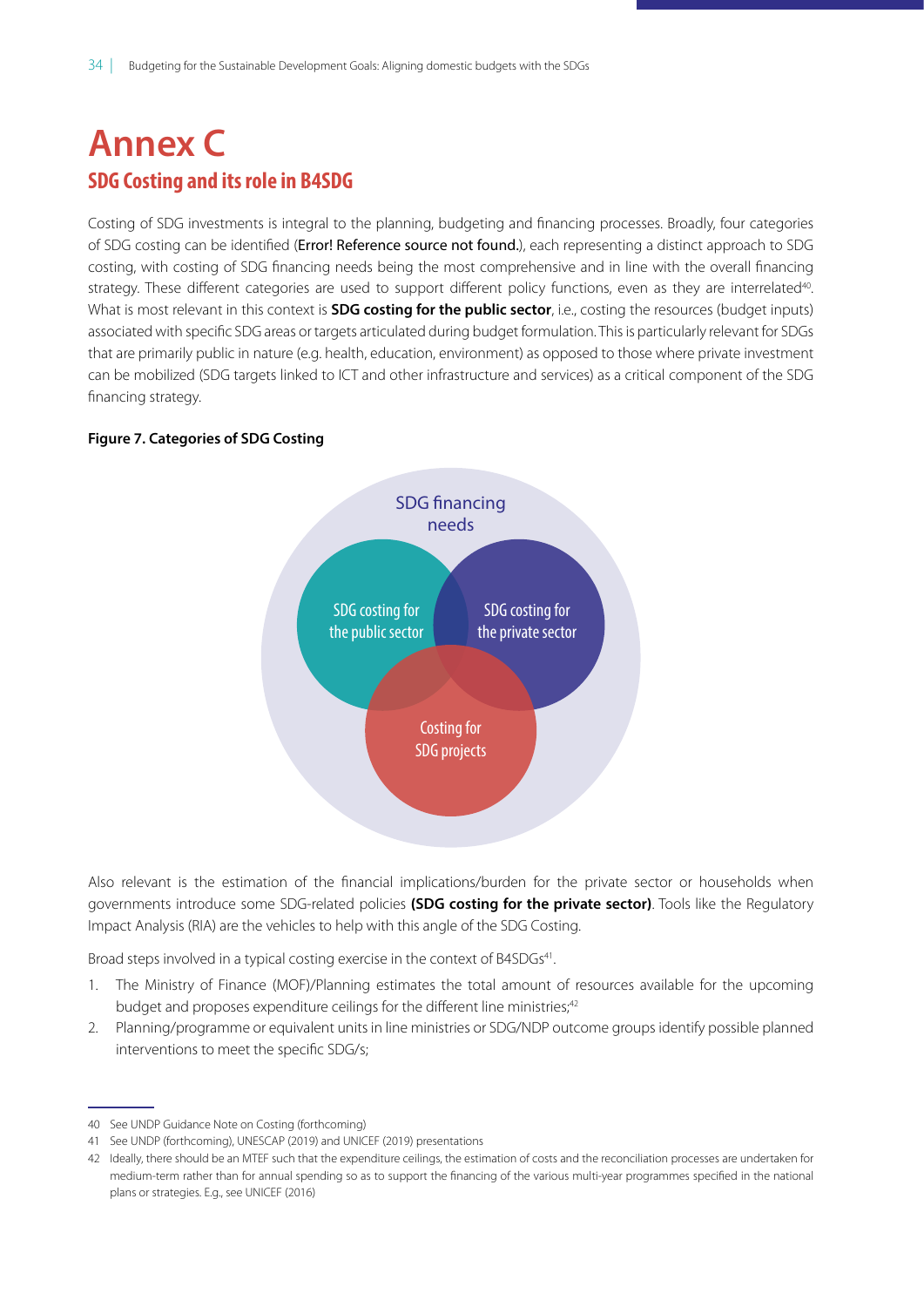- <span id="page-40-0"></span>3. They work with the budget departments in the line ministries or planning entity to cost the alternative proposals for the SDG related interventions, or the annual action plan of the SDG-aligned national development plan priorities for the budget, by choosing an appropriate costing methodology, factoring in data availability;
- 4. The costed alternatives (different public investments, achieved through a change in policies, provision of incentives or transfers, and/or use of new technologies etc.) to achieve the same objectives are discussed, including in consultation with experts and stakeholders.43
- 5. Line ministries/relevant units submit budget requests to Ministry of Finance/Planning as the case may be. Some countries (e.g. Mongolia) have piloted SDG budget templates for the submissions.

As regards to costing methodologies, there are various options (see **Error! Reference source not found.** below). For areas such as health and education SDGs, the various specialized agencies (e.g., UNICEF, UNESCO, WHO) have specific methodologies for costing. To a significant extent, the granularity of estimates will also be dependent upon data availability. The incremental budgeting approach is often used for repeat submissions, particularly where data is an issue, but this is not ideal for the SDGs which call for transformational planning.

| <b>Costing Approach</b>       | <b>Common Use</b>                                                  | <b>Opportunities</b>                               | <b>Challenges</b>                                                        |
|-------------------------------|--------------------------------------------------------------------|----------------------------------------------------|--------------------------------------------------------------------------|
| <b>Incremental Budgeting</b>  | Annual increments                                                  | Gradual change                                     | Limited vision, lack of                                                  |
| Approach                      | allocated, most budgets                                            |                                                    | connection with results                                                  |
| <b>Historical Projections</b> | Empirical data used for<br>budgeting                               | Accurate, based on<br>real experience              | Not comprehensive, may<br>not be optimal but based<br>on limited budgets |
| <b>Cost Modeling</b>          | Extrapolation from small                                           | Alternative scenarios,                             | Lack of empirical data,                                                  |
|                               | cases, budgeting new                                               | understanding cost                                 | country or geographic                                                    |
|                               | activities                                                         | effectiveness                                      | specificity                                                              |
| <b>Activity-Based Costing</b> | Project budgeting,                                                 | Detailed bottom up                                 | Not necessarily focused on                                               |
|                               | programme budgets                                                  | budgeting                                          | outcomes                                                                 |
| <b>Results-Based Costing</b>  | Planning by objectives, log<br>frame, programme-based<br>budgeting | Best practice,<br>detailed, focused on<br>outcomes | Advanced approach, not<br>used in most countries                         |

### **Figure 8. Costing Methodologies**

Source: UNDP BIOFIN Workbook 2018

From the point of view of ensuring coherence between planning and budgeting, and policy coherence from an SDG perspective, much will depend on the prevailing institutional and PFM frameworks in the country. The solo submissions of line ministries or goal by goal costing is not ideal as there are synergies across the goals, and budgeting by ministries will likely lead to fragmentation as well as miss out on possible cost savings. To achieve SDG 1 (e.g. poverty reduction) also involves the achievement of targets across many goals (e.g. for nutrition, sanitation, employment, inequality, climate change etc.). As the UNDP costing note and other guidance notes (UNICEF 2019) point out, it is important to look at integrated costing approaches which can deal with across the board cross-sectoral synergies, as opposed to

<sup>43</sup> See UNDP (2018) Biofin; UNESCAP (2019); UNICEF (2019). In some instances, there is use of formal tools such as Cost-Benefit Analysis (CBA) and Cost-Effectiveness Analysis (CEA); Benefit Incidence Analysis (BIA) which is used to measure the equity of public expenditure across income or expenditure quintiles (or deciles). Increasingly there is also an emerging focus on (i) climate relevance and factoring in resilience for investments and on transformation in line with the SDGs (not cost the status quo!)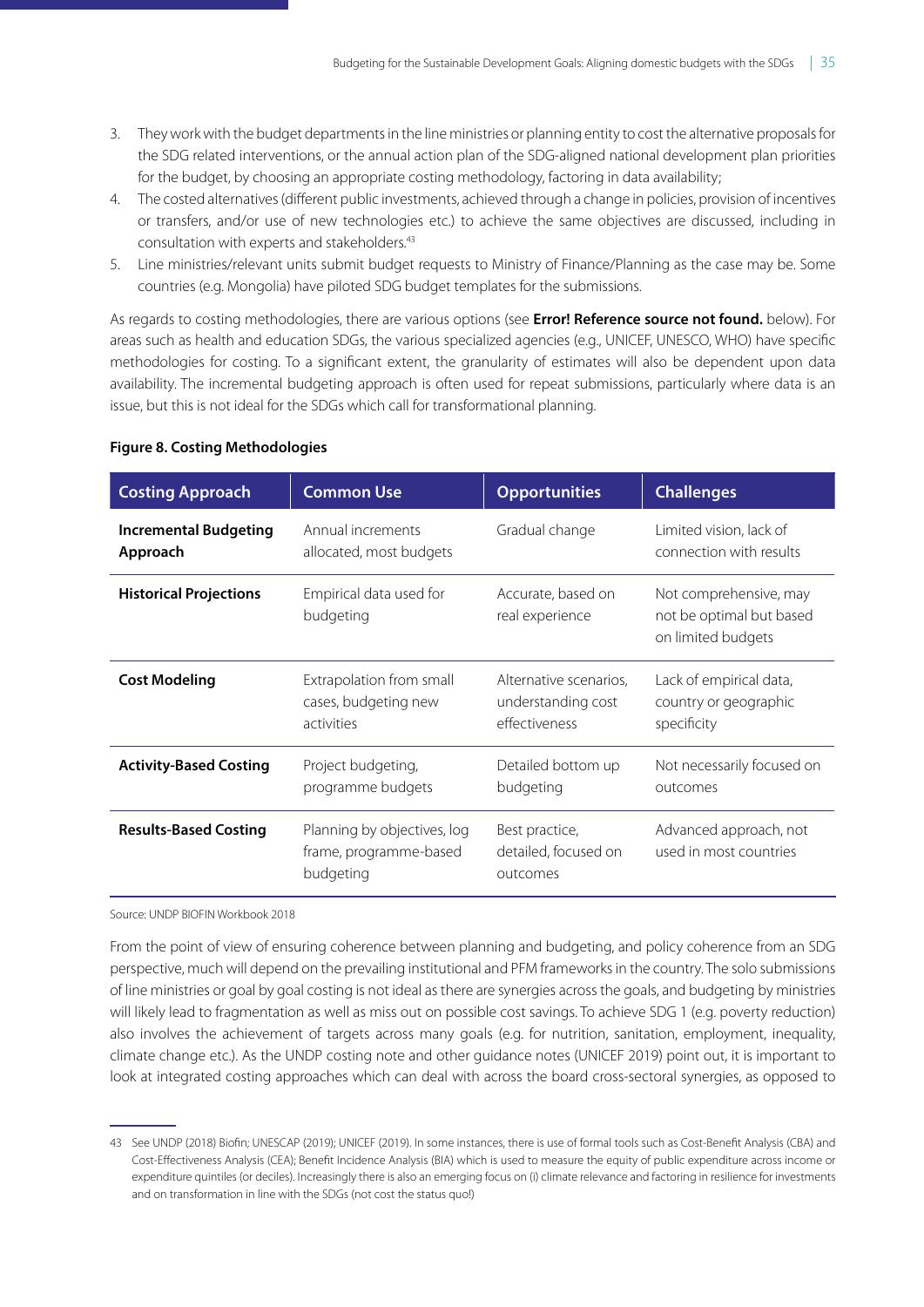any stand-alone calculation for specific SDGs. The Bangladesh national NDP costing exercise that is addressed in the note also demonstrates how and why there is a need for synchronization of the costing across different SDGs at this level as well.<sup>44</sup>

Where PFM/budget systems and business processes can be 'adapted to SDG language' which is useful from an SDG perspective, the estimated additional (marginal) costs required to achieve the expected increase in coverage called for by the SDGs can be identified for the budget submission. In Mongolia, UNDP supported the finance ministry to develop and adopt new SDG Budget templates for SDG-based marginal budgeting with piloting processes in two ministries conducted in 2018 and 2019 (see the box on Mongolian experience above). Expenditure trends analysis was used to identify the 'discrepancies' between existing SDG trends, the policy targets, and budget allocations with a view to informing budget discussions, identifying fiscal space, and securing additional funding during the budget formulation phase of the budget cycle.

<sup>44</sup> See UNICEF (2019). The macro model shows that single-sector solutions are unlikely to achieve adequate results with any feasible set of resource allocations. The complexity of SDG inter-relationships and the challenges of diminishing marginal returns to socioeconomic investments require cross sectoral approaches at decentralized levels.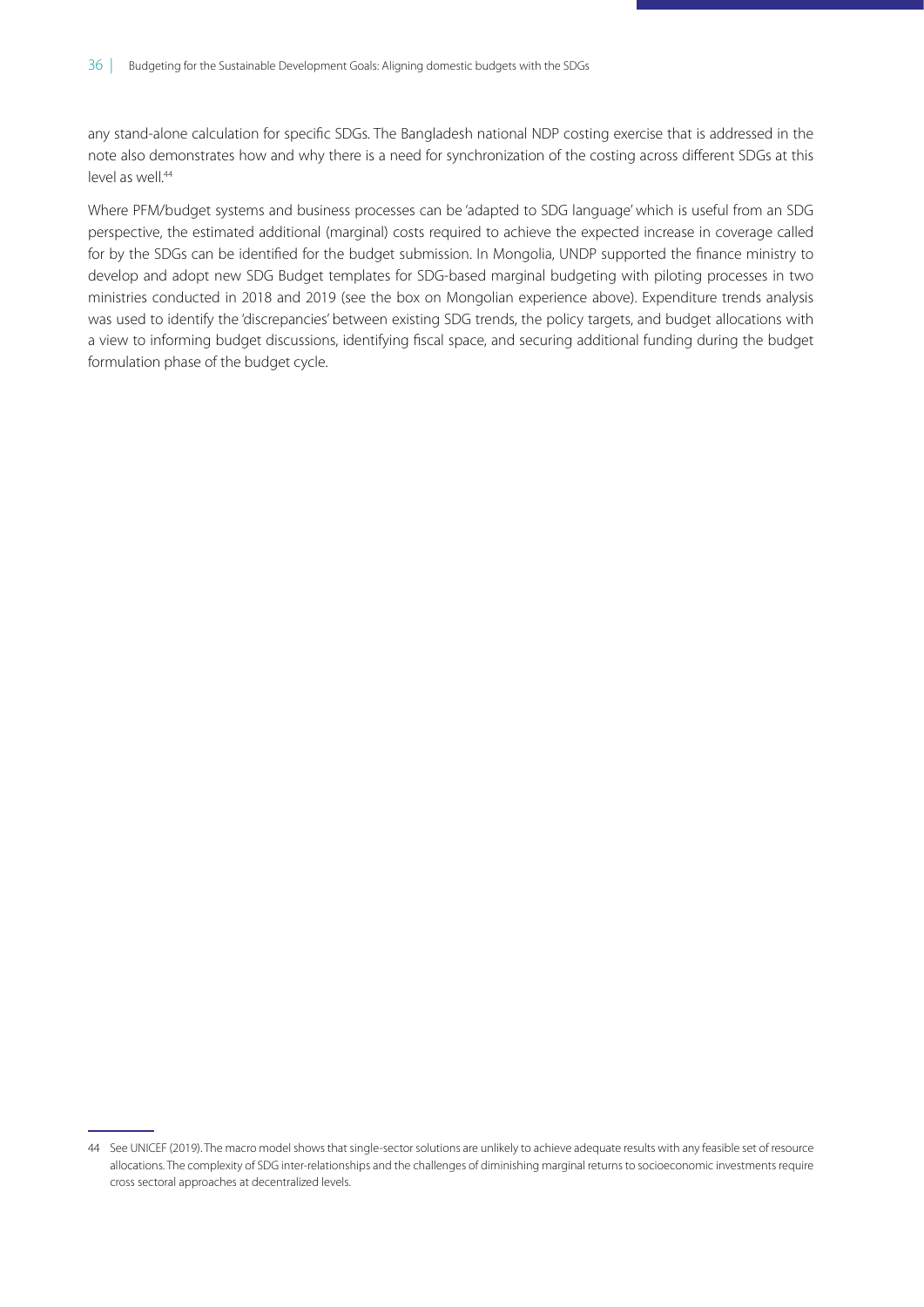### <span id="page-42-0"></span>**WHO PFM Experience: The role of national health accounts in informing budget formulation and expenditure tracking**

Health accounts track health expenditure from all sources to different types of providers (for example, hospitals vs providers of ancillary services) and different uses (for example, inpatient vs outpatient care or curative care vs preventive care).

Health accounts address five basic questions.

- 1. Where do resources come from (through which financing mechanisms have the revenues/resources been pooled)?
- 2. Who is managing those resources and under which financing arrangements do people get access to health care goods and services?
- 3. What kinds of goods and services are consumed?
- 4. Which health care providers deliver these goods and services?
- 5. Who benefits from the expenditures (by age, gender, regions, diseases)? An updated System of Health Accounts was issued in 2011 and then in 2017 to allow comparison across countries and to accommodate a number of changes and improvements.

(Budgeting for Health, WHO, 2016)

# **Annex D Indicative List of PFM Tools Applied by Some UN Agencies**

Many UN organizations are engaged in PFM and particularly budgeting processes in the countries where they operate. Although this paper does not pretend to capture all the existing experience, as a general observation, the budgeting toolkit applied by various UN agencies is very similar. Various factors and challenges define the actual tools to be applied by various UN organizations in different countries. For instance, while health sector specialists (e.g. from WHO) can rely on countries' national health accounts or information presented in the functional classification of the budget as a source for analysis, UNDP could not do the same for climate change as most of the governments do not track climate change as a separate category in the functional classification of the budget – hence, an additional effort in mapping budget lines with climate change relevancy was required. Public Expenditure and Institutional Reviews, budget mapping exercise, and cost allocation are amongst the tools that help UN organizations to address the challenge of cross-cutting nature of topics such as the child-related policies, climate change, biodiversity and gender.

In this annex, some practices of UNDP, UNICEF and UNWOMEN are reviewed and below are general observations for those:

- All three organizations (UNDP, UNICEF, UN Women) operate in various phases of the budget cycle.
- All three organizations employ a wide range of tools and are mostly identical in their nature.
- All three organizations operate with a range of national stakeholders, both on the executive and legislative, as well as CSOs/academia and media.
- All three organizations have strong capacity-building experience.
- A distinct difference is noticeable in the focus areas and relevant experience in specific topics and operations with different beneficiary groups:
	- UNDP in climate change,
	- UNICEF in a range of areas related to child-friendly policies (education, WASH, poverty, health etc.),
	- UNWOMEN in gender-responsive budgeting.

At the same time, some specialization is noted by the agencies, such as:

- UNDP supports various countries in SDG governance and adaptation of budget business processes to new requirements, as we as conducting specific expenditure analysis on relevance of budget allocations to SDGs;
- UNICEF on effective advocacy with both the executive and legislative authorities, and line ministry support on costing policies and benefitcost analysis;
- UNWOMEN on impact assessment, advocacy, etc.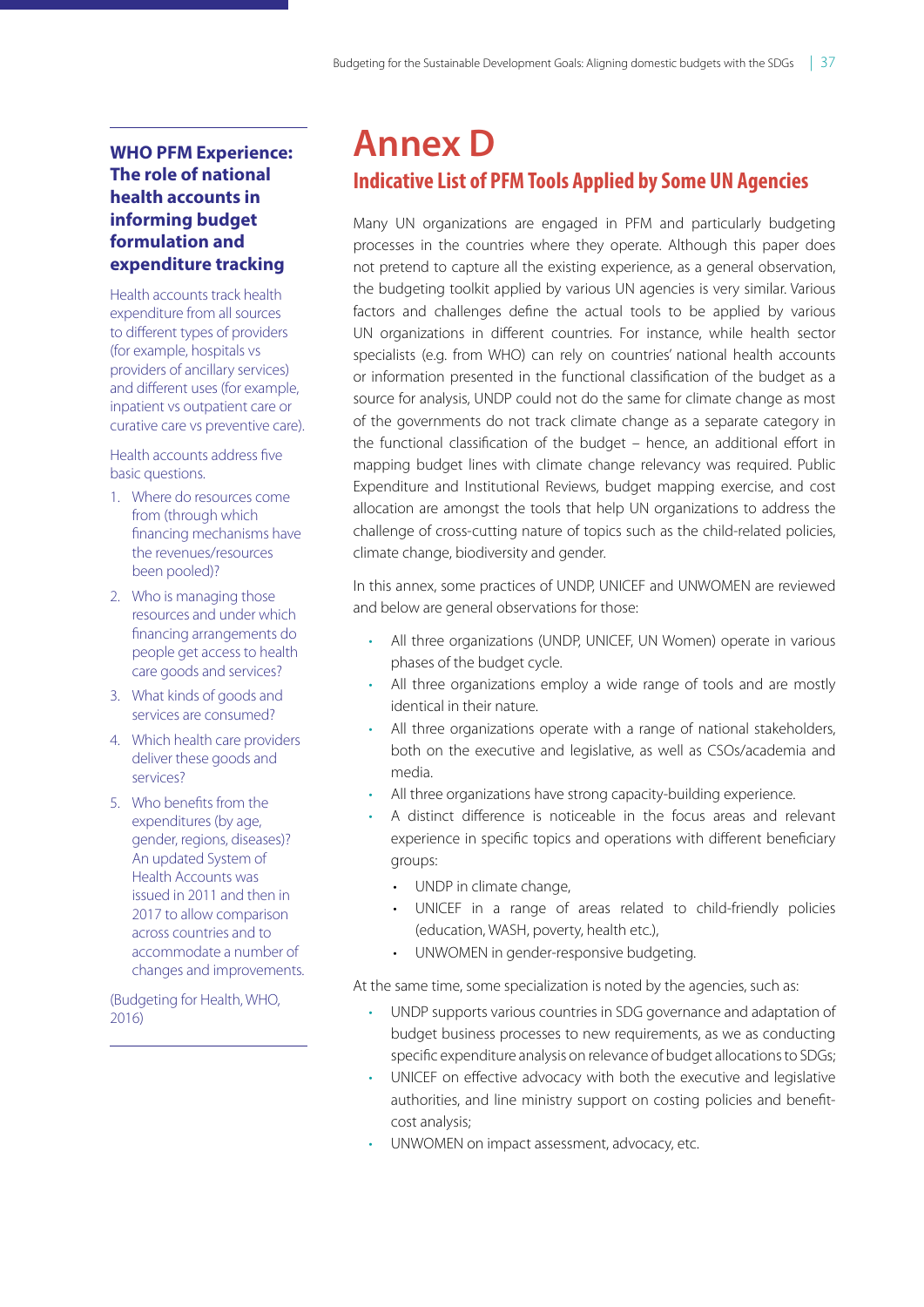<span id="page-43-0"></span>These particular competitive advantages can and must transform into complementing opportunities, especially in the context of development of joint proposals, such as for the Joint SDG Fund. This is particularly relevant to smallsize UNCTs where a PFM expert in one organization can join efforts with an economist of another one and advocacy expert from the third one to jointly pursue the objectives of the Joint SDG Fund project.

The diagram below highlights the overall snapshot of PFM tools applied by these three UN organizations presented by relevance to various elements of the budget cycle:

#### **Figure 9. Indicative list of PFM tools applied by UNDP, UNICEF and UNWOMEN**

**UNDP:** supporting strategies and medium-term budget processes to integrate SDGs in strategic allocative function of the budget. Support in policy formulation to better inform budgets and prioritization criteria (e.g. on climate change)

**UNICEF:** strong experience in policy review/alignment of budgets and policies, fscal space analyses, fnancing strategies, MTBF/FF development, prioritization, and policy/budget advocacy at various levels.

**UNWOMEN:** Situation and ex ante gender impact analysis of policies; analysis of impact of budget on time-use

**UNDP:** budget circulars/templates, e.g. working with finance ministries to enhance results-based budgeting processes

**UNICEF:** line ministry support in evidence-based budgeting and costing of social sector policies/programmes, participatory budgeting mechanisms

**UNWOMEN:** support in KPI development and application of GRB methodologies at sector and local level. Integration of GRB requirements in budget circulars. Development of frameworks/methods for gender budget statements



**UNDP:** cost-beneft and expenditure trend analyses, public expenditure reviews (PEIRs)

**UNICEF:** Expenditure trend analysis, Budget efficiency reviews to inform on better spending options, PETS, PERs and budget briefs, TrackFin. Collaboration with CSOs

**UNWOMEN:** Sector based GRB analysis, including sex-disaggregated beneft incidence analysis of expenditures. Beneft incidence and unit cost analyses.

**UNDP:** budget tagging/coding, expenditure reporting, expenditure tracking surveys (PETS), upgrading FMIS to host cross-cutting SDGs

**UNICEF:** development of social/child-focused expenditure M&R. Citizen's budget, participatory budgeting. Capacity building in M&R of key oversight bodies. Budget tagging and mandatory reporting on child-related public expenditures, social sector budget briefs**.** 

**UNWOMEN:** Capacity development and TA on gender markers/tagging; systems to track gender budget allocations and expenditures; support in developing national monitoring mechanisms (e.g. reviews, parliamentary debates, evaluation); citizen budgeting/gender budget watchdog reports**.**

**UNDP:** Advocacy on various thematic areas and SDGs, including on climate, biodiversity, gender, etc. Working with parliaments, including designated TA projects. Using KPIs for informing decision-makers.

**UNICEF:** strong advocacy campaigns during budget approval phase. Using KPIs for informing decision-makers and supporting fscal space and prioritization discussions. Capacity building. Collaboration with CSOs to infuence budget decisions.

**UNWOMEN:** Advocacy on negative macroeconomic impact of gender-blind policies and expenditures. Using KPIs for informing decision-makers. Work with parliaments on gender budget assessment/advocacy.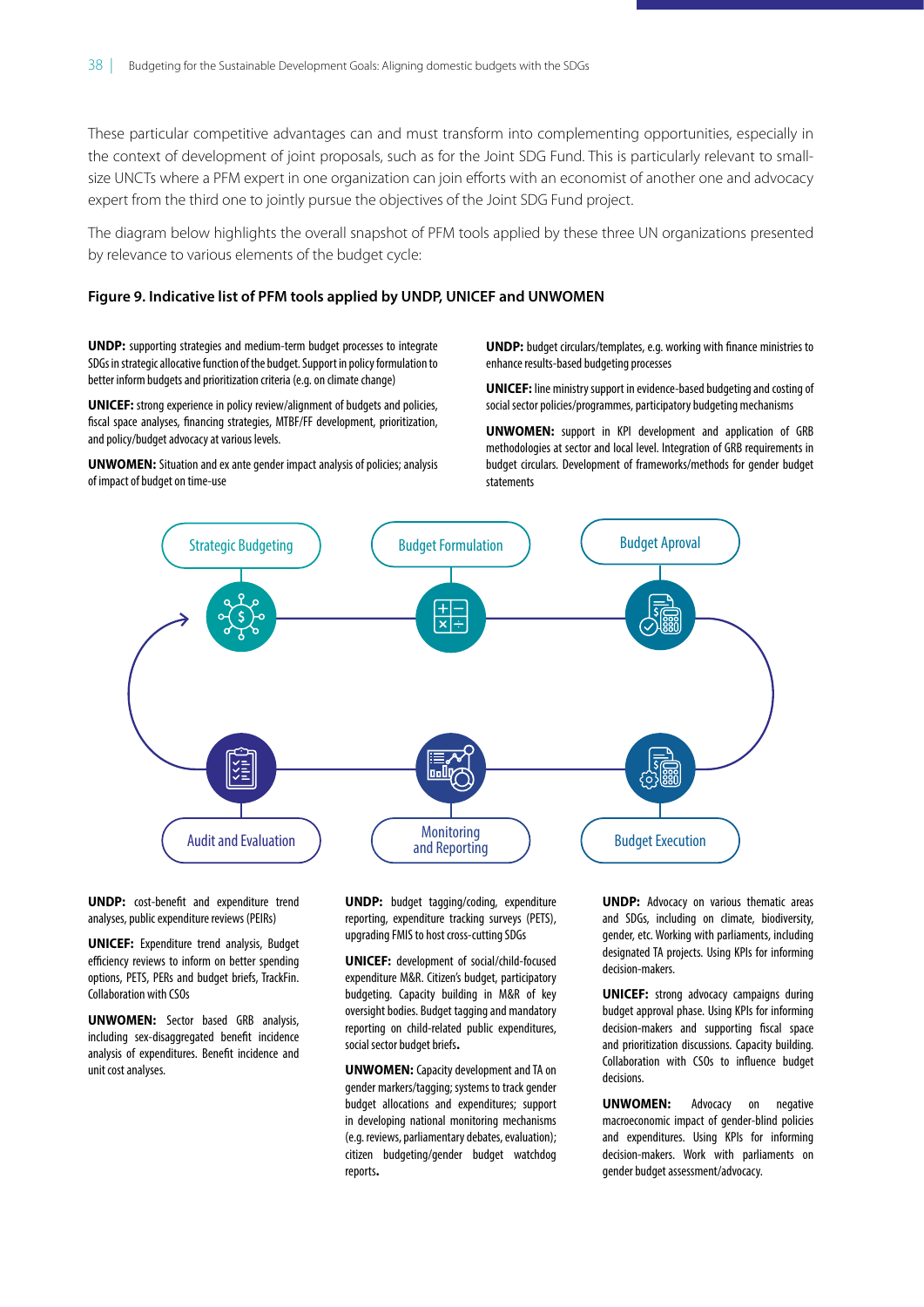# <span id="page-44-0"></span>**Annex E Sample Terms of Reference for PFM Consultancy**

# United Nations Development Programme

### **Individual consultant procurement notice/terms of reference**

| <b>Title of Individual Consultant:</b> | International Consultant - SDG Budgeting Expert                                                         |  |
|----------------------------------------|---------------------------------------------------------------------------------------------------------|--|
| <b>Duration of assignment:</b>         | [X] months, maximum [X] working days                                                                    |  |
| Duty station:                          | Home-based with 2 mission travels to [City] (subject to travel restrictions being<br>lifted), [Country] |  |
| <b>Start Date:</b>                     | [Month] 2020                                                                                            |  |
| Language(s) Required:                  | $[English, \ldots]$                                                                                     |  |

*This generic TOR outlines the sections that will typically feature in a TOR for SDG Budgeting Expert and includes standard text for some sections that can be discussed and adapted as appropriate during the scoping phase of Budgeting for SDGs Project/ technical assistance of UNDP under the Joint SDG Fund Programme/Budgeting for SDGs reform roadmap agreed with the government counterparts.* 

# Background

### **A. Context / Project Description**

*A short Project description section will brie*f*y summarize the context in which the Budgeting for SDGs Project/reform originated and identify any speci*f*c policy processes that it is designed to feed into or support.* 

The 2030 Agenda for Sustainable Development (2030 Agenda) presents an ambitious, complex and interconnected vision that countries around the world have committed to working towards. Realizing this vision will require mobilizing a diverse range of public and private resources to contribute to sustainable development outcomes. The Addis Ababa Action Agenda, which outlines a framework for financing the 2030 Agenda, calls for integrated approaches to finance that are driven at the national level. An integrated national financing framework (INFF) is the system of policies and institutional structures that government uses to mobilise the investments necessary to achieve the national sustainable development strategy.

Operationalising the concept of an INFF and bringing its building blocks together can help governments to strengthen vertical integration between national development aspirations and SDGs, and the policies governing each individual area of public and private finance. More specifically, integration of SDGs into national budgeting provides mechanisms for deepening the vertical alignment between a country's long-term sustainable development aspirations and the resources over which government has most direct control, i.e. the budget. This is critical because of the importance and scale of public finance. Enhancing the integration of the budget with the SDGs is therefore a key part of the objectives of an INFF.

Budgeting for SDGs reform paths and solutions vary in their nature and can be applied in isolation or need an orchestrated effort throughout the whole Agenda-2030 timeframe. The modelling of Budgeting for SDGs (B4SDG) choice can vary from a base model aimed at enabling governments in understanding better the alignment of its budget resources with SDGs to a 'best practice model', where country systems produce SDG related information, including the priorities, targets, progress in achievement of the goals and, most importantly, a wide range of stakeholders, primarily the legislature and CSOs play an active role in SDG-related policy and budget formulation, monitoring, reporting and accountability.45

<sup>45</sup> For more information please refer to UNDP (2019) "Budgeting for Agenda-2030 Opting for the Right Model".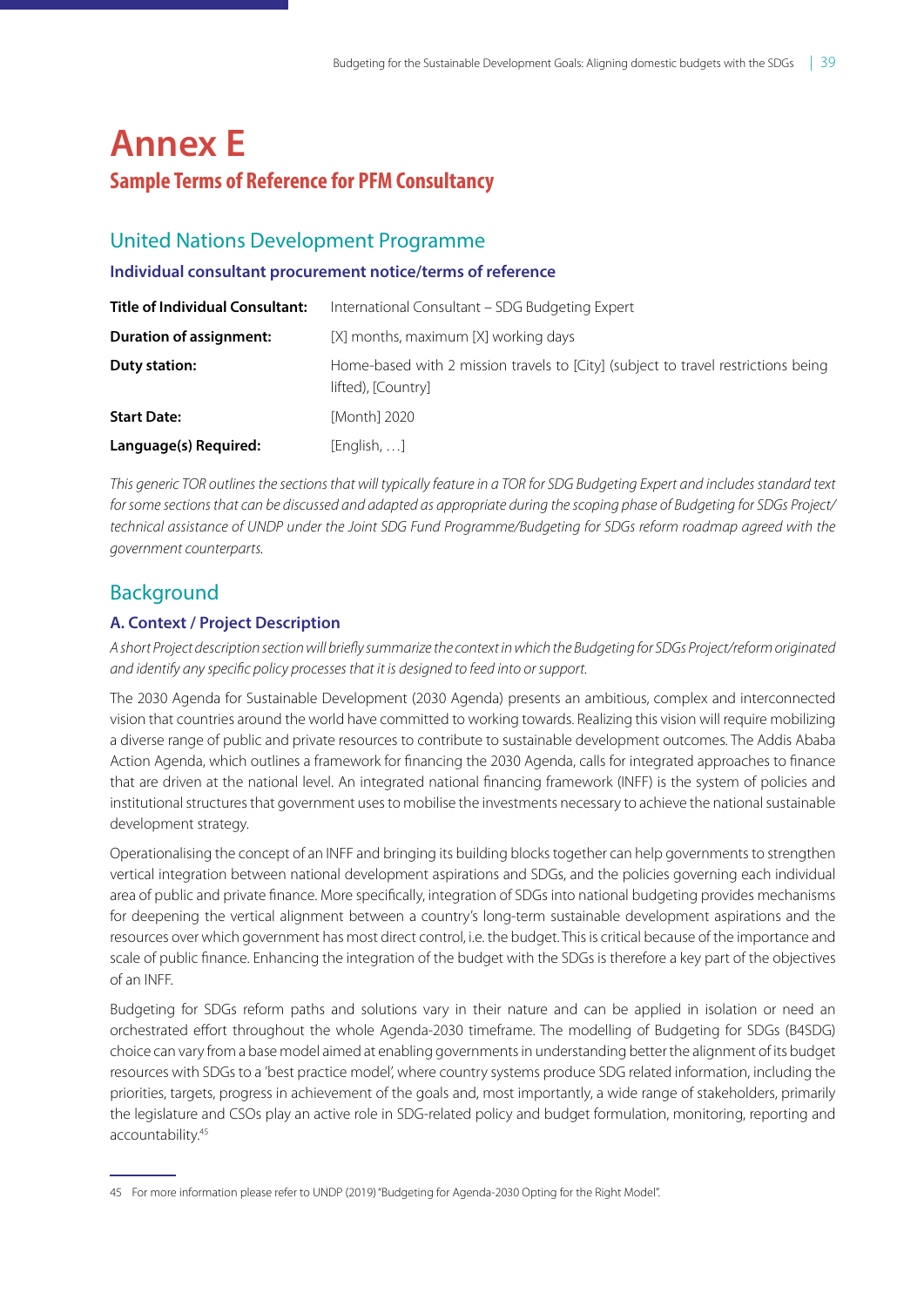Within the current context, where Covid-19 is significantly altering the short- and medium-term outlook for sustainable development in many countries, as well as their ability to mobilise public and private financing, Budgeting for SDGs solutions are being used to address budget related challenges and help governments in the transition from the response to recovery.

*Here the ToR can provide an overview of the SDG development context in the country (based on MAPS, DFA, RIA and INFF assessment results) and the challenges as a result of the immediate and secondary impacts of Covid-19 (based on Covid-19 socio-economic impact assessment). In terms of country's PFM / Budgeting system context, it can specify major challenges and opportunities in aligning of national budget resources with speci*f*c SDG targets (based on PFM-related assessments, PEIR) as well as how the proposed Budgeting for SDGs reform will align with the existing PFM practices, ongoing reforms and systems in the country as well as reinforce the INFF architecture of the country overall. The ToR can also provide an overview of key stakeholders, such as* f*nance, planning and line ministries, Parliament committees and CSOs, and their role in promoting, supporting and implementing the Budgeting for SDGs reform.*

### **B. Objectives of the Project**

*A short summary of the objectives (summarized from the objectives detailed in the Project TOR / JP documents) should be included in the TOR for reference. This will include the added-value of mainstreaming of the SDGs into national budgeting processes in the country and within the context of operationalization of an INFF as well as the speci*f*c ways that it will help the government to strengthen governance of public* f*nance for national sustainable development and e*f*ective response and recovery from Covid-19.*

The overall objective of the Project is to strengthen the governance of public finance for national sustainable development, and effective responses to and recovery from unforeseen disruptions like Covid-19 that are undermining the SDG-aligned development progress in the country.

Specific objectives of the Project throughout the following B4SDG reform areas / various phases of the process are to:

### **B4SDG Reform Area A: Integrating SDGs into medium term and/or annual budget policies**

• Establish and accelerate common methodologies for integrating SDGs into medium-term and/or annual budget policies (supporting the supply side for B4SDG reform in the country).

### **B4SDG Reform Area B: Strengthening SDG budget expenditure monitoring and reporting systems**

• Strengthen SDG budget expenditure monitoring, reporting and evaluation systems (supporting the supply side for B4SDG reform in the country).

### **B4SDG Reform Area C: Strengthening accountability for SDG-aligned budgets**

- Strengthen Parliamentary and civil society capacity to perform oversight function on SDG Budgeting building on existing governance programming (supporting the demand side for B4SDG reform in the country).
- Ensure sustainable nature of SDG framework being effectively used in budget formulation, approval, monitoring and evaluation stages of the budget cycle.

### **B4SDG Reform Area D: Analyses of impact of budgets on SDG targets**

• Perform impact assessment exercises to help increase the government's capacity and accountability on SDGs (by engaging in partnership with government, parliament, civil society, research and academic institutions).

## Scope of work and deliverables

### **Objectives of the Assignment:**

*The TOR should provide an overview of the Expert's assignment overall. Depending on the concrete set of B4SDG tools/technical assistance of UNDP under the JP/Budgeting for SDGs reform roadmap agreed with the government counterparts this may re*f*ne and adapt the following standard text. For further details on the B4SDG processes, please refer to the Facilitating the B4SDG with Governments section of the SDG Budgeting Guidance Note (p.6-29).46*

<sup>46</sup> UNDP (2019) "Budgeting for Agenda-2030 Opting for the Right Model".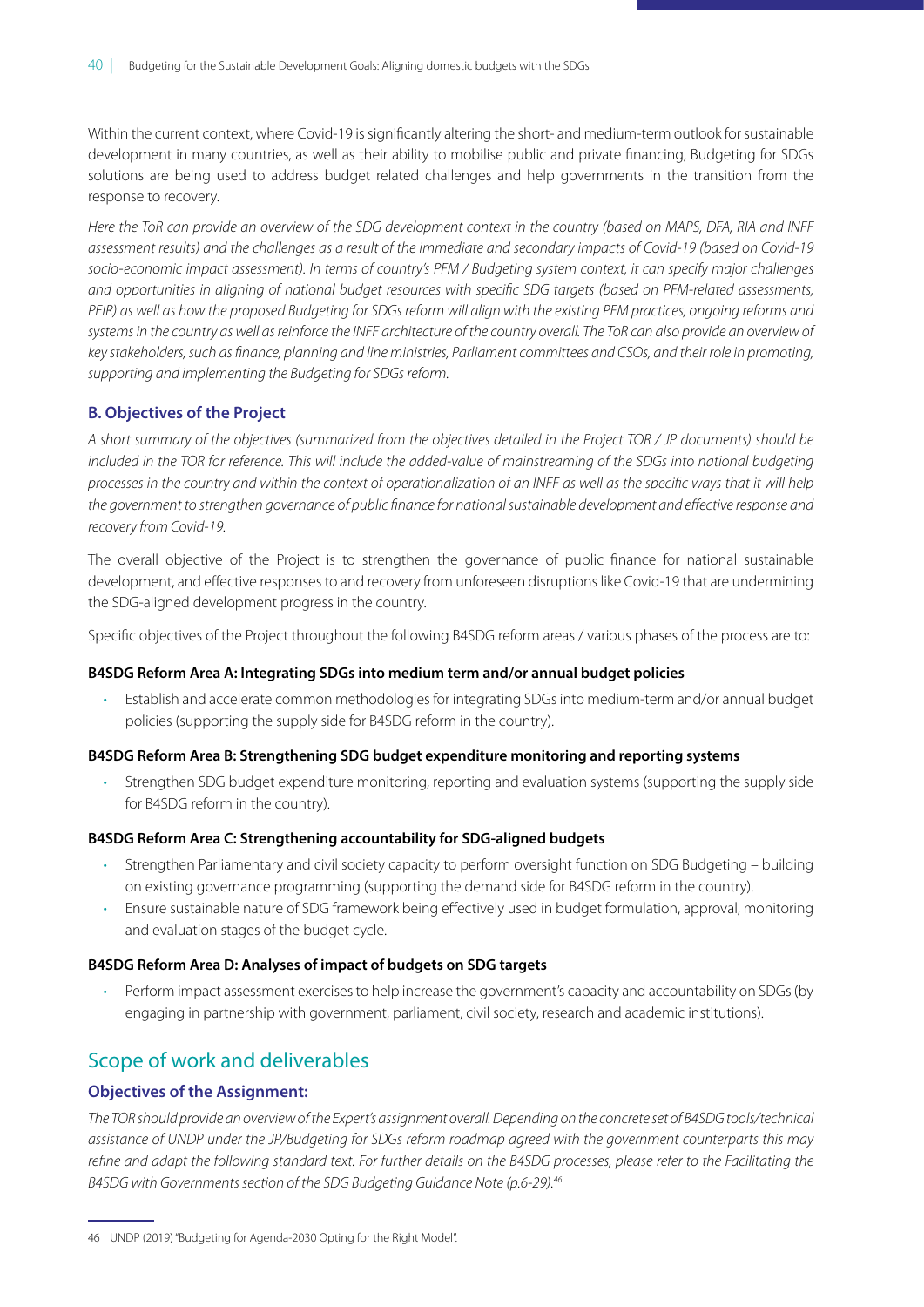Under the supervision of the UNDP Deputy Resident Representative/Project Manager and with guidance from the UNDP Bangkok Regional Hub, the Expert will support the implementation of the Project/SDG Budgeting component of the JP for [Country]. The expert will work together with a local budgeting expert/consultancy team for the duration of the assignment, whose role will entail assistance with data/information collection and relevant analysis, coordination and liaison with government institutions and facilitation of stakeholder consultations on budgeting for SDGs in [Country] while travel is restricted.47

The objectives of the assignment throughout the various B4SDG reform areas / phases of the process include the following:

### **B4SDG Reform Area A: Integrating SDGs into medium term and/or annual budget policies**

• Assist in integrating SDG policies and targets into MTEF and/or annual budgeting processes and documents and help line ministries, finance ministries and parliaments with more effective and SDG-informed budget negotiations.

### **B4SDG Reform Area B: Strengthening SDG budget expenditure monitoring and reporting systems**

- Assist in developing ad hoc monitoring and expenditure effectiveness analyses on priority SDG targets to showcase the usefulness of such feedback mechanisms for both improved budget accountability and budget decision-making processes (for countries without performance budgeting systems).
- Assist in integrating SDG performance into the country's existing monitoring and reporting systems (for countries with already existing performance budgeting culture).

### **B4SDG Reform Area C: Strengthening accountability for SDG-aligned budgets**

• Assist in implementation of functional and institutional reforms to ensure parliament committees and CSOs are well-placed and equipped with budget scrutiny and oversight toolkit before, during and after budget are approved.

### **B4SDG Reform Area D: Analyses of impact of budgets on SDG targets**

• Support analysis of impact of budgets on SDG targets to ensure the transfer of know-how and sustainability of budget impact assessment practices in relation to SDG progress monitoring and evaluation.

### **A. Scope of work and Deliverables**

*An overview of the work to be completed by the Expert during each phase in the process of the Project should be speci*f*ed, with anticipated completion dates aligned to the milestones of the Project. Depending on the concrete set of B4SDG tools/technical assistance of UNDP under the JP/Budgeting for SDGs reform roadmap agreed with the government counterparts this may include activities and deliverables such as speci*f*ed below (see speci*f*c examples in the table below). For further details on the B4SDG processes activities please refer to the Sequence of activities in promoting the B4SDG agenda section of Budgeting for SDGs Guidance Note (p.7-29).48*

The expert will drive the process under the guidance of the main government counterparts on the Project and UNDP Country Office including but not limited to the following activities throughout the various B4SDG reform areas / phases of the process:

<sup>47</sup> At the time of finalising this TOR, travel to [Country] is not possible. While mission(s) to [City] to facilitate the required stakeholder consultations would be preferred if possible at some point during the process, the Project will be set up in such a way that the SDG Budgeting Expert role can be completed remotely, if this is not possible.

<sup>48</sup> UNDP (2019) "Budgeting for Agenda-2030 Opting for the Right Model".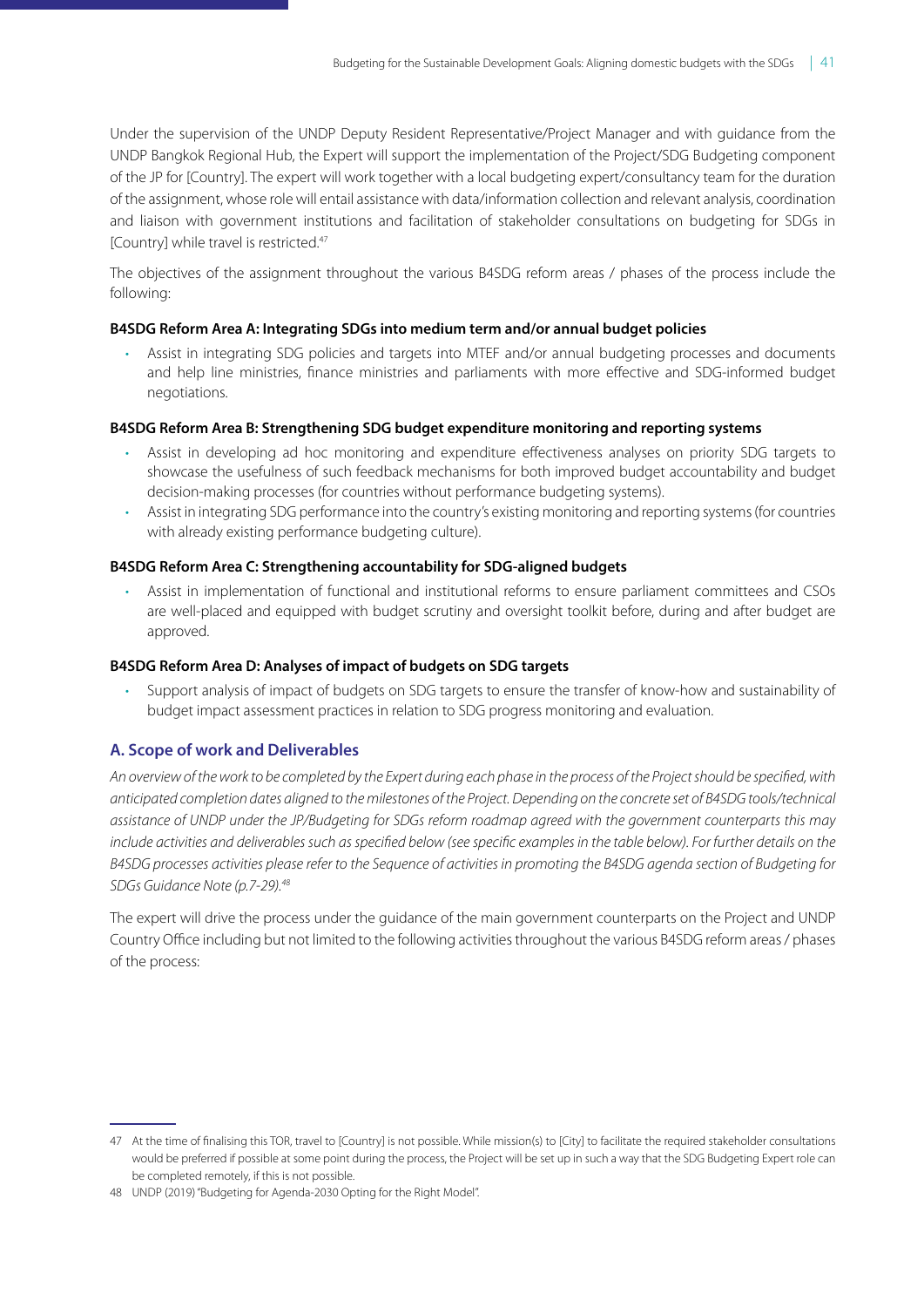| <b>B4SDG Reform Areas and Specific Tools and</b><br><b>Services</b>                                                                                                                                                                                                                                                                  | <b>Scope of work</b>                                                                                                                                                                          | <b>Outputs/Deliverables</b>                                                                                                          |
|--------------------------------------------------------------------------------------------------------------------------------------------------------------------------------------------------------------------------------------------------------------------------------------------------------------------------------------|-----------------------------------------------------------------------------------------------------------------------------------------------------------------------------------------------|--------------------------------------------------------------------------------------------------------------------------------------|
| Reform Area A: Integrating SDGs <sup>49</sup> into medium term and/or annual budget policies                                                                                                                                                                                                                                         |                                                                                                                                                                                               |                                                                                                                                      |
| A.1. Adjusting budget calls (circulars) to reflect on<br>SDGs while justifying the budget proposals.                                                                                                                                                                                                                                 | A.1.1. Adaptation of budget<br>circulars and proposal<br>templates with requirements<br>on SDG relevance, priority<br>level, bridging SDG targets<br>with budget outcome<br>frameworks, etc.  | New budget circulars<br>and proposal templates<br>presenting SDG-based<br>justification for budget<br>requests                       |
| A.2. Simple checklist of SDG relevance during<br>budget formulation stage to support budget<br>decision-making (as a variation, the checklist<br>can be a little more elaborated and incorporate<br>weights aligned with SDGs).                                                                                                      | A.2.1. Development of SDG<br>relevance checklist for<br>selected budget proposals<br>(the depth of analysis may<br>be basic or more elaborated).                                              | SDG relevance checklists<br>for priority setting                                                                                     |
| A.3. Coding of individual cross-cutting issues (e.g.<br>climate change, gender, biodiversity, poverty,<br>other SDGs).                                                                                                                                                                                                               | A.3.1. Development of individual<br>SDG policy-budget mapping<br>(for manual/automated<br>processes)                                                                                          | Individual cross-cutting<br>issues information<br>developed through SDG<br>budget coding                                             |
| A.4. SDG budget classification (SDG tagging,<br>coding).                                                                                                                                                                                                                                                                             | A.4.1. Development of SDG policy-<br>budget mapping table<br>(for manual/automated<br>processes, with/ without<br>changes in the chart of<br>accounts)                                        | Budget classification<br>table aligned with<br>SDG policies / SDGs<br>information developed<br>through SDG budget<br>tagging, coding |
| A.5. Development of selected SDG financing<br>frameworks or overall INFF and integrating<br>those into existing strategic budgeting<br>processes (e.g. MTEF).                                                                                                                                                                        |                                                                                                                                                                                               |                                                                                                                                      |
| Institutionalization of SDG-Budget bridging<br>A.6.<br>process.<br>A.6.1. Establishment of SDG budgeting units in line<br>ministries, finance ministries and Parliaments<br>or aligning job descriptions to reflect SDGs.                                                                                                            | A.6.1.<br>A.6.1.1. Development of a<br>Handbook/job descriptions<br>on SDG budget formulation<br>to support effective<br>and SDG-informed<br>budget negotiations<br>(methodological guidance) | Handbook/job<br>descriptions on SDG<br>budget formulation<br>(methodological<br>quidance)                                            |
| A.6.2. Capacity building and assistance with SDG<br>costing (applicable to any country context<br>but exact approach may vary dependent on<br>overall budgeting and SDG specific budgeting<br>practices) - for further details please see SDG<br>Costing and its role in B4SDG sub-section of SDG<br>Budgeting Guidance Note (p.21). | A.6.2.1. Development of training<br>modules and/or delivery<br>of on-the-job capacity<br>building on SDG costing                                                                              | 1-2 training modules<br>and/or on-the-job<br>capacity building on<br>SDG costing delivered                                           |

<sup>49</sup> Please note that the specific tools and services shall be applied over one, few or all SDGs depending on the B4SDG model or reform path identified and agreed with the government. This can include piloting of a few concepts and tools for a limited range of SDGs before a wider rollout across all SDGs/sectors.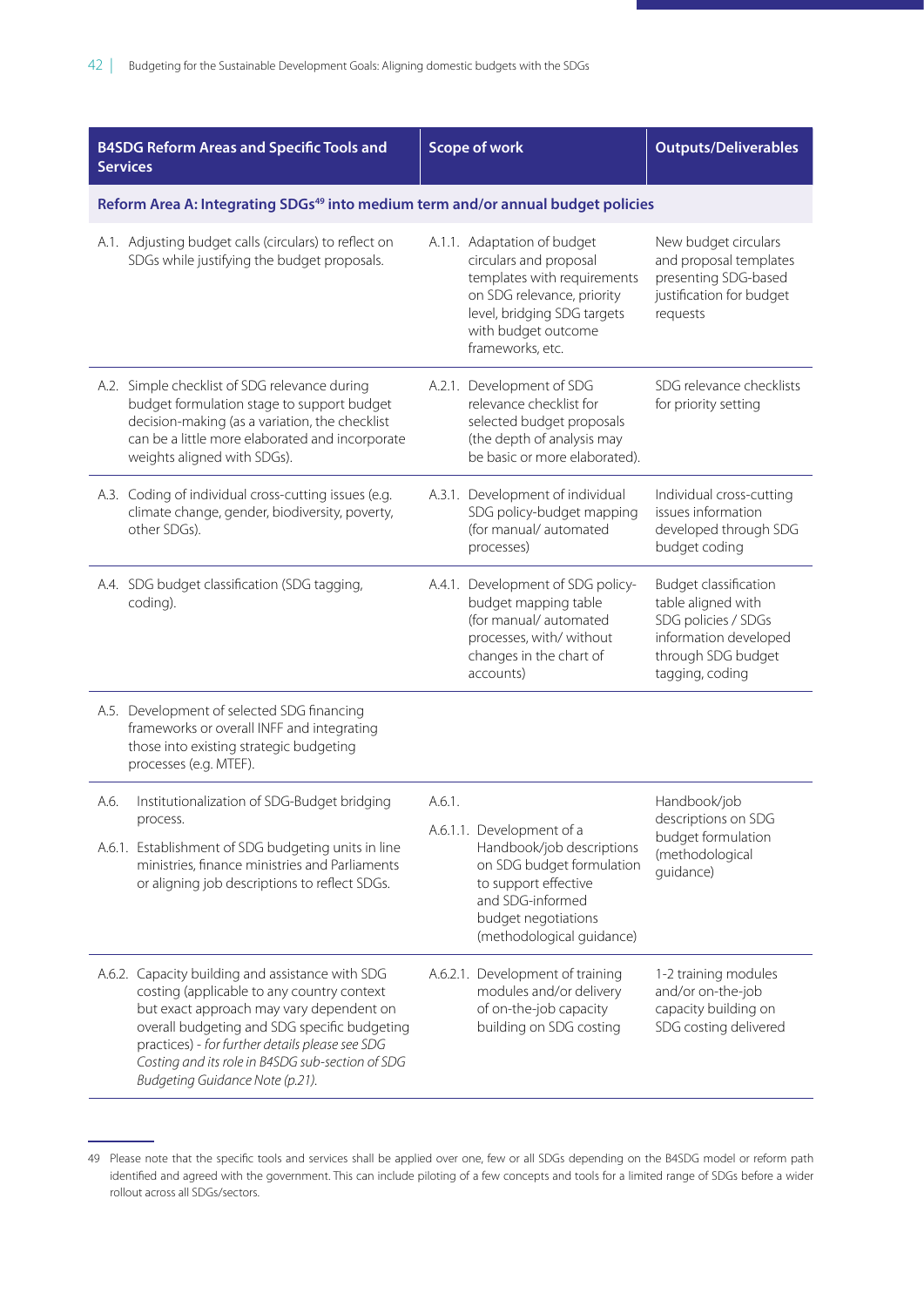| <b>B4SDG Reform Areas and Specific Tools and</b><br><b>Services</b>                                                                                                                          | <b>Scope of work</b>                                                                                                                                                                                          | <b>Outputs/Deliverables</b>                                                                                                         |
|----------------------------------------------------------------------------------------------------------------------------------------------------------------------------------------------|---------------------------------------------------------------------------------------------------------------------------------------------------------------------------------------------------------------|-------------------------------------------------------------------------------------------------------------------------------------|
| A.6.3. Other on-the-job on-demand capacity<br>building for MOF and line ministries on all<br>above tools/services                                                                            | A.6.3.1. Development of training<br>modules and/or delivery<br>of on-the-job capacity<br>building                                                                                                             | 1-2 training modules<br>and/or on-the-job<br>capacity building<br>delivered                                                         |
| Reform Area B: Strengthening SDG budget expenditure monitoring and reporting systems                                                                                                         |                                                                                                                                                                                                               |                                                                                                                                     |
| B.1. Integrating SDG targets in budget programmes<br>(for countries with performance and<br>programme-based budgeting practices).<br>This can be extended to performance-based<br>transfers. |                                                                                                                                                                                                               | Budget programmes<br>aligned with SDG<br>policies and results                                                                       |
| B.2. Contribute to better and more comprehensive<br>assessment of budget allocations on<br>SDG targets and impact (better works in<br>programme-based budgeting environment).                |                                                                                                                                                                                                               | Budget programmes<br>aligned with SDG<br>policies and results                                                                       |
| B.3. Incorporating SDG targets in sector strategic<br>plans (for those countries where strategic plans<br>are well linked with budgets).                                                     |                                                                                                                                                                                                               |                                                                                                                                     |
| B.4. Engaging Civil Sector Organizations (CSOs) in<br>SDG Budgeting.                                                                                                                         |                                                                                                                                                                                                               |                                                                                                                                     |
| B.4.1. Capacity building of CSOs in SDG costing, and<br>CSO-Government cooperation modalities.                                                                                               |                                                                                                                                                                                                               |                                                                                                                                     |
| Reform Area C: Strengthening accountability for SDG-aligned budgets                                                                                                                          |                                                                                                                                                                                                               |                                                                                                                                     |
| C.1. Development of an SDG Citizen's budget - a<br>simplified and brief budget information for<br>ordinary citizen on SDG related allocations and<br>expected results.                       | C.1.1. Integration of SDG policies<br>and targets in the Citizen's<br>Budget                                                                                                                                  | Citizen's Budget<br>integrating SDG policies<br>and targets summary for<br>all selected SDG sectors                                 |
| C.2. Institutionalization of SDG-Budget monitoring<br>and oversight in Parliament.                                                                                                           | C.2.1.                                                                                                                                                                                                        |                                                                                                                                     |
| C.2.1. Facilitation of an SDG Task Force in Parliament<br>Budget Committee.                                                                                                                  | C.2.1.1.<br>Development of a<br>Handbook on SDG budget<br>proposal review and<br>monitoring of SDG-based<br>budget performance<br>(methodological guidance<br>for parliamentarians)                           | 1 workshop developed<br>and delivered for MPs<br>on the developed<br>Handbook                                                       |
| C.2.2. Capacity building of Parliament Budget<br>Committee on budget monitoring and<br>oversight functions.                                                                                  | C.2.2.1. Development of a training<br>on SDG policy oversight<br>function by the Parliament<br>budget committees, such<br>as budget analytical toolkit,<br>bridging research on<br>policies and budgets, etc. | 1-2 training sessions<br>developed and delivered<br>to Parliament budget<br>committees on SDG<br>policy implementation<br>oversight |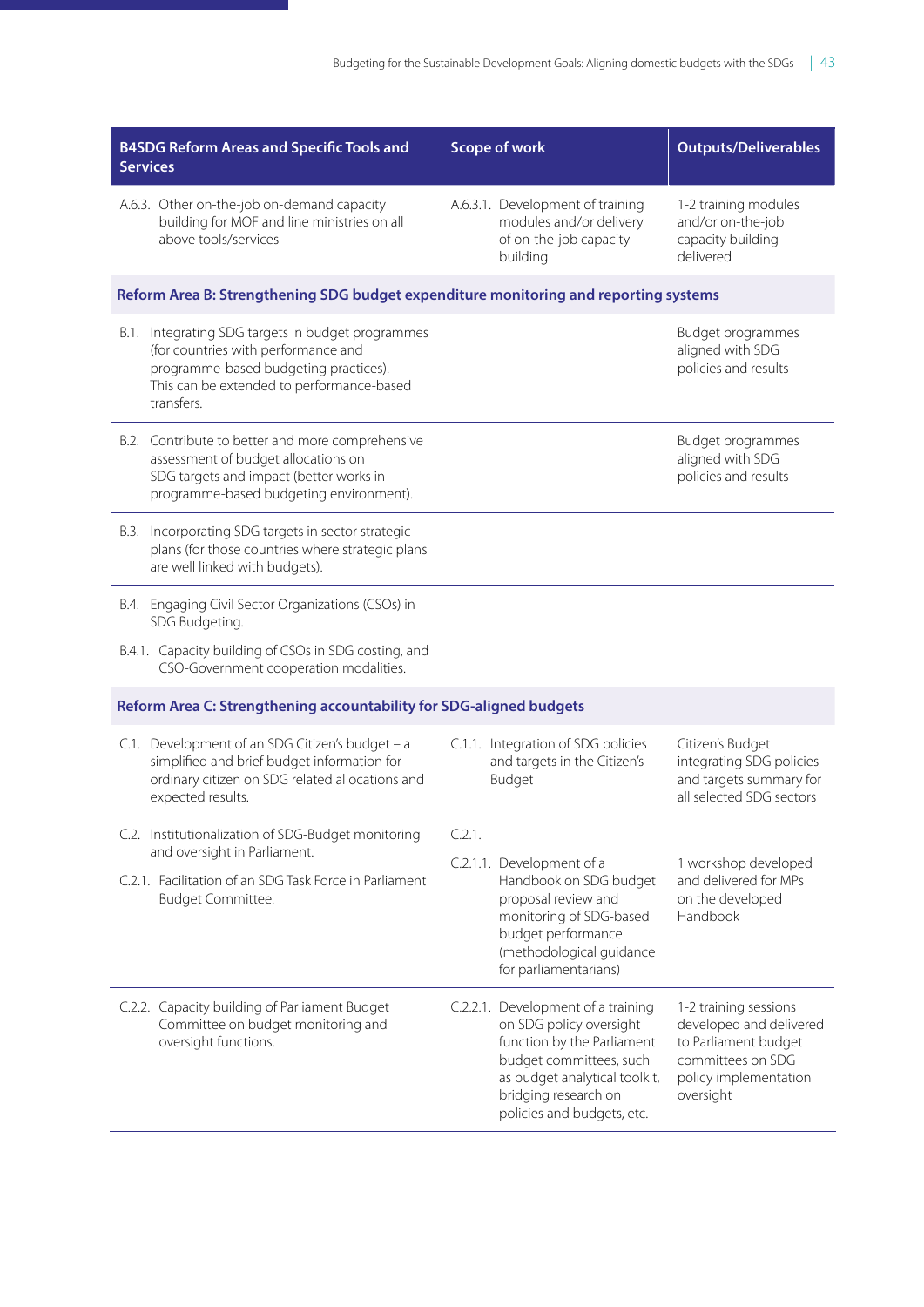| <b>B4SDG Reform Areas and Specific Tools and</b><br><b>Services</b>                                                                                                       | <b>Scope of work</b>                                                                                                                                              | <b>Outputs/Deliverables</b>                                                                                                   |
|---------------------------------------------------------------------------------------------------------------------------------------------------------------------------|-------------------------------------------------------------------------------------------------------------------------------------------------------------------|-------------------------------------------------------------------------------------------------------------------------------|
| C.2.3. Support in budget SDG policies analysis and<br>oversight by Parliament Budget Committees.                                                                          | C.2.3.1. Research on SDG policies<br>effectiveness and policy<br>advice development<br>and communication to<br>Parliament committees                              | Evidence-based policy<br>paper and policy brief<br>on selected SDG sectors<br>policy effectiveness                            |
| C.3. SDG Audit<br>C.3.1. Support on facilitation of SDG Performance<br>Audit                                                                                              | C.3.1.1. Support in SDG policies<br>mapping/bridging with<br>line-item budget execution<br>data for effective SDG                                                 |                                                                                                                               |
|                                                                                                                                                                           | performance audit                                                                                                                                                 |                                                                                                                               |
| C.3.2. Capacity Building on SDG Performance Audit                                                                                                                         | C.3.2.1. Training on SDG<br>Performance Audit toolkit                                                                                                             |                                                                                                                               |
| C.4. Engaging Civil Sector Organizations in SDG-<br>Budget monitoring and oversight.                                                                                      | $C.4.1$ .<br>Development of an<br>approach note on MOF-<br>CSO collaboration on<br>budget formulation and<br>monitoring of SDG-based<br>budget performance        | Approach note<br>developed and<br>discussed with the MOF<br>and CSOs                                                          |
| C.4.1. Capacity building for CSOs and media on SDG-<br>budget monitoring and oversight functions                                                                          | C.4.1.1. Training for CSOs on SDG-<br>budget analytical toolkit,<br>bridging research with SDG<br>policies and budgets, etc.                                      | 1 training module for<br>CSOs developed and<br>delivered                                                                      |
| C.4.2. Support in SDG budget monitoring, reporting<br>and statistics, including transparency and<br>outreach of SDG data for research institutions,<br>CSO, universities. |                                                                                                                                                                   |                                                                                                                               |
| Reform Area D: Analyses of impact of budgets on SDG targets                                                                                                               |                                                                                                                                                                   |                                                                                                                               |
| D.1. Ad hoc SDG budget execution reporting<br>(non-systemic, if no SDG coding exists).                                                                                    | D.1.1. Develop an expenditure<br>trends analysis to identify<br>the discrepancies between<br>existing SDG trends, the<br>policy targets and budget<br>allocations | 1 sector expenditure<br>trend analysis<br>submitted to MF and<br>parliament committees                                        |
| D.2. Cross-cutting research to inform on<br>effectiveness and efficiency of budget<br>interventions (specific budget lines) on selected                                   | D.2.1. Research on SDG priority<br>sector public services and<br>budget effectiveness and                                                                         | Research and primary<br>data collection<br>completed                                                                          |
| SDGs (e.g. climate change budget analysis).                                                                                                                               | benefit incidence<br>D.2.2. Impact assessment/PEIR<br>development for evidence-<br>based budget formulation                                                       | Impact assessment/<br>PEIR on selected<br>sectors completed<br>and recommendations<br>submitted to MOF and<br>line ministries |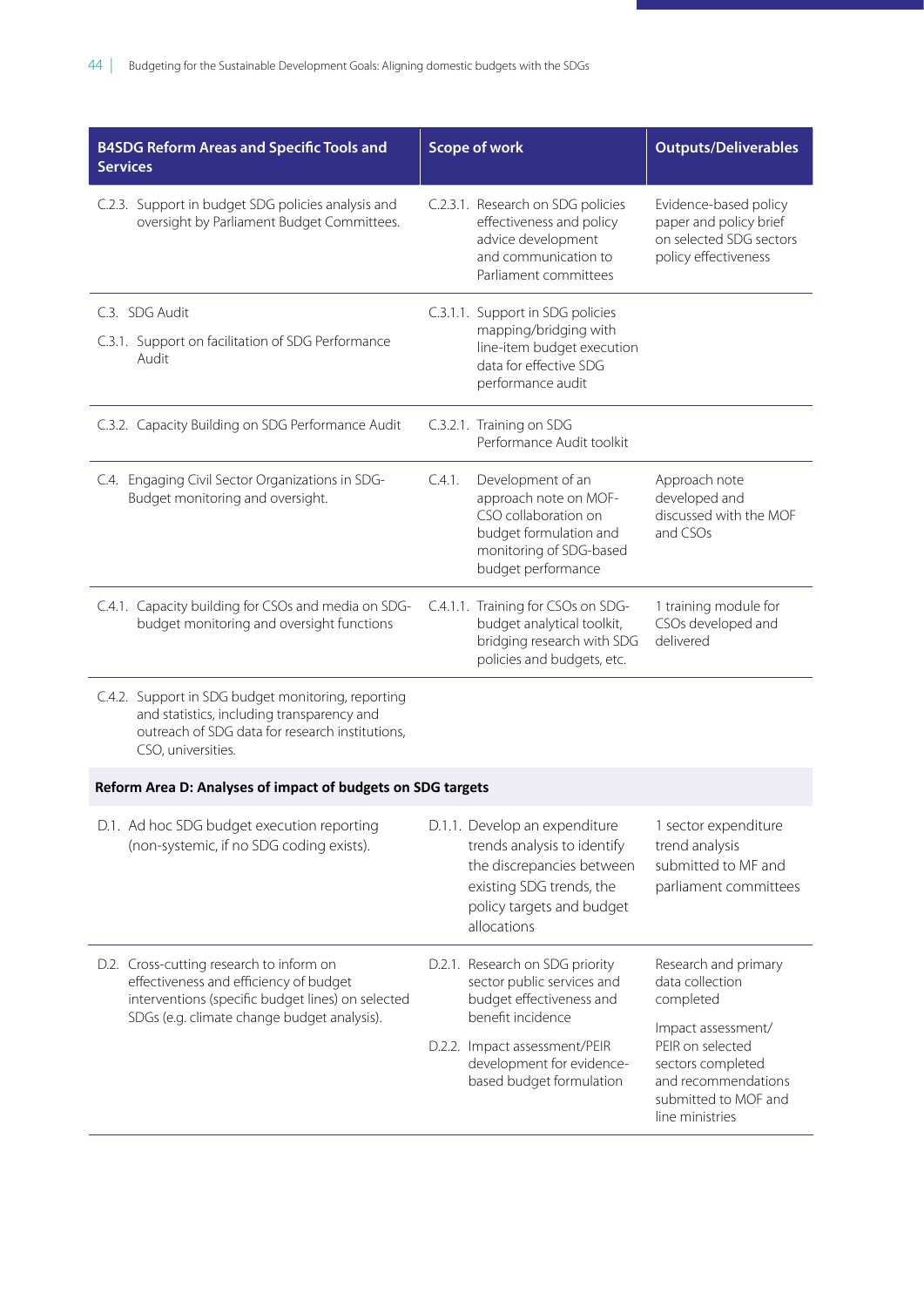### **B. Institutional Arrangement**

The Expert will work under the close guidance of the UNDP Country Office reporting to the UNDP Deputy Resident Representative / Project Manager and under the guidance from the Development Team in UNDP Bangkok Regional Hub. On a daily basis the Expert will work closely with an assigned focal point from the Ministry of Finance and a local budgeting expert/other members of the consultancy team.

### **C. Duration of the Work**

The expected duration of this assignment is [X] days with a start date of [Month] 2020, and planned to be completed within [X] months. The timeframe and expected deliverables are shown in the table under **section A** above.

### **D. Duty Station**

The selected international consultant will be home based with an anticipated two missions to [City, Country] (subject to travel restrictions being lifted).

## Required competencies, qualifcations and experience

### **Academic Qualifcations:**

• Master's degree in the field of Public Finance, Economics or other relevant fields.

### **Experience:**

- At least 5 years of experience in the field of public finance management reform at country level, in particular, on integrating SDGs in budgeting processes, results- or program-based budgeting, performance monitoring & evaluation and reporting of budgeting.
- Research experience in the areas of public finance, budget review and public expenditure review are required.
- Demonstrated ability to engage in strategic analysis, and in-depth sectoral analysis.
- Excellent writing skills required, as demonstrated by previous high-quality research/analytical reports on relevant topics.
- Ability to lead consultations with senior government officials from ministries of finance, line ministries and supreme audit institutions required.
- A specific experience in [field of expertise] is mandatory/an advantage.
- Previous experience of work in [Country] or countries of similar context, especially with a development partner or government is a very strong advantage.

### **Language requirement:**

• Fluency in English (written and spoken), and an ability to summarise and present information.

### **Competencies:**

- Demonstrating/safeguarding ethics and integrity.
- Demonstrate corporate knowledge and sound judgment.
- Self-development, initiative-taking.
- Acting as a team leader and player and facilitating team work.
- Facilitating and encouraging open communication in the team, communicating effectively
- Creating synergies through self-control.
- Managing conflict.
- Learning and sharing knowledge and encourage the learning of others. Promoting learning and knowledge management/sharing is the responsibility of each staff member.
- Informed and transparent decision making.